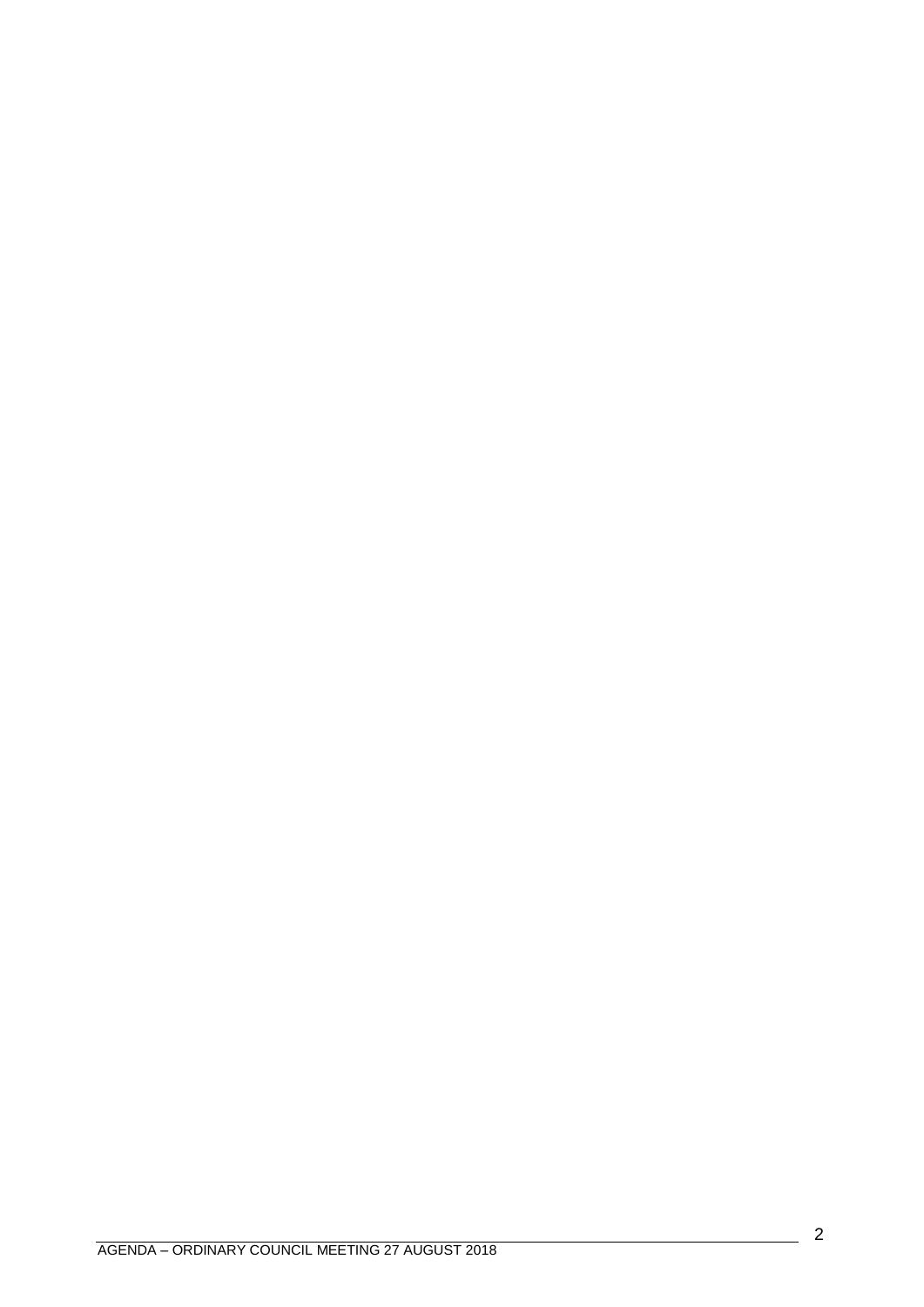# **Local Government Act 1995 (as amended)**

# **Part 1 Introductory Matters**

# 1.3. Content and intent

- (1) This Act provides for a system of local government by
	- (a) providing for the constitution of elected local governments in the State;
	- (b) describing the functions of local governments;
	- (c) providing for the conduct of elections and other polls; and
	- (d) providing a framework for the administration and financial management of local governments and for the scrutiny of their affairs.
- (2) This Act is intended to result in
	- (a) better decision-making by local governments;
	- (b) greater community participation in the decisions and affairs of local governments;
	- (c) greater accountability of local governments to their communities; and
	- (d) more efficient and effective local government.
- (3) In carrying out its functions a local government is to use its best endeavours to meet the needs of the current and future generations through an integration of environmental protection, social advancement and economic prosperity.

# **Part 2 Constitution of Local Government**

# **Division 2 Local Governments and Councils of Local Governments**

- 2.7 The Role of Council
- (1) The Council
	- (a) directs and controls the Local Government's affairs; and
	- (b) is responsible for the performance of the Local Government's functions.
- (2) Without limiting subsection  $(1)$ , the Council is to
	- (a) oversee the allocation of the Local Government's finances and resources;

and

(b) determine the Local Government's policies.

# **Meetings generally open to the public**

- **5.1.** (1) Subject to subsection (2), the following are to be open to members of the public
	- (a) all council meetings; and
	- (b) all meetings of any committee to which a local government power or duty has been delegated.
	- (2) If a meeting is being held by a council or by a committee referred to in subsection (1) (b), the council or committee may close to members of the public the meeting, or part of the meeting, if the meeting or the part of the meeting deals with any of the following —
	- (a) a matter affecting an employee or employees;
	- (b) the personal affairs of any person;
	- (c) a contract entered into, or which may be entered into, by the local government and which relates to a matter to be discussed at the meeting;
	- (d) legal advice obtained, or which may be obtained, by the local government and which relates to a matter to be discussed at the meeting;
	- (e) a matter that if disclosed, would reveal
		- (i) a trade secret;
		- (ii) information that has a commercial value to a person; or
		- (iii) information about the business, professional, commercial or financial affairs of a person, where the trade secret or information is held by, or is about, a person other than the local government;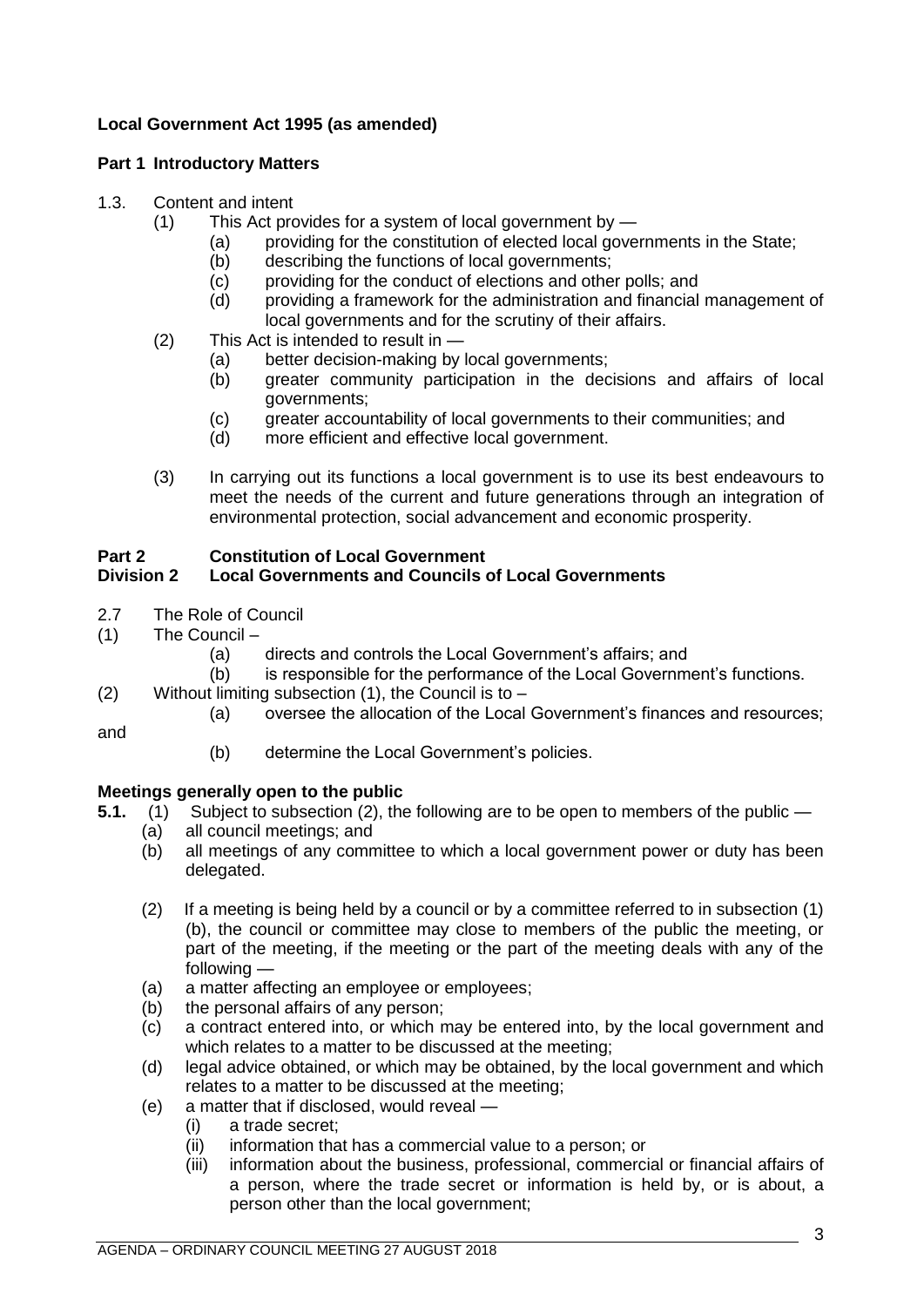- (f) a matter that if disclosed, could be reasonably expected to  $-$ 
	- (i) impair the effectiveness of any lawful method or procedure for preventing, detecting, investigating or dealing with any contravention or possible contravention of the law;
	- (ii) endanger the security of the local government's property; or
	- (iii) prejudice the maintenance or enforcement of a lawful measure for protecting public safety;
- (g) information which is the subject of a direction given under section 23 (1a) of the *Parliamentary Commissioner Act 1971*; and
- (h) such other matters as may be prescribed.
- (3) A decision to close a meeting or part of a meeting and the reason for the decision are to be recorded in the minutes of the meeting.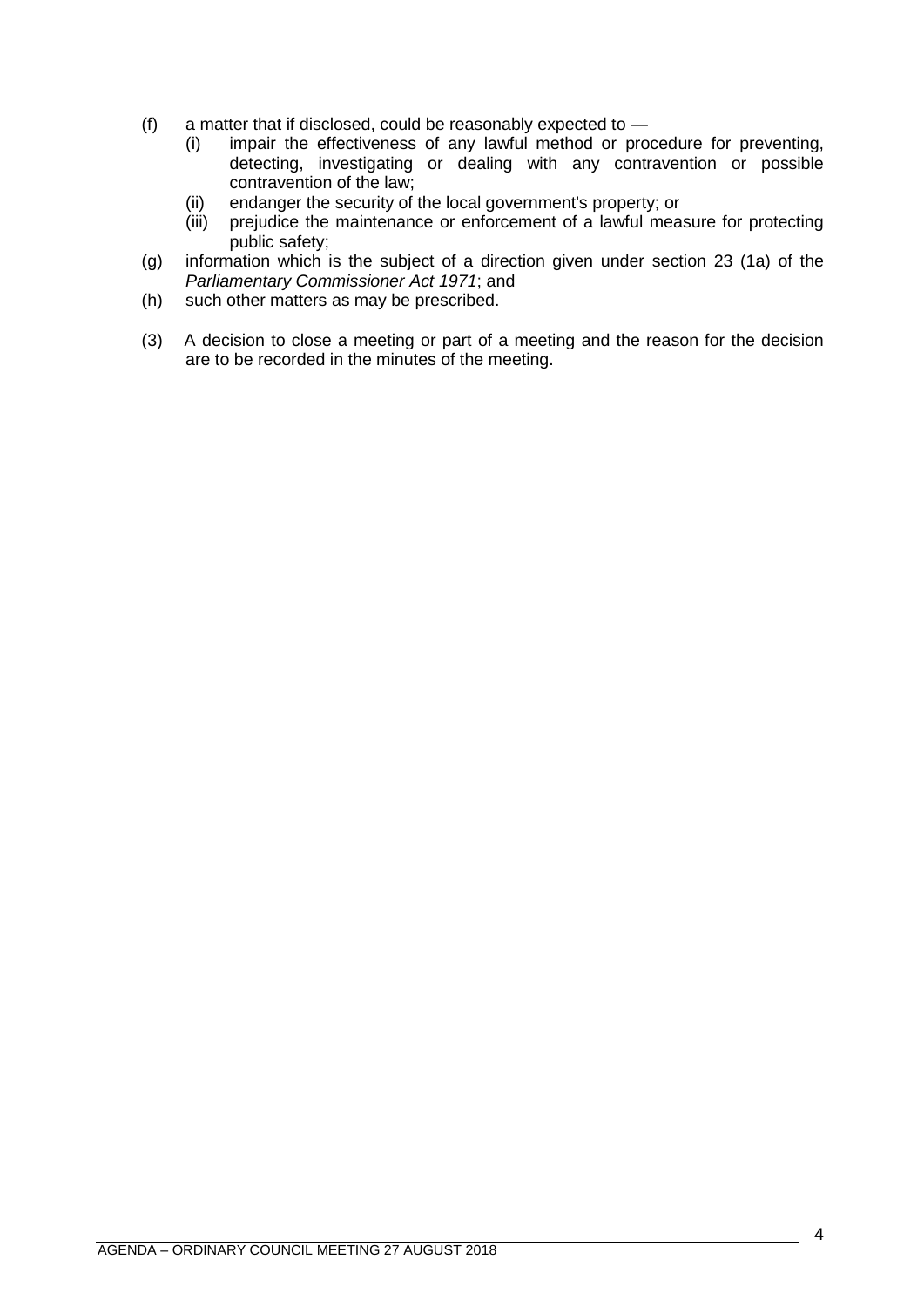

Shire of York

# **G 2.6 PUBLIC QUESTION TIME**

# Policy Statement

1.0 "Public Question Time" will be limited to 15 minutes\*. The Council may exercise a discretion to extend the time by resolution if required. If there are questions remaining unasked at the expiration of the time allotted members of the public will be asked to submit their questions in writing to the Chief Executive Officer who will provide a written reply with the response placed in the Agenda of the next Ordinary Meeting of the Council.

*\* A minimum of 15 minutes is provided by Regulation 6(1) of the Local Government (Administration) Regulations 1996 (S.5.24 of the Local Government Act 1995)*

- 2.0 Questions may be asked at the Ordinary Council Meeting and any Committee meeting on any matter affecting the Council and the Shire's operations. Questions submitted to Special Meetings of the Council will be restricted to the subject matter of the meeting.
- 3.0 Each questioner will be limited to two (2) questions. Statements or long preamble are not permitted.
- 4.0 People wishing to ask questions will be encouraged to put their questions in writing or in a prescribed form and submit them to the Chief Executive Officer prior to 10 am on the day of the meeting. This allows for an informed response to be given at the meeting. Oral questions are permitted.
- 5.0 Priority will be given to questions about matters on the agenda for the meeting and which are submitted in accordance with 4.0 above.
- 6.0 Every person who wishes to ask a question must identify themselves and register with a Council Officer immediately prior to the meeting. Subject to 5.0 above questions will be taken in the order in which people register.
- 7.0 Questions containing offensive remarks, reference to the personal affairs or actions of Elected Members or staff, or which relate to confidential matters or legal action will not be accepted. Questions that the Presiding Member considers have been answered by earlier questions at the meeting or earlier meetings may not be accepted.
- 8.0 On receipt of a question the Presiding Member may answer the question or direct it to the Chief Executive Officer to answer. If the question is of a technical nature the Chief Executive Officer may direct the question to a senior technical officer present. If the question requires research it will be taken on notice.
- 9.0 There will be no debate on the answers to questions.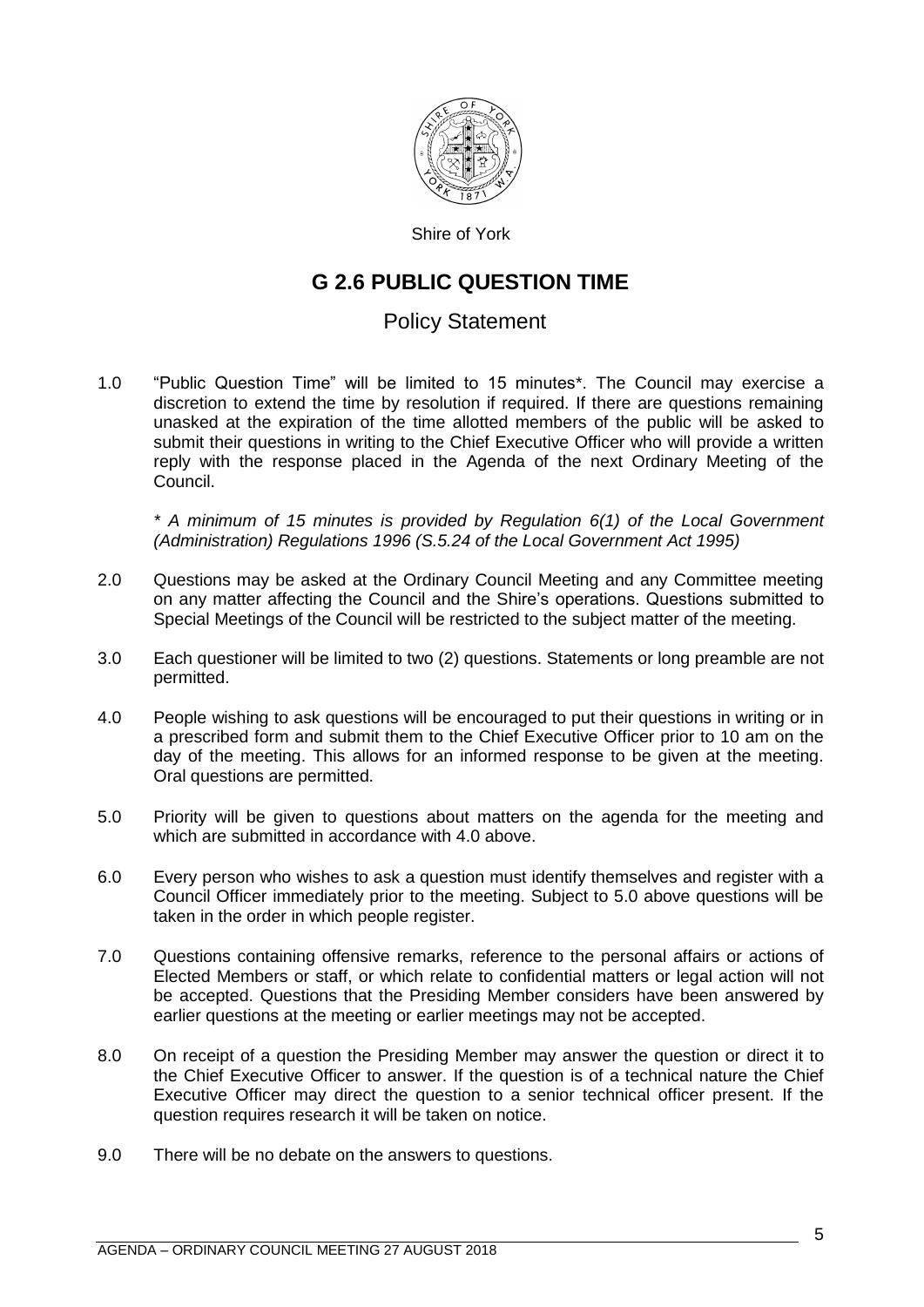- 10.0 A summary of the question and the answer will be recorded in the minutes of the Council meeting at which the question was asked.
- 11.0 Public Question Time guidelines incorporating this policy are being prepared and will include information on the other methods of enquiry that are available to members of the public to obtain information from the Shire.

Adopted 21 October 2013 Amended 17 September 2015 Amended 23 November 2015 Reviewed 24 October 2016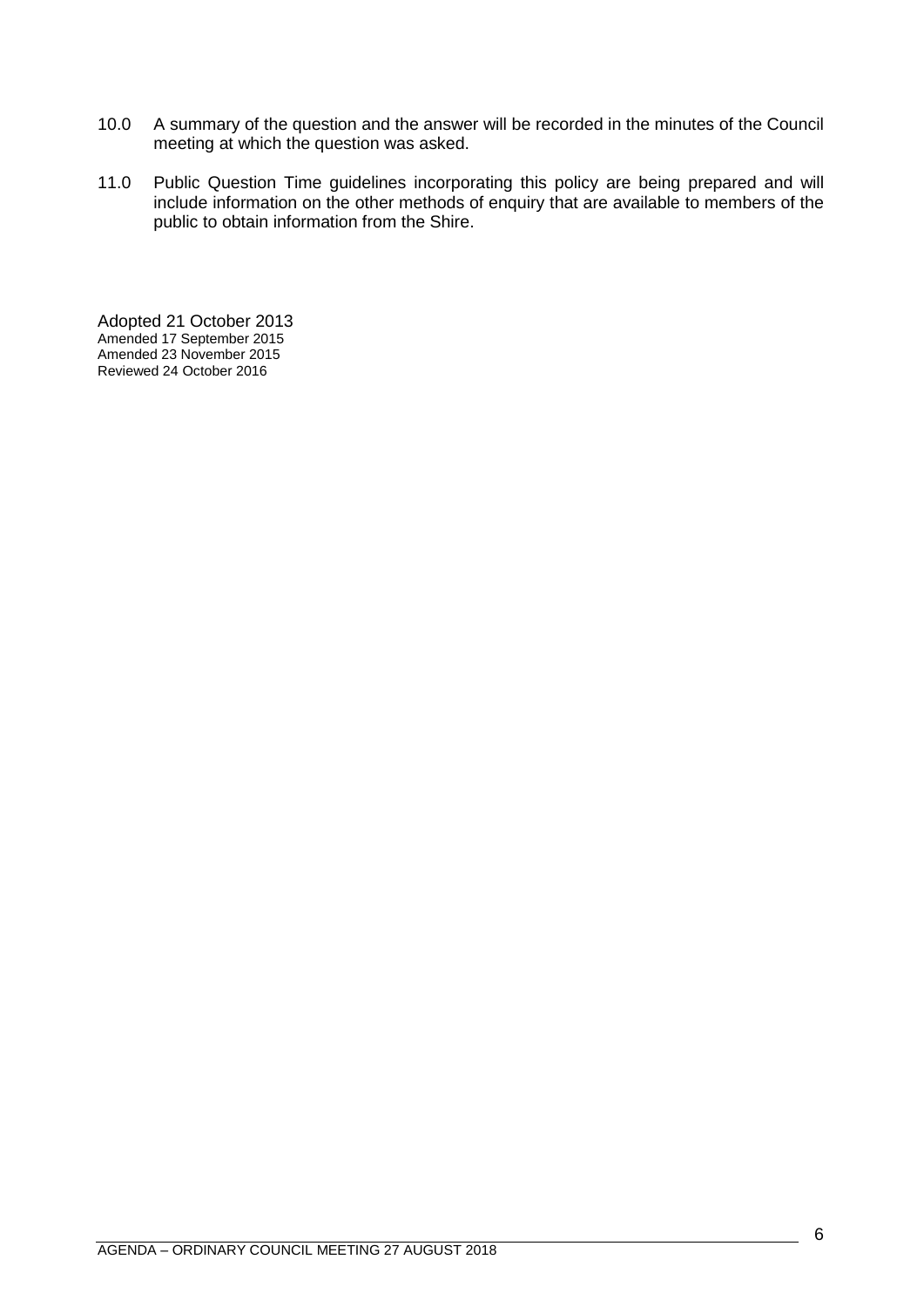**PUBLIC QUESTION TIME PROFORMA** 

**CONTINUED** 

# **Question(s)**

Please ensure that your question complies with the Public Question Time Policy Statement as published in the Council Agenda and stated as per the attached

Name<sup>.</sup>

**Residential Address:** (Required if written response requested) **Organization Name:** (If presenting on behalf of) **Council** Item No. Referred To: 

Write your question(s) as clearly and concisely as possible - lengthy questions may be paraphrased.

 $Note:$ To provide equal opportunity for all in attendance to ask questions, a limit of two (2) questions at a time from any one person is imposed.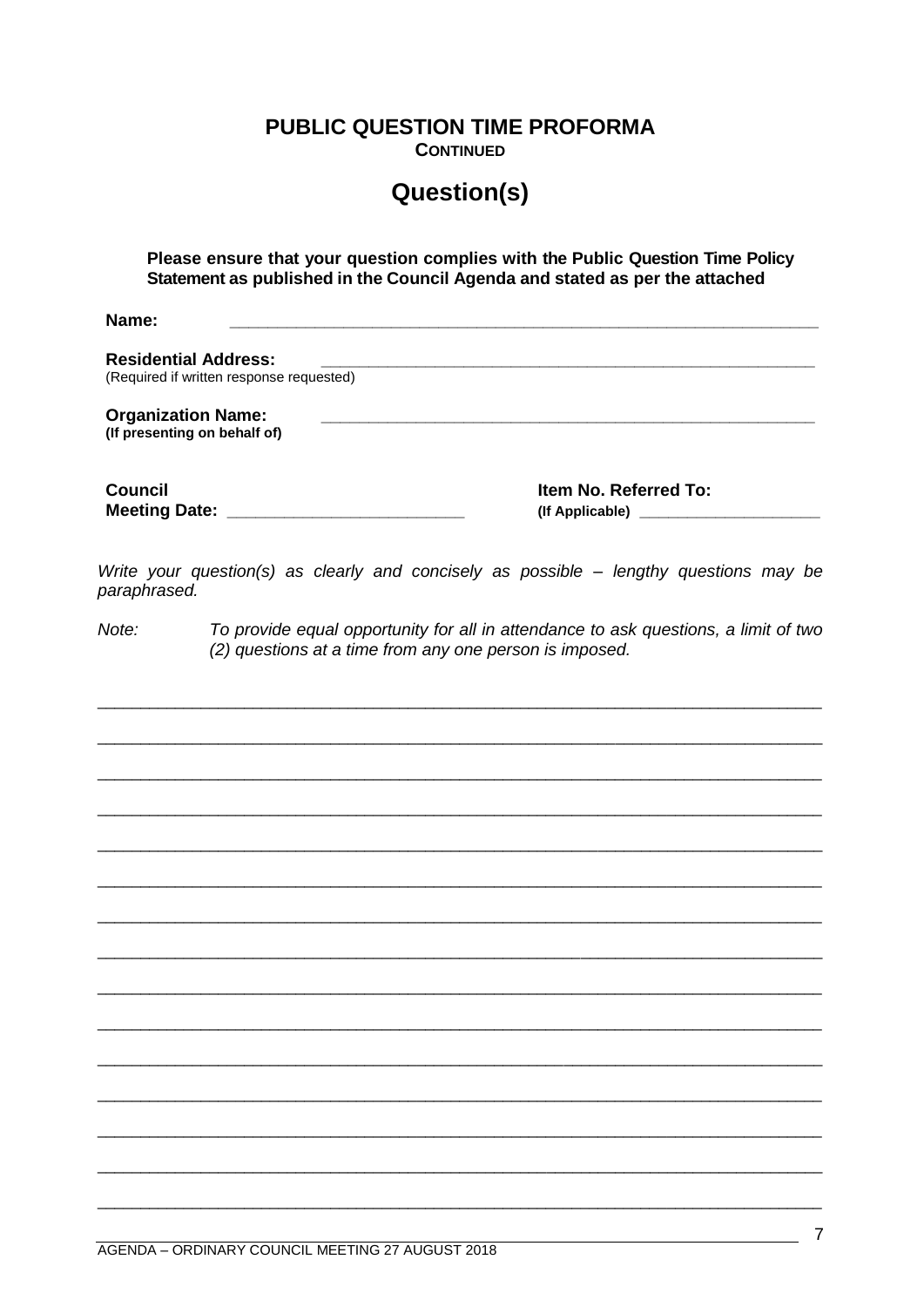| OFFICE USE ONLY |  |
|-----------------|--|
|                 |  |
|                 |  |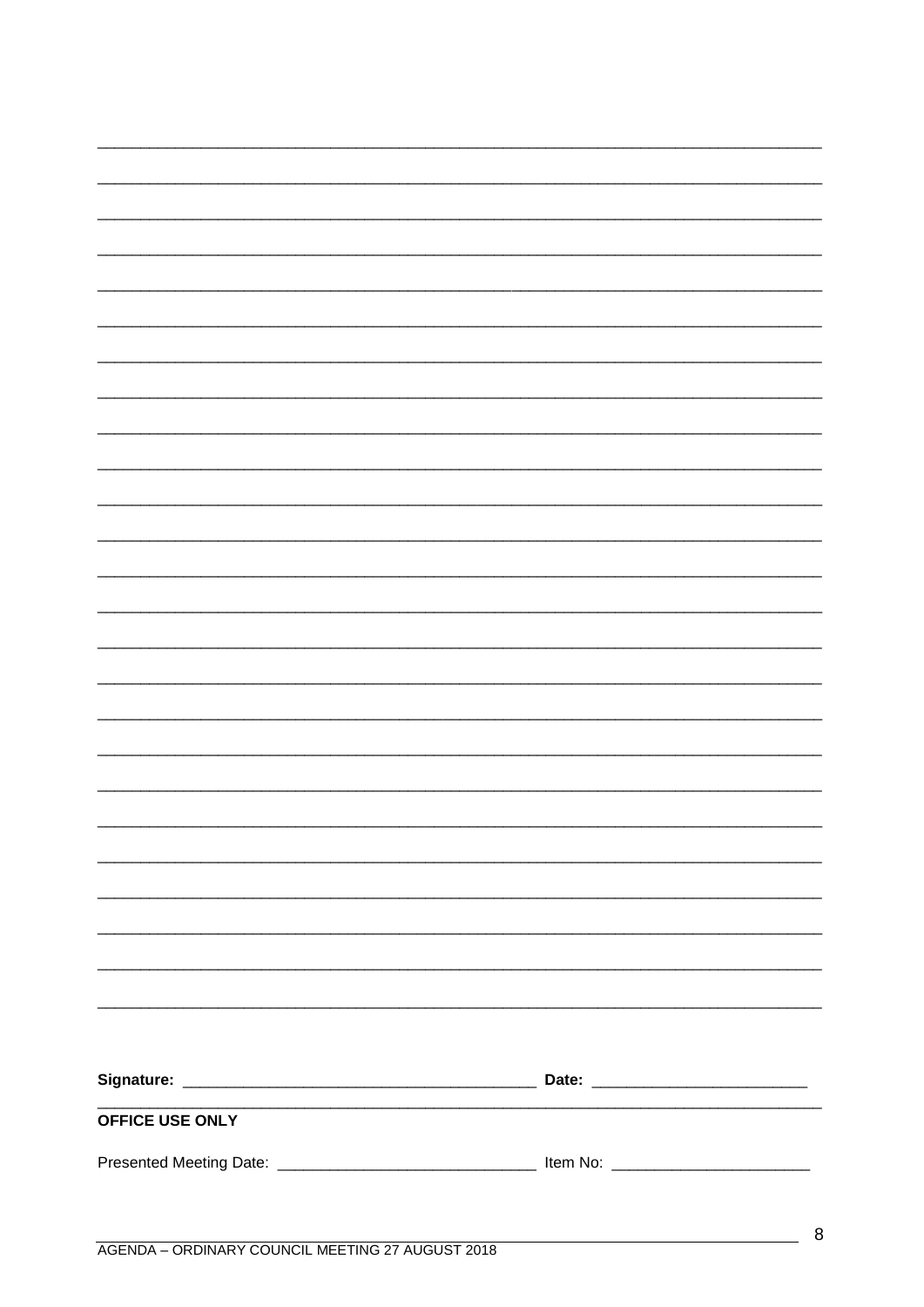# Table of Contents

| 1                | <b>OPENING</b> |                                                                           |  |
|------------------|----------------|---------------------------------------------------------------------------|--|
|                  | 1.1            |                                                                           |  |
|                  | 1.2            |                                                                           |  |
|                  | 1.3            |                                                                           |  |
|                  | 1.4            |                                                                           |  |
|                  | 1.5            |                                                                           |  |
|                  | 1.6            |                                                                           |  |
|                  | 1.7            |                                                                           |  |
| 2 <sup>1</sup>   |                |                                                                           |  |
|                  | 2.1            |                                                                           |  |
|                  | 2.2            |                                                                           |  |
|                  | 2.3            |                                                                           |  |
|                  | 2.4            |                                                                           |  |
|                  | 2.5            | Number of People in the Gallery at Commencement of the Meeting 12         |  |
| $\mathbf{3}$     |                |                                                                           |  |
|                  | 3.1            |                                                                           |  |
|                  | 3.2            |                                                                           |  |
| $\boldsymbol{4}$ |                |                                                                           |  |
|                  | 4.1            |                                                                           |  |
|                  | 4.2            |                                                                           |  |
| 5                |                |                                                                           |  |
| 6                |                |                                                                           |  |
|                  | 6.1            |                                                                           |  |
|                  | 6.2            |                                                                           |  |
|                  | 6.3            |                                                                           |  |
|                  | 6.4            |                                                                           |  |
| 7                |                |                                                                           |  |
| 8                |                | ANNOUNCEMENTS BY PRESIDING MEMBER WITHOUT DISCUSSION 15                   |  |
|                  |                |                                                                           |  |
| 9                |                |                                                                           |  |
|                  |                |                                                                           |  |
|                  |                | SY099-08/18-Proposed disposal of Lot 13 Redmile Road and Lots 2,3,4,5 and |  |
|                  |                |                                                                           |  |
|                  |                |                                                                           |  |
|                  |                | SY101-08/18 - Review of Dog Exercise Areas and Certain Places Where       |  |
|                  |                |                                                                           |  |
|                  |                | SY102-08/18 - Application to Operate Commercial Bee Hive -                |  |
|                  |                |                                                                           |  |
|                  |                | SY103-08/18 - Evaluation Report - York's Anzacs Stories                   |  |
|                  |                |                                                                           |  |
|                  |                |                                                                           |  |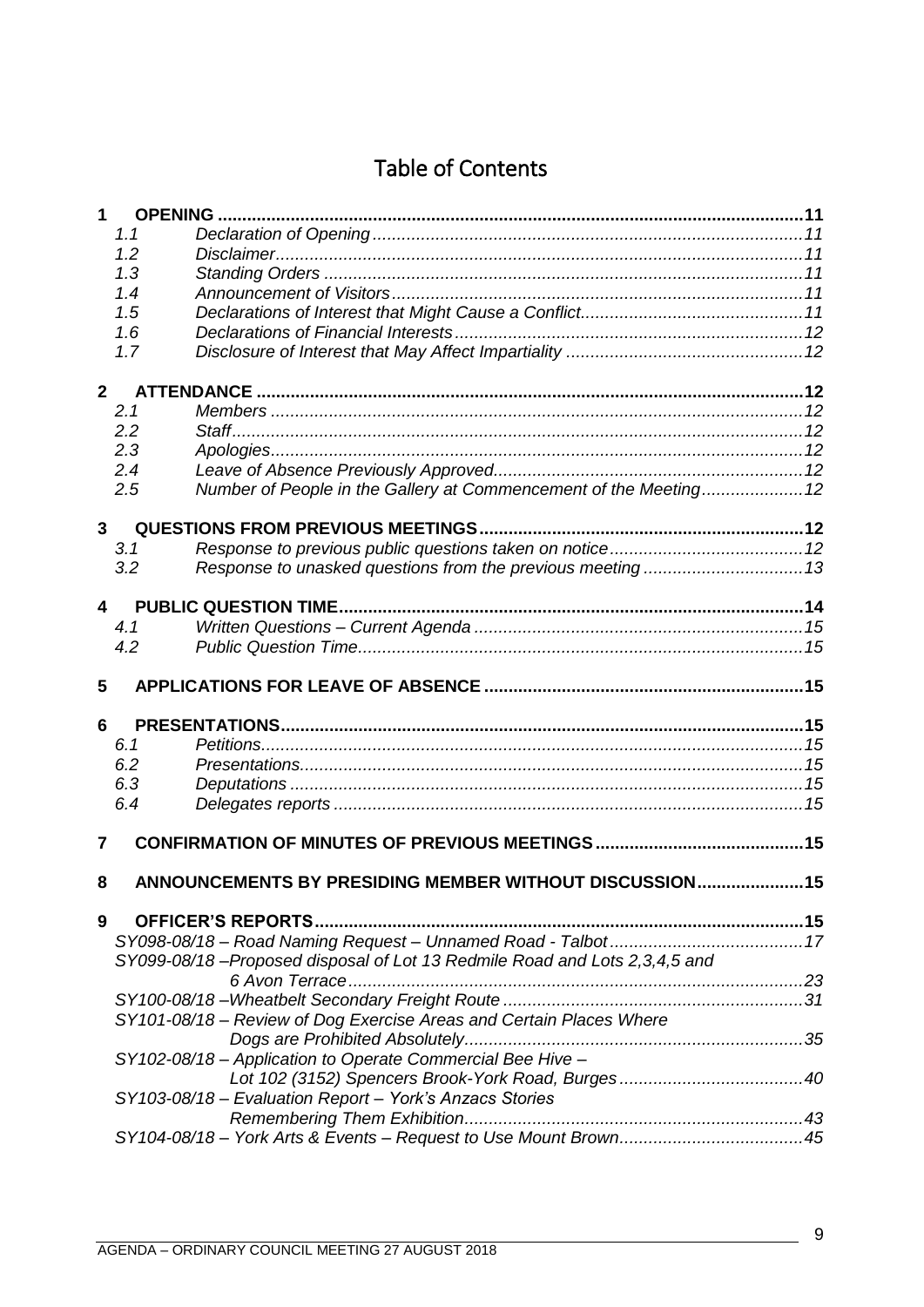|                 | SY105-08/18 - Minutes of Access and Inclusion Advisory Committee Meeting        |  |
|-----------------|---------------------------------------------------------------------------------|--|
|                 | SY106-08/18 - Expired Rail Corridor Lease - Burges Siding Standpipe 53          |  |
|                 | SY107-08/18 - Outstanding Rates and Charges - Payment Agreements57              |  |
|                 | SY108-08/18 - Companion Card Program - Amendment to 2018/19 Fees and Charges 61 |  |
|                 |                                                                                 |  |
|                 |                                                                                 |  |
| 10              |                                                                                 |  |
| 11              |                                                                                 |  |
| 12 <sup>1</sup> | <b>BUSINESS OF AN URGENT NATURE INTRODUCED BY</b>                               |  |
|                 |                                                                                 |  |
|                 |                                                                                 |  |
|                 | 13.1                                                                            |  |
|                 | SY111-08/18 - Confidential - Outstanding Rates and Charges - A1192171           |  |
|                 | SY112-08/18 - Appointment of York Honours Reference Group Member71              |  |
|                 |                                                                                 |  |
|                 | 13.2                                                                            |  |
|                 |                                                                                 |  |
|                 |                                                                                 |  |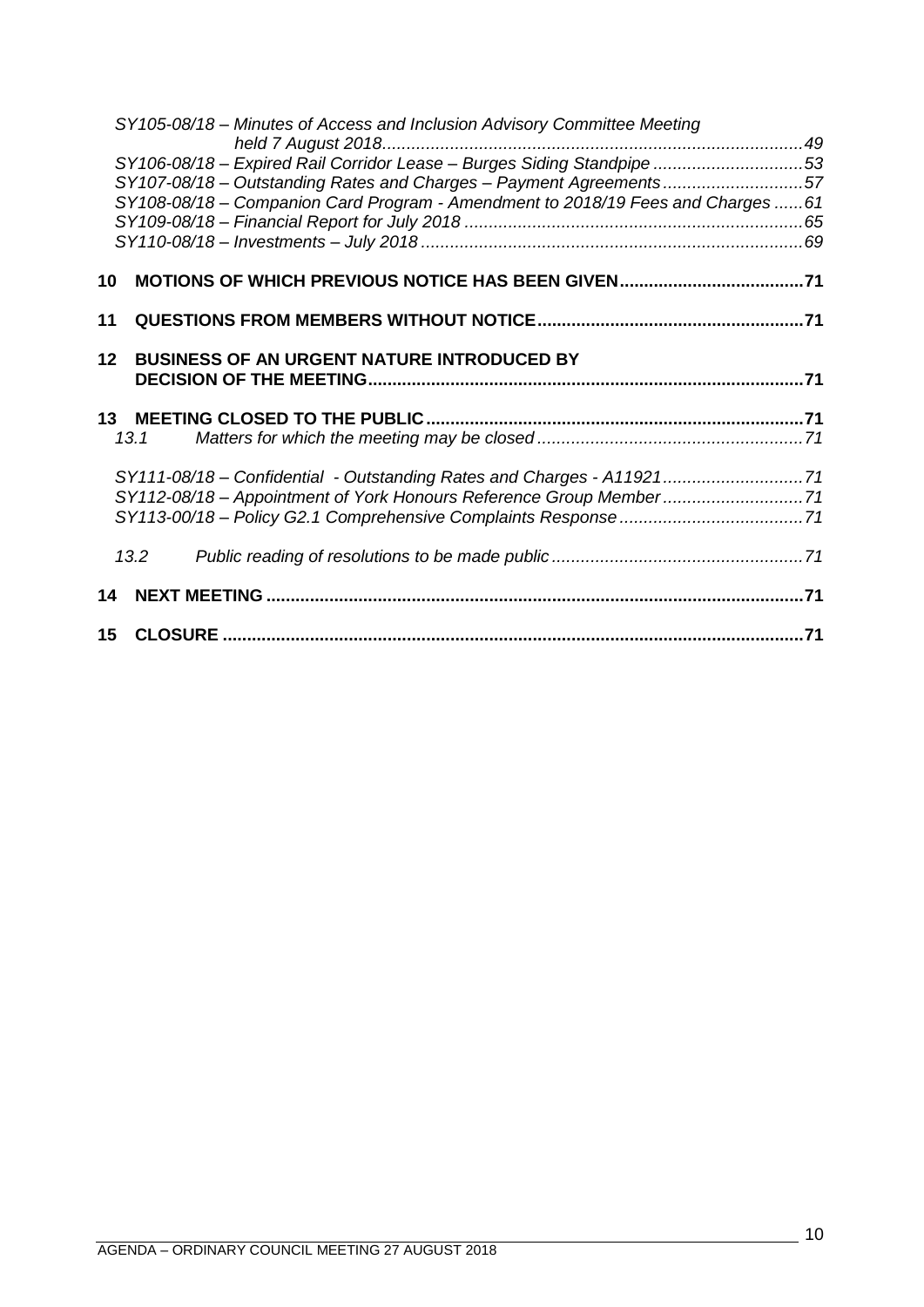

# SHIRE OF YORK

## THE ORDINARY MEETING OF THE COUNCIL WILL BE HELD ON MONDAY, 27 AUGUST 2018, COMMENCING AT 5.00PM IN COUNCIL CHAMBERS, YORK TOWN HALL, YORK

The York Shire Council acknowledges the traditional owners of the land on which this meeting will be held.

# <span id="page-10-0"></span>**1 OPENING**

## <span id="page-10-1"></span>1.1 Declaration of Opening

## <span id="page-10-2"></span>1.2 Disclaimer

The Shire President advised the following:

*"I wish to draw attention to the Disclaimer Notice contained within the agenda document and advise members of the public that any decisions made at the meeting today, can be revoked, pursuant to the Local Government Act 1995.* 

*Therefore members of the public should not rely on any decisions until formal notification in writing by Council has been received. Any plans or documents in agendas and minutes may be subject to copyright. The express permission of the copyright owner must be obtained before copying any copyright material."*

<span id="page-10-3"></span>1.3 Standing Orders

### <span id="page-10-4"></span>1.4 Announcement of Visitors

### <span id="page-10-5"></span>1.5 Declarations of Interest that Might Cause a Conflict

*Councillors/Staff are reminded of the requirements of s5.65 of the Local Government Act 1995, to disclose any interest during the meeting when the matter is discussed and also of the requirement to disclose an interest affecting impartiality under the Shire of York's Code of Conduct.*

| <b>Name</b> | <b>Item No &amp; title</b> | <b>Nature of Interest</b><br>(and extent, where appropriate) |
|-------------|----------------------------|--------------------------------------------------------------|
|             |                            |                                                              |
|             |                            |                                                              |
|             |                            |                                                              |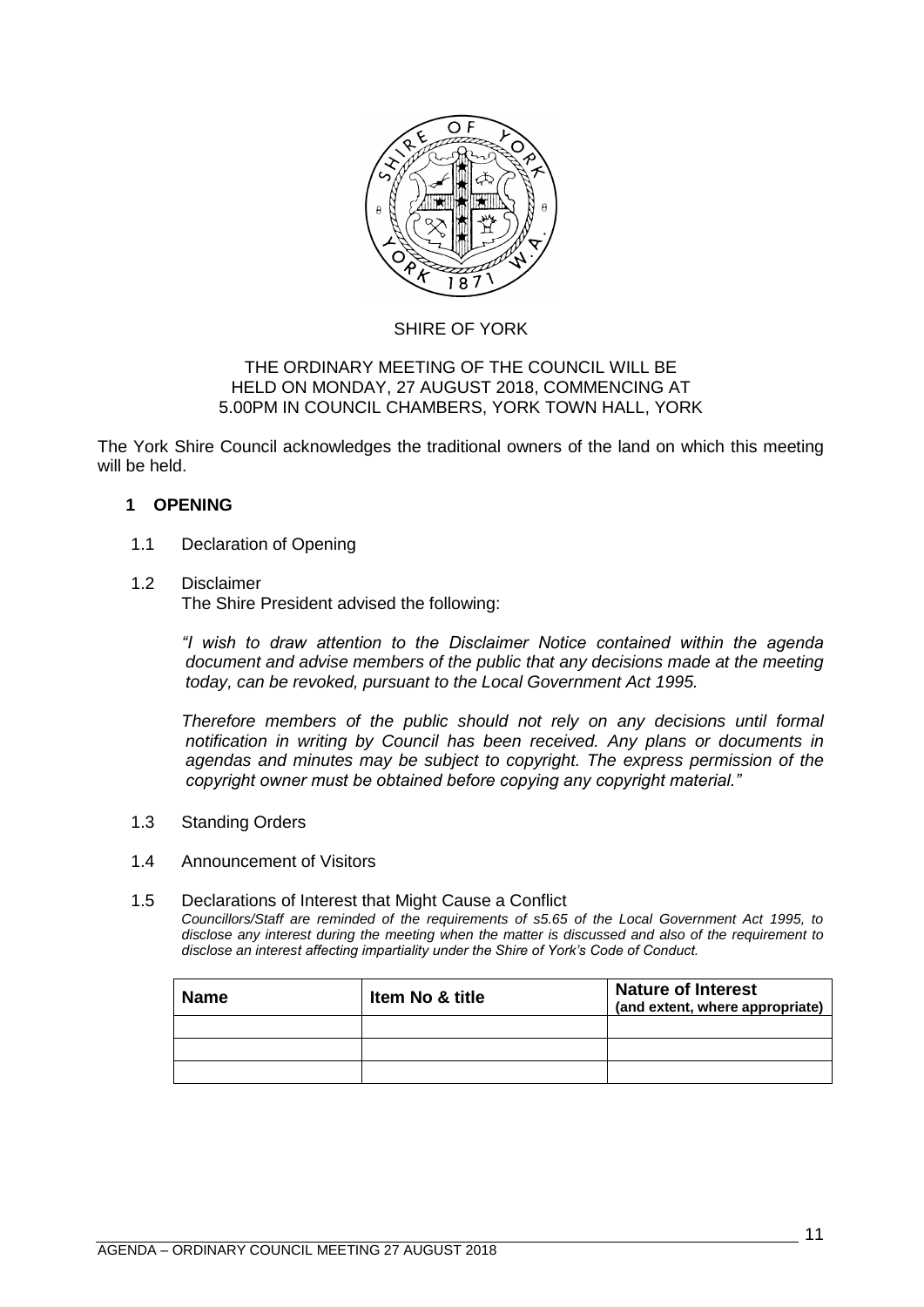### <span id="page-11-0"></span>1.6 Declarations of Financial Interests

*A declaration under this section requires that the nature of the interest must be disclosed. Consequently a member who has made a declaration must not preside, participate in, or be present during any discussion or decision making procedure relating to the matter the subject of the declaration*

*Other members may allow participation of the declarant if the member further discloses the extent of the interest and the other members decide that the interest is trivial or insignificant or is common to a significant number of electors or ratepayers.*

| <b>Name</b> | <b>Item No &amp; title</b> | <b>Nature of Interest</b><br>(and extent, where appropriate) |
|-------------|----------------------------|--------------------------------------------------------------|
|             |                            |                                                              |
|             |                            |                                                              |
|             |                            |                                                              |

### <span id="page-11-1"></span>1.7 Disclosure of Interest that May Affect Impartiality

*Councillors and staff are required (Code of Conduct), in addition to declaring any financial interest, to declare any interest that might cause a conflict. The member/employee is also encouraged to disclose the nature of the interest. The member/employee must consider the nature and extent of the interest*  and whether it will affect their impartiality. If the member/employee declares that their impartiality will *not be affected then they may participate in the decision making process.*

| <b>Name</b> | Item No & Title |
|-------------|-----------------|
|             |                 |
|             |                 |
|             |                 |

### <span id="page-11-2"></span>**2 ATTENDANCE**

- <span id="page-11-3"></span>2.1 Members
- <span id="page-11-4"></span>2.2 Staff
- <span id="page-11-5"></span>2.3 Apologies
- <span id="page-11-6"></span>2.4 Leave of Absence Previously Approved
- <span id="page-11-7"></span>2.5 Number of People in the Gallery at Commencement of the Meeting

### <span id="page-11-8"></span>**3 QUESTIONS FROM PREVIOUS MEETINGS**

<span id="page-11-9"></span>3.1 Response to previous public questions taken on notice

# **Mr Mike Gill Representing Avon Civil Engineering**

### **Question 3:**

My question is to the CEO

Does the Shire have Final Drawings and As Constructed Drawings for the roads constructed under the Design and Construct Contract 01-1617?

### **Response provided by the Chief Executive Officer:**

To provide context to your question and my answer I will commence by repeating a response provide to a question you asked at the July Ordinary Council Meeting.

Tender 01-16/17 undertaken during the 2016/17 financial year was for a large scope of works including Reseals, Asphalt, Construction and Upgrade, Gravel Re-sheeting and works resulting from Storm Damage.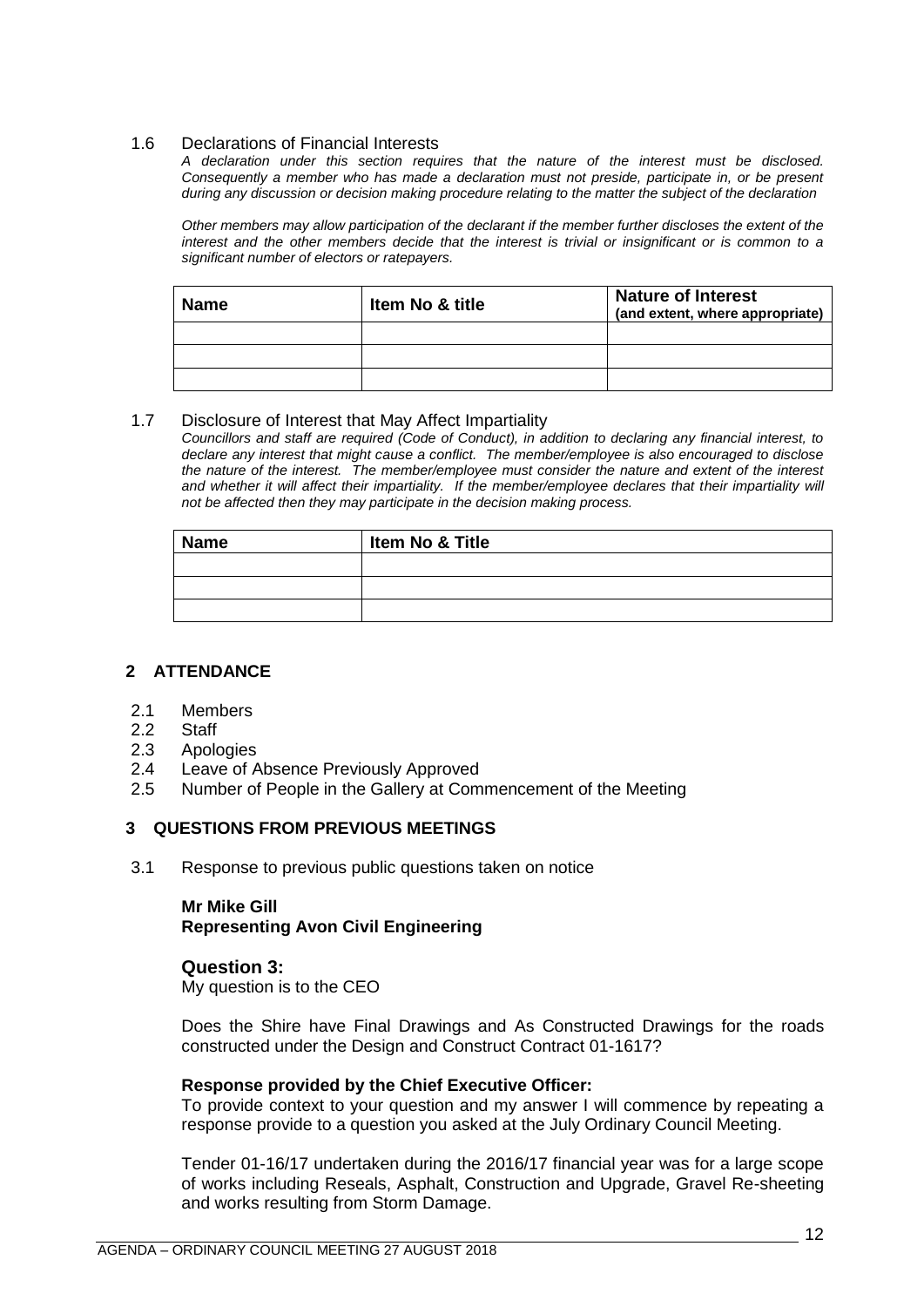The construction and upgrade works required the tenderers to undertake a design and construct process to upgrade the following sections of roads to ARRB standards:

- Talbot Hall Road slk 4.40 to 5.90
- Cut Hill Road slk 0.10 to 1.08
- Quellington Road slk 3.60 to 5.60
- Spencers Brook Road slk 0.00 to 1.60
- Top Beverley Road. slk 9.78 to 11.78
- Intersection of Berry Bow Road and Great Eastern Highway

Based upon the tenders received, Officers determined that the design of the roads should be undertaken by the Shire not by the tenderers. The Shire then engaged Howson Technical to prepare the design.

Draft designs for these roads were provided to the Shire and were tabled at a meeting between the contractor Howson Technical and Shire Officers. The Shire the paid for these designs to be finalised. However the Officer dealing with this matter no longer works at the Shire and we are unable to locate a copy of the final drawings for these road designs on the Shire's records system. Officers have requested Howson Technical to provide a copy of the final drawings.

Neither the contractors nor Howson Technical were required to provide the Shire "As constructed" drawings once the jobs were completed. However, the Shire has recently had these roads surveyed as part of the review being conducted into this tender and this will form part of the report being prepared for the Audit Committee.

<span id="page-12-0"></span>3.2 Response to unasked questions from the previous meeting

### **Mrs Sharon Macdonald**

Item No: *SY092-07/18 – 2018 YORKids Event Acquittal*

#### **Question 1:**

What was the Shire Staff wages component for this event in particular Events, Economic Development Officer?

#### **Response provided by the Chief Executive Officer:**

Of the \$4,000 detailed in the financial table in the report \$1,966.32 are the wages charged directly to this event for those hours worked by the outside workforce and additional cleaning undertaken by the Shire's cleaner. The wages for any inside employees, including the Events, Economic Development Officer, are not charged to this event.

#### **Question 2:**

What will happen to the surplus \$2,926 of the event?

#### **Response provided by Chief Executive Officer**

This will be included as part of the organisation's surplus carried forward from the 2017/18 Financial Year to the 2018/19 Financial Year as with other savings across the organisation.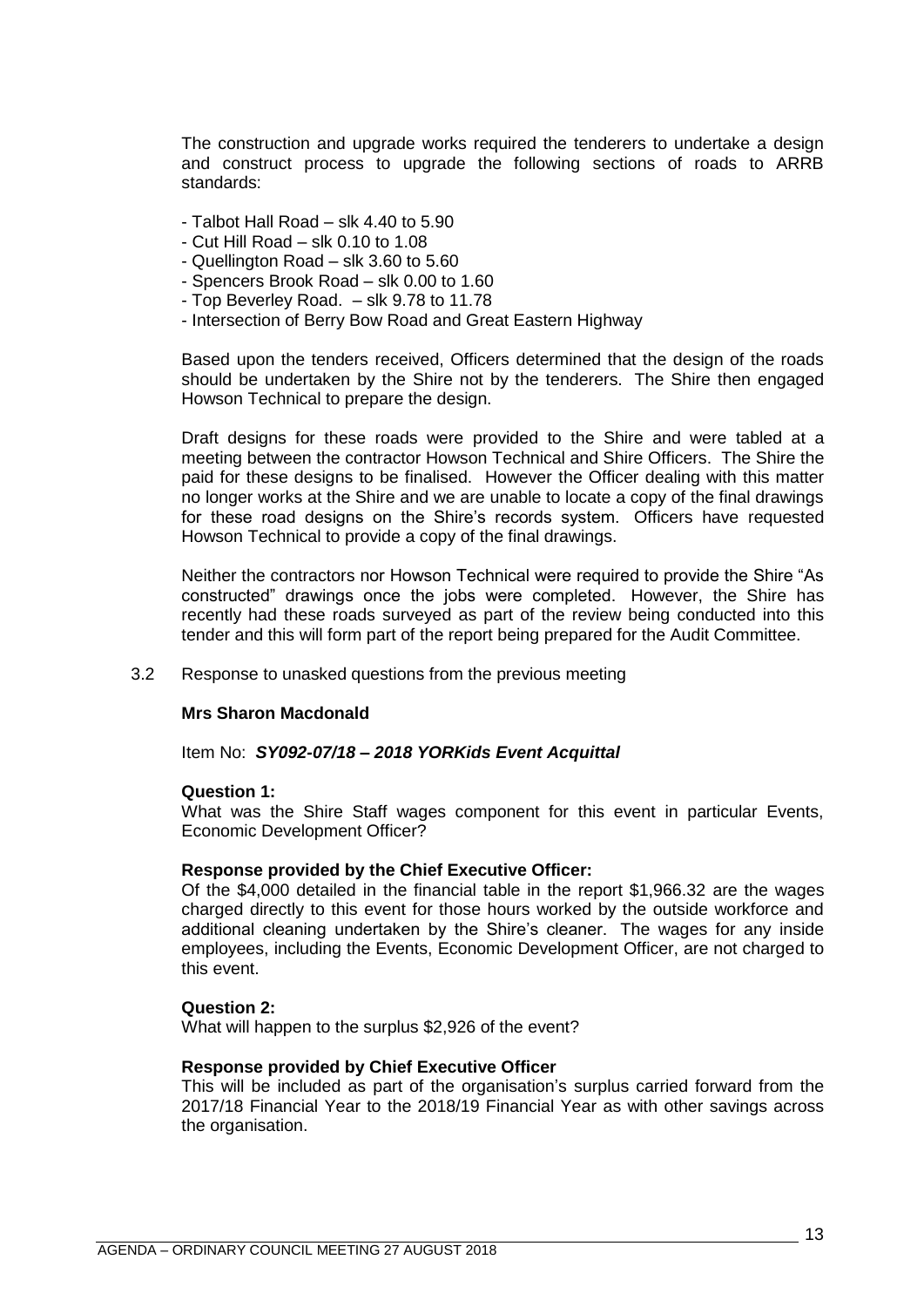# <span id="page-13-0"></span>**4 PUBLIC QUESTION TIME**

Public Question Time is conducted in accordance with the Act and Regulations. In addition to this the Shire's Council Meetings Local Law 2016 states –

## *6.7 Other procedures for question time for the public*

- *(1) A member of the public who wishes to ask a question during question time must identify themselves and register with a Council Officer immediately prior to the meeting.*
- *(2) A question may be taken on notice by the Council for later response.*
- *(3) When a question is taken on notice the CEO is to ensure that—*
	- *(a) a response is given to the member of the public in writing; and*
	- *(b) a summary of the response is included in the agenda of the next meeting of the Council.*
- *(4) Where a question relating to a matter in which a relevant person has an interest is directed to the relevant person, the relevant person is to—*
	- *(a) declare that he or she has an interest in the matter; and*
	- *(b) allow another person to respond to the question.*
- *(5) Each member of the public with a question is entitled to ask up to 2 questions before other members of the public will be invited to ask their questions.*
- *(6) Where a member of the public provides written questions then the Presiding Member may elect for the questions to be responded to as normal business correspondence.*
- *(7) The Presiding Member may decide that a public question shall not be responded to where—*
	- *(a) the same or similar question was asked at a previous meeting, a response was provided and the member of the public is directed to the minutes of the meeting at which the response was provided;*
	- *(b) the member of the public uses public question time to make a statement, provided that the Presiding Member has taken all reasonable steps to assist the member of the public to phrase the statement as a question; or*
	- *(c) the member of the public asks a question that is offensive or defamatory in nature, provided that the Presiding Member has taken all reasonable steps to assist the member of the public to phrase the question in a manner that is not offensive or defamatory.*
- *(8) A member of the public shall have 2 minutes to submit a question.*
- *(9) The Council, by resolution, may agree to extend public question time.*
- *(10) Where any questions remain unasked at the end of public question time they may be submitted to the CEO who will reply in writing and include the questions and answers in the agenda for the next ordinary Council meeting.*
- *(11) Where an answer to a question is given at a meeting, a summary of the question and the answer is to be included in the minutes.*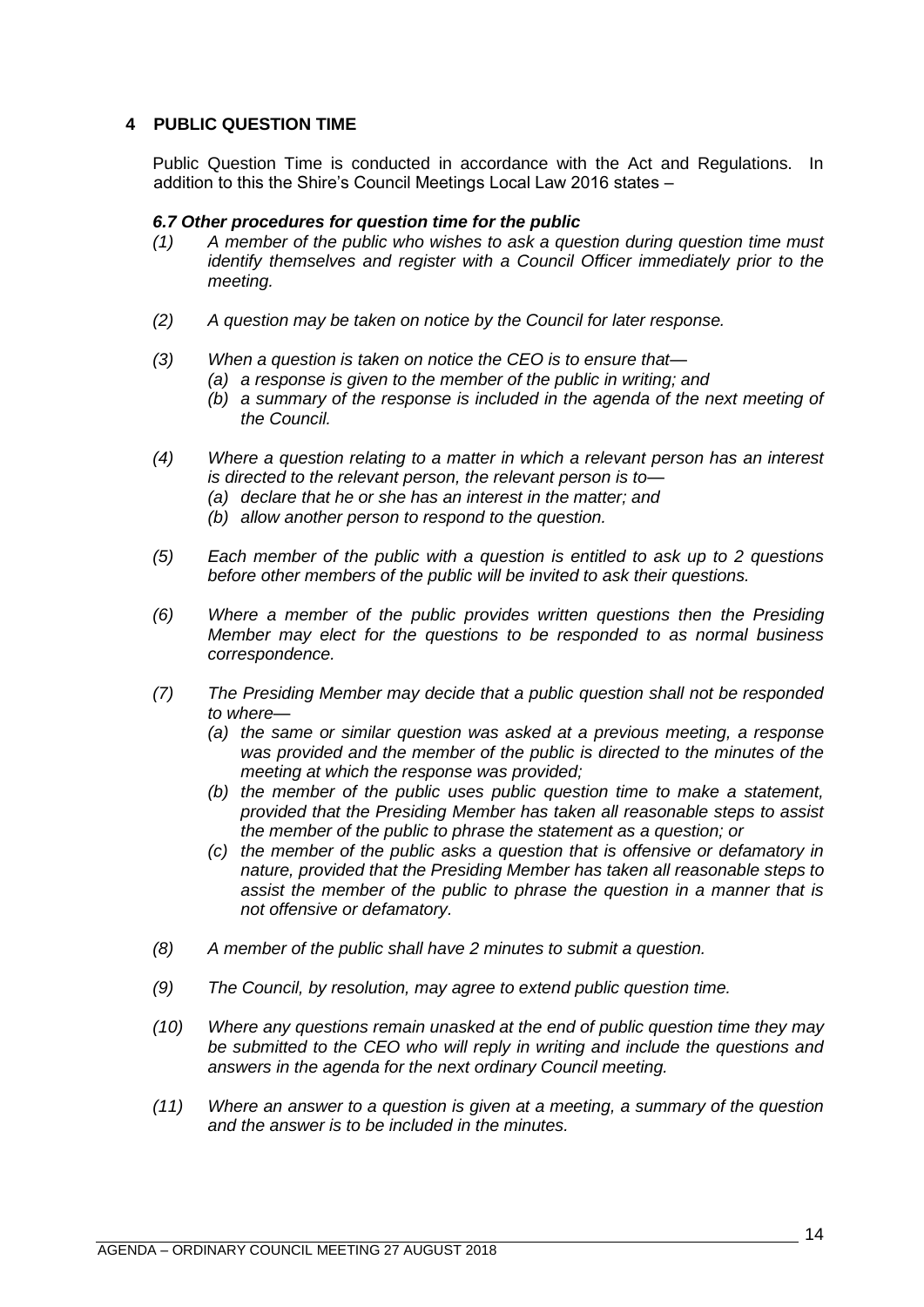- <span id="page-14-0"></span>4.1 Written Questions – Current Agenda
- 4.2 Public Question Time

# <span id="page-14-2"></span><span id="page-14-1"></span>**5 APPLICATIONS FOR LEAVE OF ABSENCE**

# <span id="page-14-4"></span><span id="page-14-3"></span>**6 PRESENTATIONS**

- 6.1 Petitions
- <span id="page-14-5"></span>6.2 Presentations
- <span id="page-14-6"></span>6.3 Deputations
- 6.4 Delegates reports

# <span id="page-14-8"></span><span id="page-14-7"></span>**7 CONFIRMATION OF MINUTES OF PREVIOUS MEETINGS**

7.1 Minutes of the Ordinary Council Meeting held 23 July 2018

**Confirmation** 

"That the minutes of the Ordinary Council Meeting held 23 July 2018 be confirmed as a correct record of proceedings."

# <span id="page-14-9"></span>**8 ANNOUNCEMENTS BY PRESIDING MEMBER WITHOUT DISCUSSION**

## <span id="page-14-10"></span>**9 OFFICER'S REPORTS**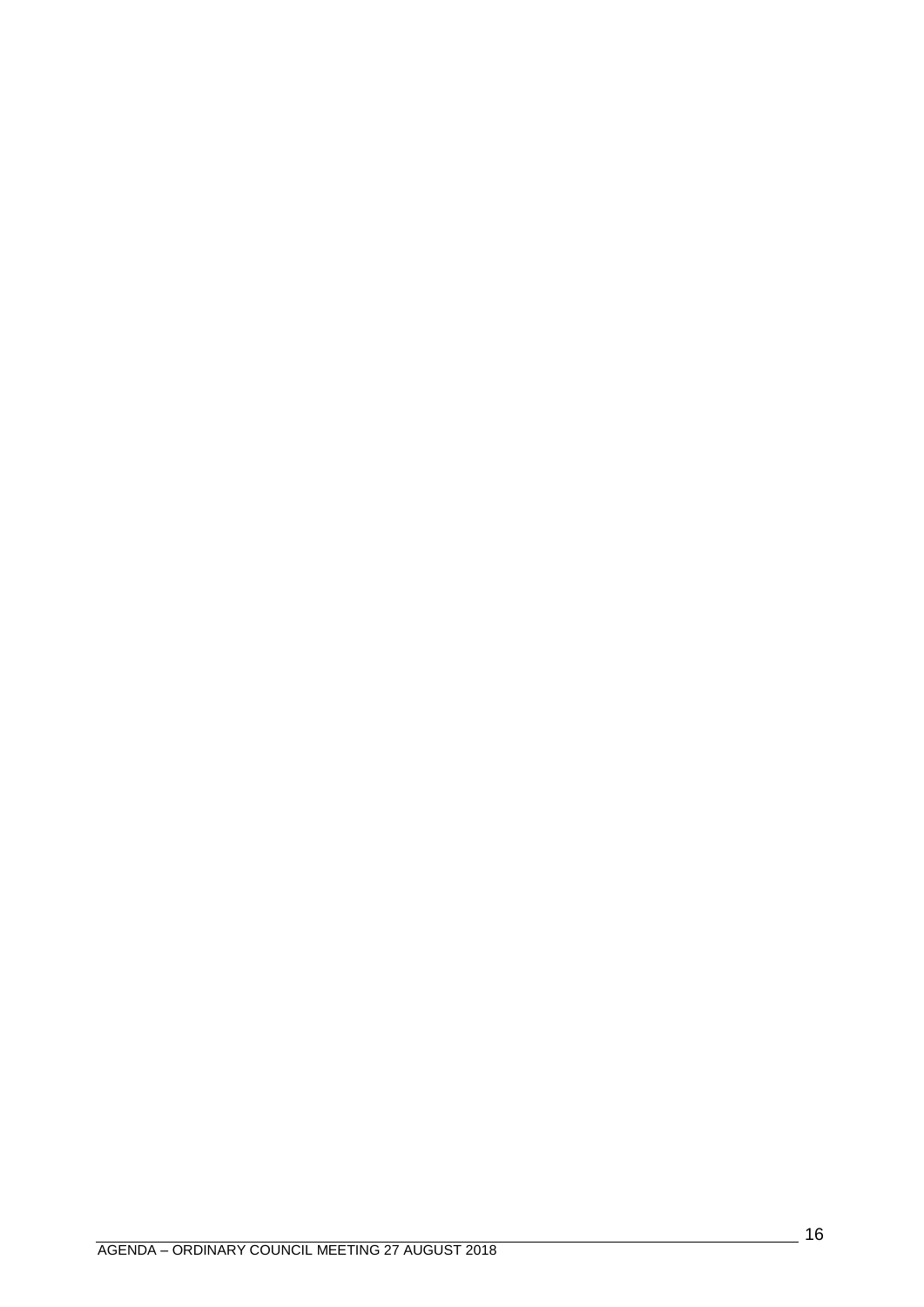# <span id="page-16-0"></span>*SY098-08/18 – Road Naming Request – Unnamed Road - Talbot*

| <b>FILE REFERENCE:</b>              | <b>PS.NAM.2</b>                                    |
|-------------------------------------|----------------------------------------------------|
| <b>APPLICANT OR PROPONENT(S):</b>   | <b>Shire of York</b>                               |
| <b>AUTHORS NAME &amp; POSITION:</b> | <b>Carly Rundle, Senior Planner</b>                |
| <b>RESPONSIBLE OFFICER:</b>         | Darren Wallace, Executive Manager Infrastructure & |
|                                     | <b>Development Services</b>                        |
| PREVIOUSLY BEFORE COUNCIL: Nil      |                                                    |
| <b>DISCLOSURE OF INTEREST:</b>      | Nil                                                |
| <b>APPENDICES:</b>                  | A - Location Plan                                  |
|                                     | <b>B</b> – Site Plan                               |
|                                     | C - Road Name Register                             |
|                                     |                                                    |

## **Nature of Council's Role in the Matter:**

• Quasi-judicial

## **Purpose of the Report:**

For Council to consider the addition of names to the Road Name Register, and to name an unnamed road in Talbot.

### **Background:**

A request has been received to name an 'un-named' road, accessed off Talbot Road, Talbot. A location plan, and site plan showing the subject road is provided at **Appendices A and B** respectively.

The un-named road reserve is 1.3km long, of which only approximately 540m is constructed to a gravel standard.

There are approximately three lots accessing their properties via this road, and three rural street addresses for these properties registered with Landgate on Talbot Road. Rural street numbers indicate the measured distance from a point on Talbot Road. The Shire's records indicate that postal addresses for proprietors of these properties are registered as 'post office boxes', although there is one mailbox located at the intersection of Talbot Road and the un-named road reserve. Should the road be named, lots using this road for access will need to be assigned new rural street numbers.

Landgate has confirmed that this road is currently un-named and should there be a request to name the road, a suitable name would need to be endorsed by Council through the normal road naming process. The naming of roads is generally seen as beneficial as it can allow for improved addressing and easier location of properties by emergency services. Landgate's policy is that all roads shall be named, which are open to public access or for the delivery of services.

The naming of roads requires the approval of Landgate's Geographic Names Committee and names are required to meet criteria as set out in the 'Policies and Standards for Geographical Naming in Western Australia, version 01:2017'. This generally requires the local government to endorse a road name which complies with the criteria of the policies and standards above, consult with the immediate community whose addresses may be altered, and submit the proposal to Landgate for approval.

The Shire of York has an existing approved Road Name Register, which according to the Shire's records is a list of names which were endorsed at Ordinary Council Meetings 27 April 2011 and 15 March 2010. A copy of the resolutions and approved names is provided as the 'Road Name Register' in **Appendix C**. The 2011 resolution authorised the Chief Executive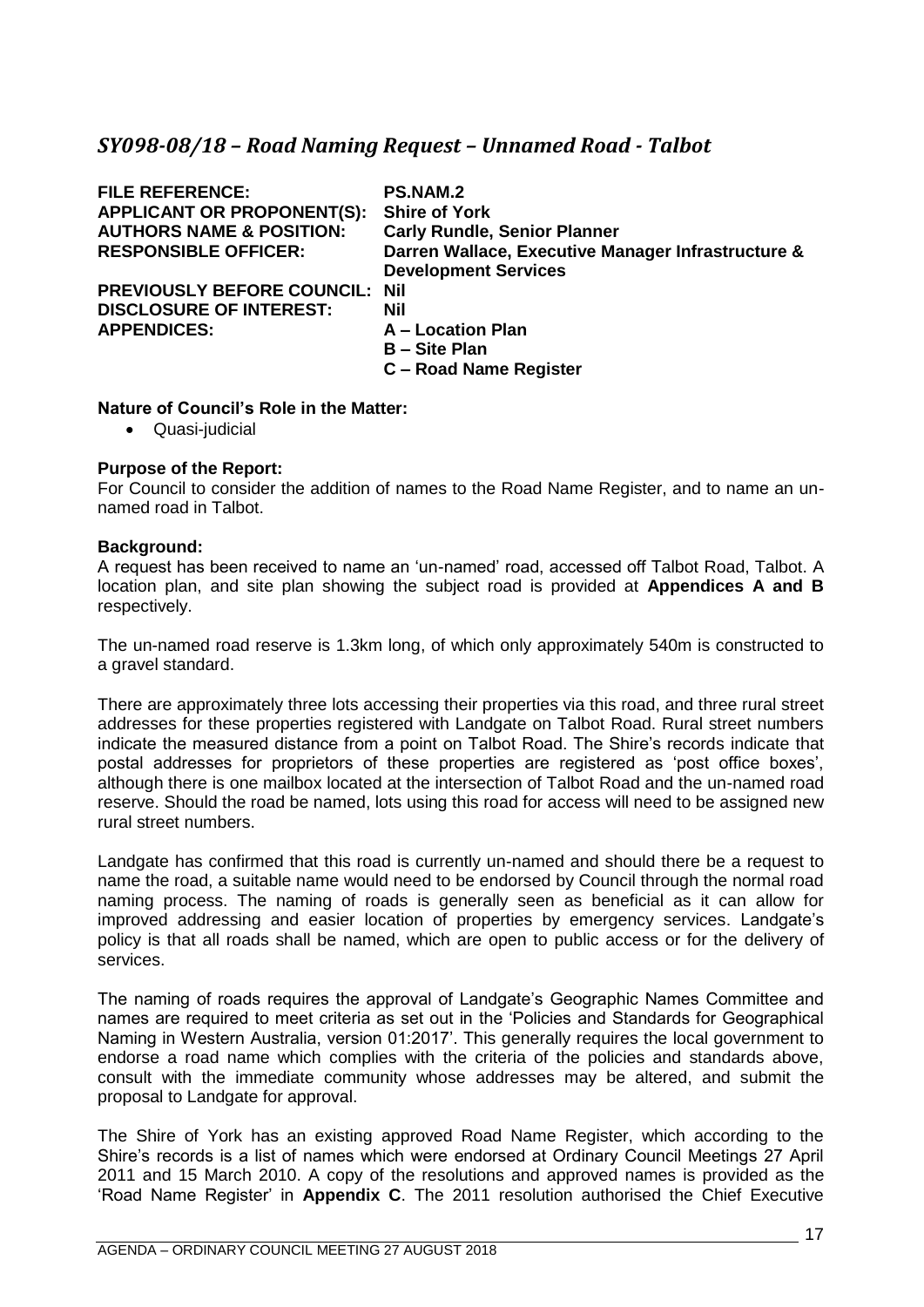Officer (CEO) to allocate names from the Road Name Register to roads within the Shire of York, as required. It is understood that the Road Name Register consists of names taken from the War Memorial Plaque at that time, and that names not eligible for use were deleted from the list. A road name register and delegation ensures the CEO can authorise a road name and forward through to Landgate in an efficient and timely manner, and any new road names proposed not on this register will require Council approval.

In consulting with the Honour's Reference Group (HRG) regarding suitable names for the subject road and following research being undertaken, four names were recommended by the HRG which were relevant to the Talbot area. Not all names were on the approved Road Name Register and therefore are being presented to Council for addition.

# **Comments and details:**

The approved Road Name Register is made up of names from the War Memorial Plaque, with persons who served in World War 1, although contains limited detail to advise where in the Shire approved names would be suitable for use.

The HRG requested research be undertaken to identify names suitable for use in the Talbot locality. This research included a title search and archival research of a variety of resources. As a result, it was identified that the following names were relevant to the Talbot area and are recommended by the HRG at the meeting dated 6 August 2018 for naming of the subject road:

1. Wiseman

A historical title search indicates the name Wiseman correlates to historical ownership of lots on the subject road dating back to the 1950's. Four 'Wiseman' brothers were enlisted in World War 1 and were linked to a farm called 'Stanhope' in the Talbot area. The Honours Reference Group also advised that the road is commonly referred to as 'Wiseman Road' by locals. The use of Wiseman Road was recommended by the Honours Reference Group as the preferred name for the road.

Generally, more than one name is required to be submitted to Landgate for approval, in the event that the first name does not meet the criteria of the Policies and Standards for Geographical Naming in Western Australia. As such the following names were also endorsed for the subject road in the following order:

2. Pettit.

This name is already on the Road Name Register and relates to Stanley Edward Pettit who served in World War 1 and was the son of Edward and Rachel Pettit of Talbot Brook.

3. Sargent.

Philp Sargent served in World War 1 and is identified as being from the Talbot locality.

4. Maclachlan.

Relates to Roy Maclachlan who served in World War 1 and is identified as being from the Talbot locality.

The above names were checked on Landgate's online form, and received preliminary validation indicating these names may be suitable for use and are likely to comply with the following criteria, where names submitted cannot be:

- homonymous, for example similar in spelling to an existing road name.
- similar in sound to an existing road name.
- in the same locality as an existing road name.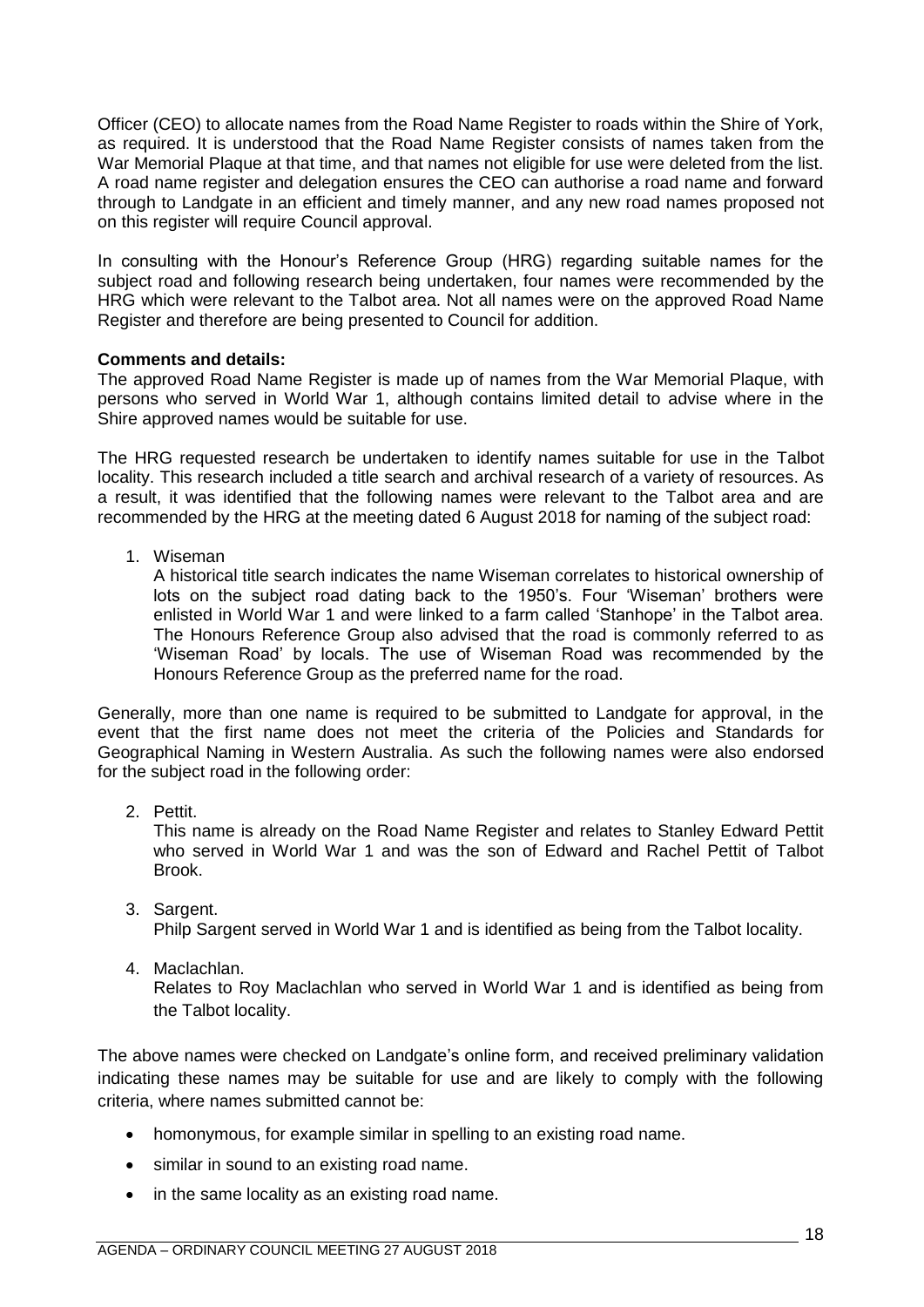- in an adjoining locality.
- in the same local government area.
- duplicated more than six times in the metropolitan area, three north and three south of the Swan River.
- duplicated more than 15 times within Western Australia.
- less than 10km from the existing duplication in the metropolitan area;
- less than 50km from an existing duplication in rural areas.
- road name duplication should be avoided in adjoining local governments.

The updated Landgate policies include specific criteria for use of personal names, where the approval of names will only be considered:

- Posthumously.
- With permission of the immediate family, or in the case of the person being deceased for more than ten years and the family cannot be contacted, appropriate consultation must be carried out.
- Where a demonstrated record of achievement is shown.
- When there is demonstration of a direct and long-term association with the location, and a significant contribution to the area.
- With evidence of broad community support for the proposal.

All names or persons associated with World War 1 are posthumous, there is a contribution to the community by their serving/enlisting, and there are records linking them to the Talbot locality.

Should Council endorse the addition of the names to the Road Name Register, consultation with immediate family and immediate community will need to be undertaken as outlined below.

All road names are required to include a road type selected from the Australian Standards AS/NZS 4819:2011 Rural and Urban Addressing – Appendix A, Road Types – Australia. The Road Type chosen shall convey the function and characteristics of the road. Landgate has advised that the road type 'retreat' would be appropriate for use for the subject road, which is a no-through road, and is suitable for shorter roads where you may wish to discourage general public from entering.

# **Options:**

Should Council disagree with the officer's recommendation as proposed, the following options are available:

- Refuse to add the names to the Road Name Register and to name the subject road and list reasons why;
- Amend the names and/or order for road naming. Please note that roads names submitted to Landgate are required to meet specific criteria.

# **Implications to consider:**

• **Consultative:**

The recommended road names for the subject road have been endorsed by the HRG at the meeting dated 6 August 2018 in the order as outlined in officers' comments.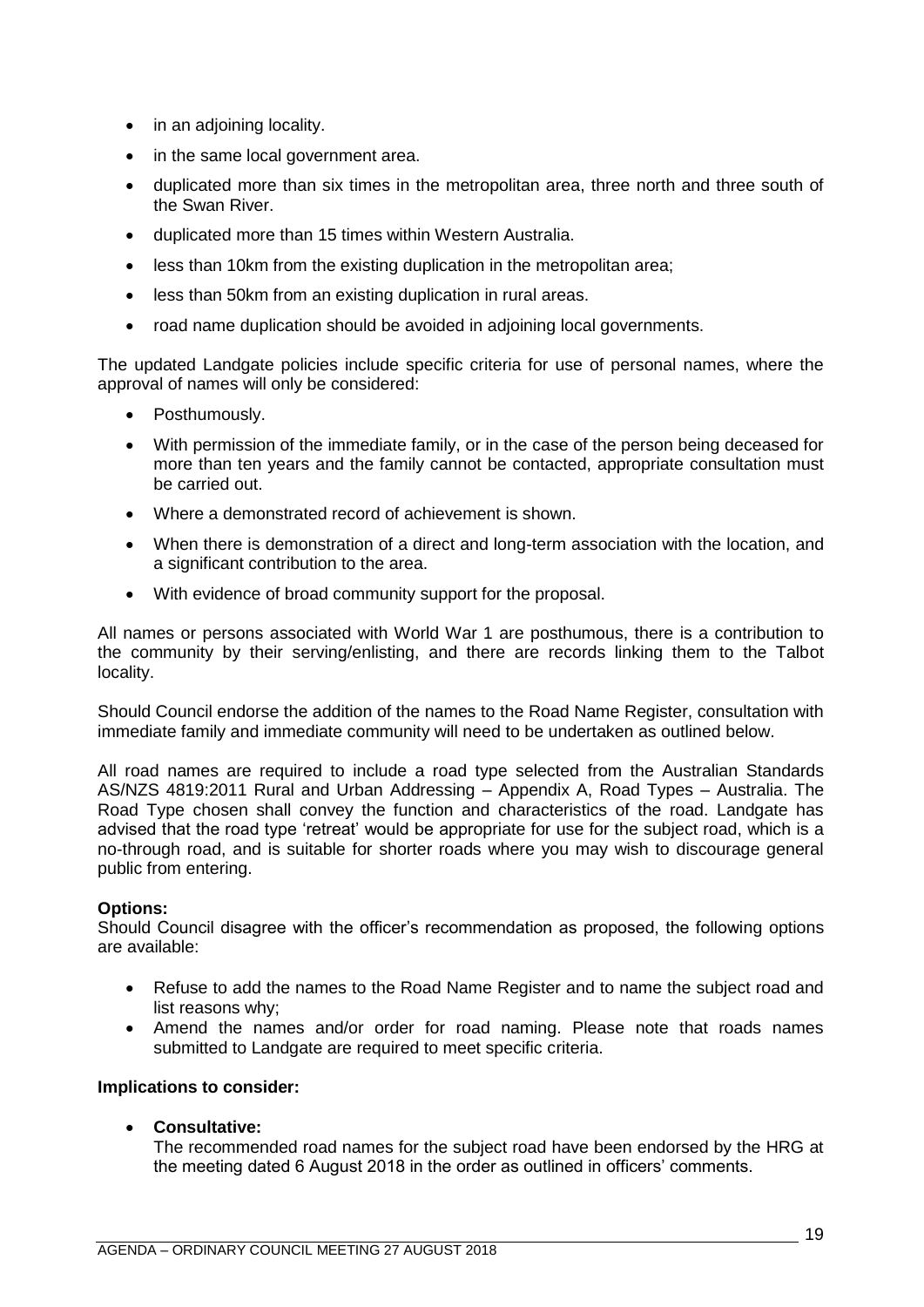Should Council resolve to add the recommended names to the Road Name Register and endorse these names to be used for the subject road as per the officers recommendation, further consultation/permission will need to undertaken/obtained with immediate family.

Of the names available for use on the subject road, immediate consultation will need to be undertaken regarding the proposed road naming, as set out in the Policies and Standards for Geographical Naming in Western Australia. This requires consultation of any naming proposal which affects addresses to be undertaken with affected residents, businesses and any visitor groups and government or non-government organisations with an interest in the area. Any objections received must be given consideration by the local government, and are to be included in an assessment report, stating the objection and indicating relevance to the guidelines and council's consideration/response to said objection. The policy and standards outline that consideration need only be given to those objections that relate to concerns of non-conformance to the naming. Should an objection to the road naming be received and the objection relate to concerns of nonconformance with the road naming, the road naming will be referred back to Council for consideration.

A consultation period of 30 days is required in the format required by Landgate's Policy and Standards, which also advises that local government is expected to meet costs of consultation.

## • **Strategic**

The naming of roads is not specifically provided for in strategic plans for York, although it is beneficial for providing accurate addresses of residents in this area and will provide benefits for emergency services in being able to locate properties better in an emergency. The names recommended recognise world war 1 veterans and are relevant to the locality.

The recommendation is broadly considered consistent with the Shire of York Strategic Community Plan 2018-2028.

### • **Policy implication:**

## Council Policy G2.5 Reference Groups

The York Honours Reference Group has been appointed in accordance with Council Policy G2.5 Reference Groups to provide advice to Council on matters relating to the community including roads, reserve and place names.

There are no local policies adopted to provide guidance on the road naming process.

### • **Financial:**

There are no financial implications associated with the officer's recommendation to add names to the Road Name Register.

The allocation of names from the Road Name Register is anticipated to have associated costs such as:

- New rural street numbers will need to be allocated, a typical application fee of \$101 applies, involving staff time, and erection of a new green number onsite.
- Cost and installation of a new road name sign, and associated signs (i.e no through road) is anticipated to be approximately \$330, including allowance of staff time to install.
- Consultation may involve placing a notice in the local paper, which is anticipated to cost approximately \$330.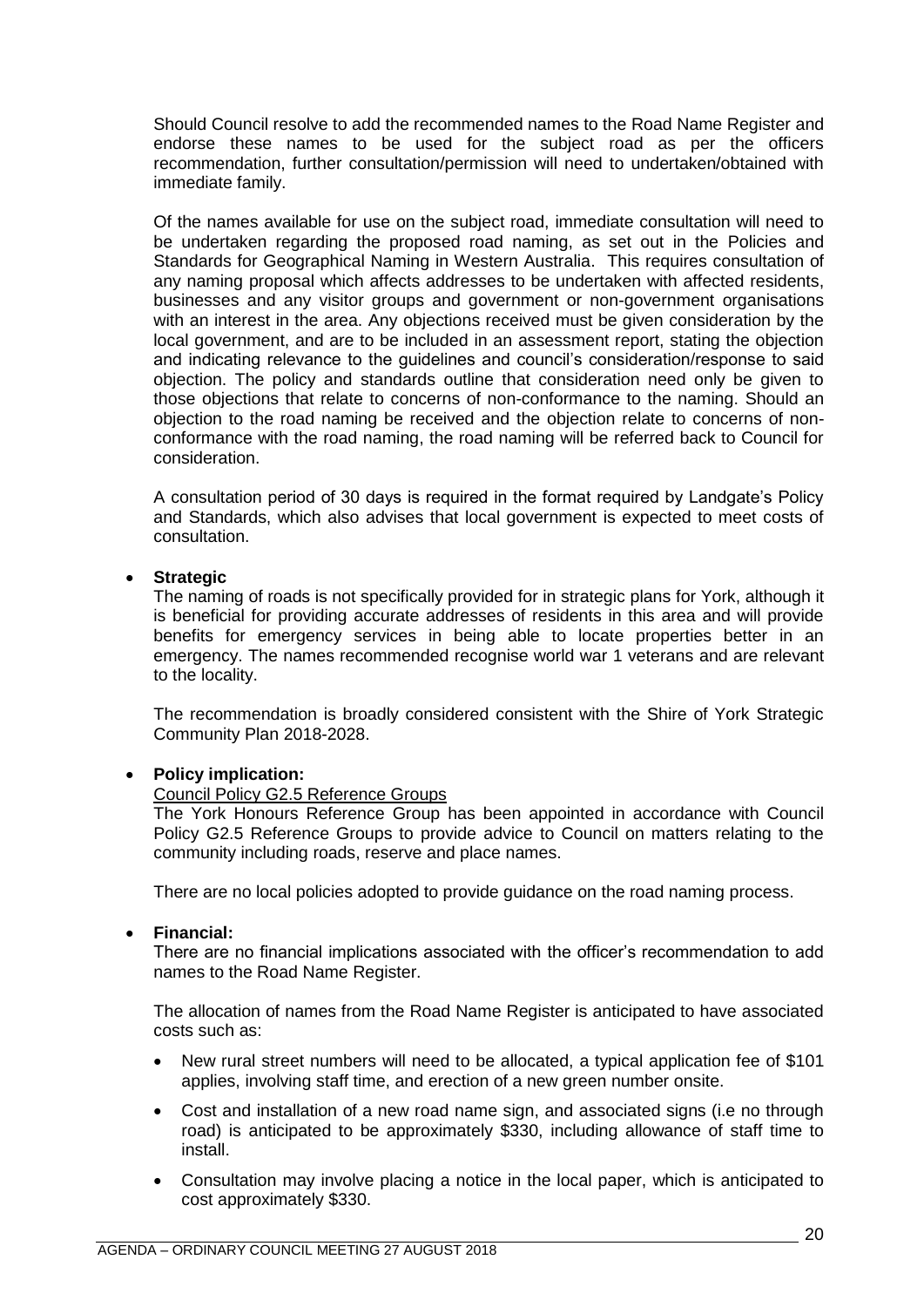The Honours Reference Committee has recommended that the Shire meets the above costs. There may be costs associated with the changing of addresses from the issuing of new rural street addresses, which are expected to be met by affected landowners.

### • **Legal and Statutory:**

### *Land Administration Act 1997*

accordance with AS/NZS 4819:2011.

The naming of features, localities and roads is covered under Section 26A of the Act and is supported by mandatory policies and processes which provide necessary information for a person or group in the naming and determination of extents of roads.

*Australian Standard AS/NZS 4819:2011 Rural and Urban Addressing* All WA rural and urban address allocations are recorded by Landgate and are in

## • **Risk related:**

The naming of roads which are accessible is considered beneficial to allow for easier identification of properties by emergency services, and in this sense reduces risk.

The road is only partially constructed. LGIS was consulted in regards to implications of naming a road which is only partially constructed and advised that it is already a responsibility of the Shire to maintain and manage existing gazetted road reserves (noting there is no obligation to construct new roads) and as long as the Shire is adhering to any regulations which may apply, that they did not see any, or if any very limited liability issues associated with the actual naming of the road itself.

## • **Workforce Implications:**

Nil. The road naming process and consultation will be undertaken within existing Shire resources.

# **Voting Requirements:**

**Absolute Majority Required: No**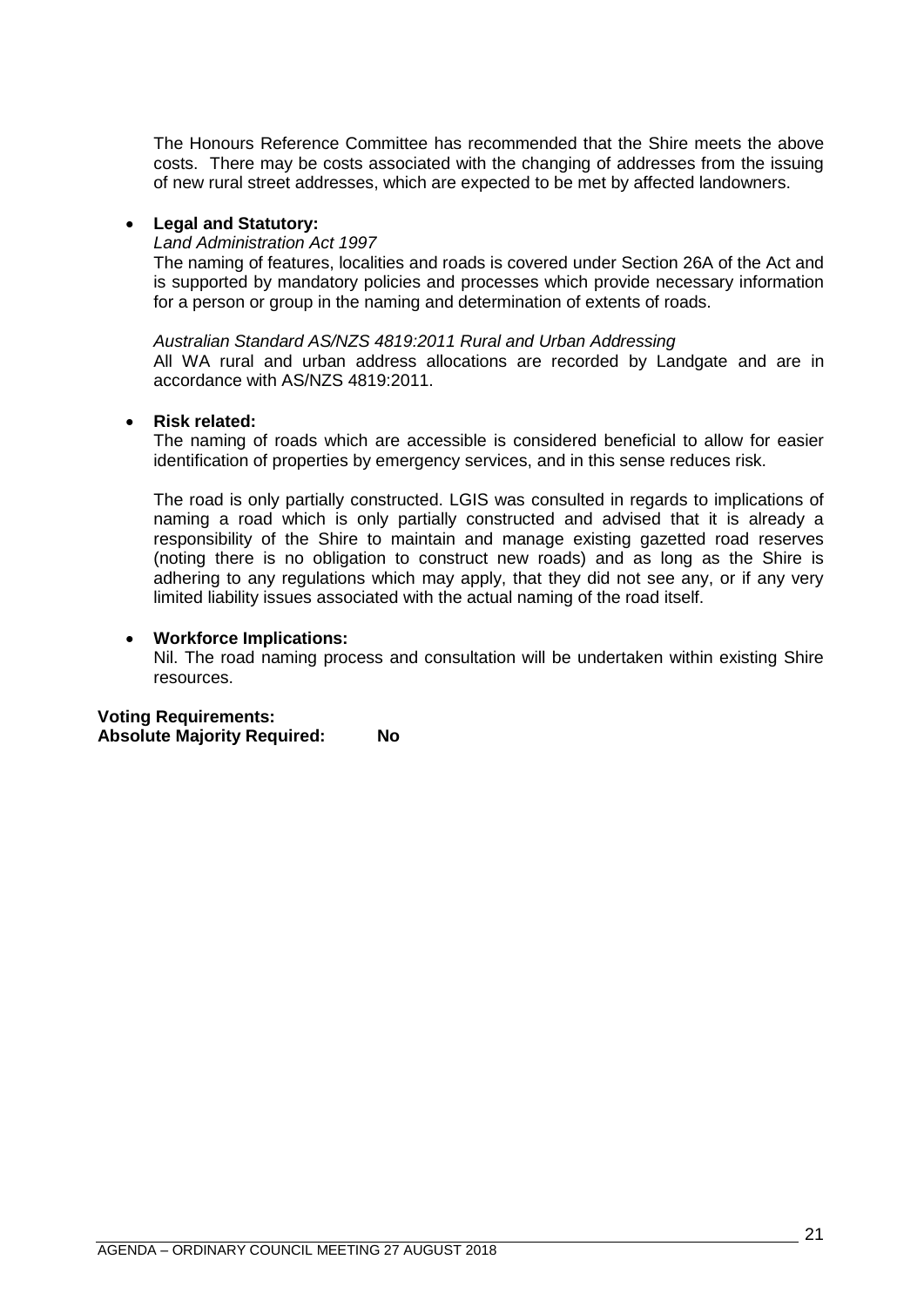# **OFFICER RECOMMENDATION:**

# *That Council:*

- *1. Approves the following names to be added to the Road Name Register:*
	- *Maclachlan*
	- *Sargent*
	- *Wiseman*
- *2. Authorises the Chief Executive Officer to allocate the following name (and road type) to the un-named subject road in Appendix A:*

*'Wiseman Retreat'*

*Subject to point 3 below, should the name 'Wiseman' not meet the relevant criteria of Landgate, the following names shall be allocated in the following order: Pettit, Sargent, Maclachlan.* 

- *3. The authorisation and use of names referred in 2 above, is subject to:*
	- *a. Permission of the immediate family being obtained, or where the person has been deceased for more than 10 years and contact with the immediate family could not be established appropriate consultation must be carried out.*
	- *b. Notice of the proposed road naming being given for a period of no less than 30 days from the date of notice/letter and in the event that an objection is received, the matter will be referred back to Council for determination."*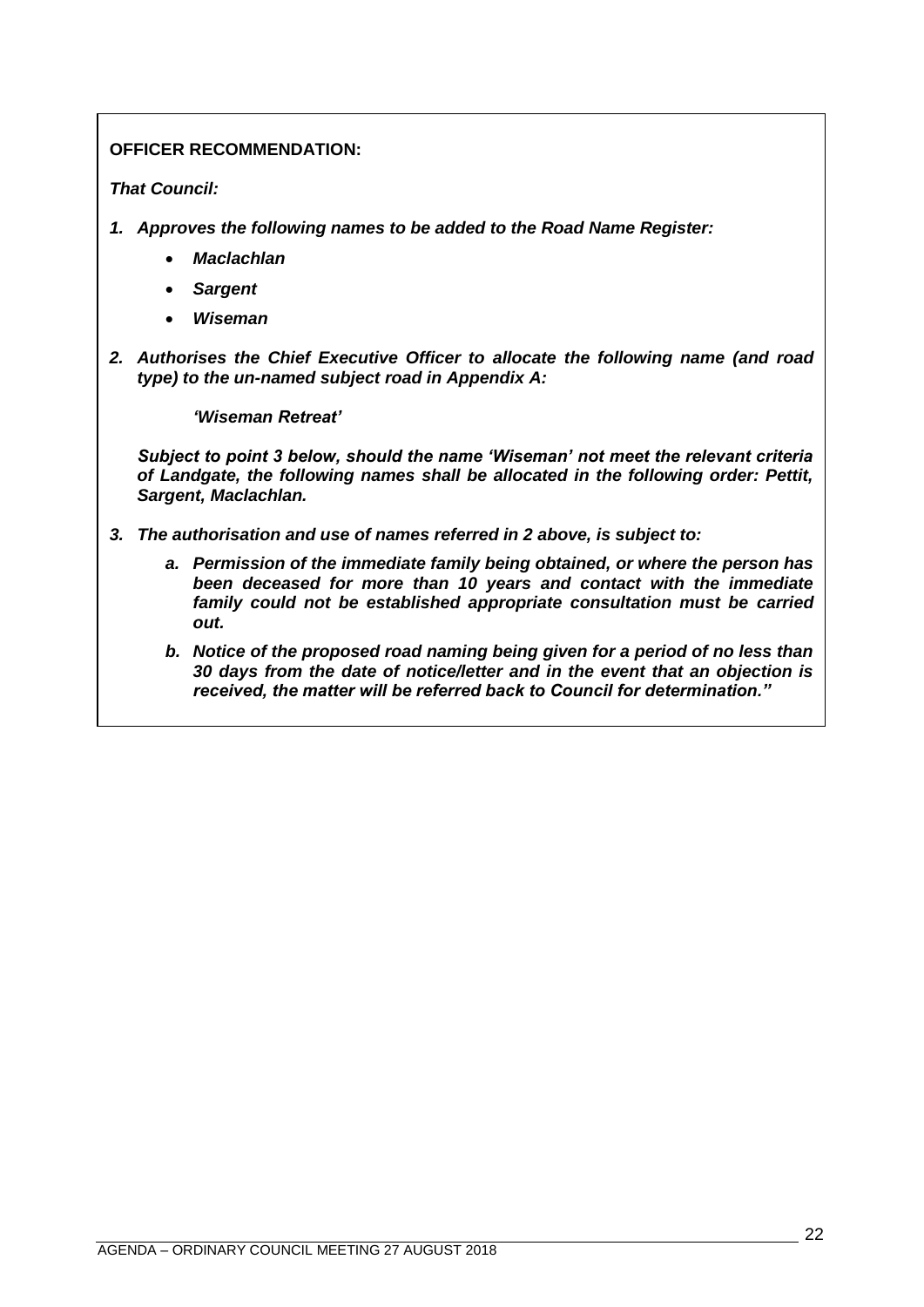# <span id="page-22-0"></span>*SY099-08/18 –Proposed disposal of Lot 13 Redmile Road and Lots 2,3,4,5 and 6 Avon Terrace*

| <b>FILE REFERENCE:</b>              | AV160050                                         |
|-------------------------------------|--------------------------------------------------|
| <b>APPLICANT OR PROPONENT(S):</b>   | N/A                                              |
| <b>AUTHORS NAME &amp; POSITION:</b> | <b>Paul Martin, Chief Executive Officer</b>      |
| <b>RESPONSIBLE OFFICER:</b>         | <b>Paul Martin, Chief Executive Officer</b>      |
| <b>PREVIOUSLY BEFORE COUNCIL:</b>   | 23 April 2018 - Item SY040-04/18                 |
| <b>DISCLOSURE OF INTEREST:</b>      | Nil                                              |
| <b>APPENDICES:</b>                  | A. Preliminary Site Investigation Repot          |
|                                     | <b>B. Detailed Site Investigation Report</b>     |
|                                     | <b>C. DRAFT Remedial Options Analysis Report</b> |
|                                     |                                                  |

## **Nature of Council's Role in the Matter:**

• Executive

## **Purpose of the Report:**

This report seeks direction from Council in regard to the potential disposal of Lots 13 Redmile Road and Lots 2,3,4,5 and 6 Avon Terrace, in particular regarding the disposal method and level of community consultation Council would like to undertake for this matter.

### **Background:**

Council considered a request received from Heartlands Vets regarding the potential disposal of Lot 13 Redmile Road and Lots 2,3,4,5 and 6 Avon Terrace at its meeting on 23 April 2018 and resolved the following:

## *"That Council:*

- *1. Notes the proposal for a Purpose Built Animal Hospital on Shire owned land received from Heartlands Veterinary Hospital.*
- *2. Requests the Chief Executive Officer to prepare a detailed report for Council's consideration addressing issues including but not limited to:* 
	- *the extent of contamination on the site and the works (and costs) required to determine likely costs to remediate the site.*
	- *the options and process for disposing of the land in accordance with the Local Government Act 1995.*
	- *the steps and costs to determine a valuation of the site."*

### **Comments and details:**

### The contamination on the site

In February 2012, GHD prepared a Preliminary Site Investigation Report for Lots 2,3,4,5 and 6 Avon Terrace for the Shire of York. A copy of this report is attached at Appendix A.

This led to the Shire engaging GHD to prepare a Detailed Site Investigation. This report is dated November 2012. A copy of this report (without Appendices as they are considerable) is attached at Appendix B. Appendices can be provided to either Councillors or members of the community upon request.

From the file Officers could identify that GHD had been engaged to undertake Remedial Options Analysis however the final report could not be located. Officers contacted and met with GHD to discuss the status of this report and next steps.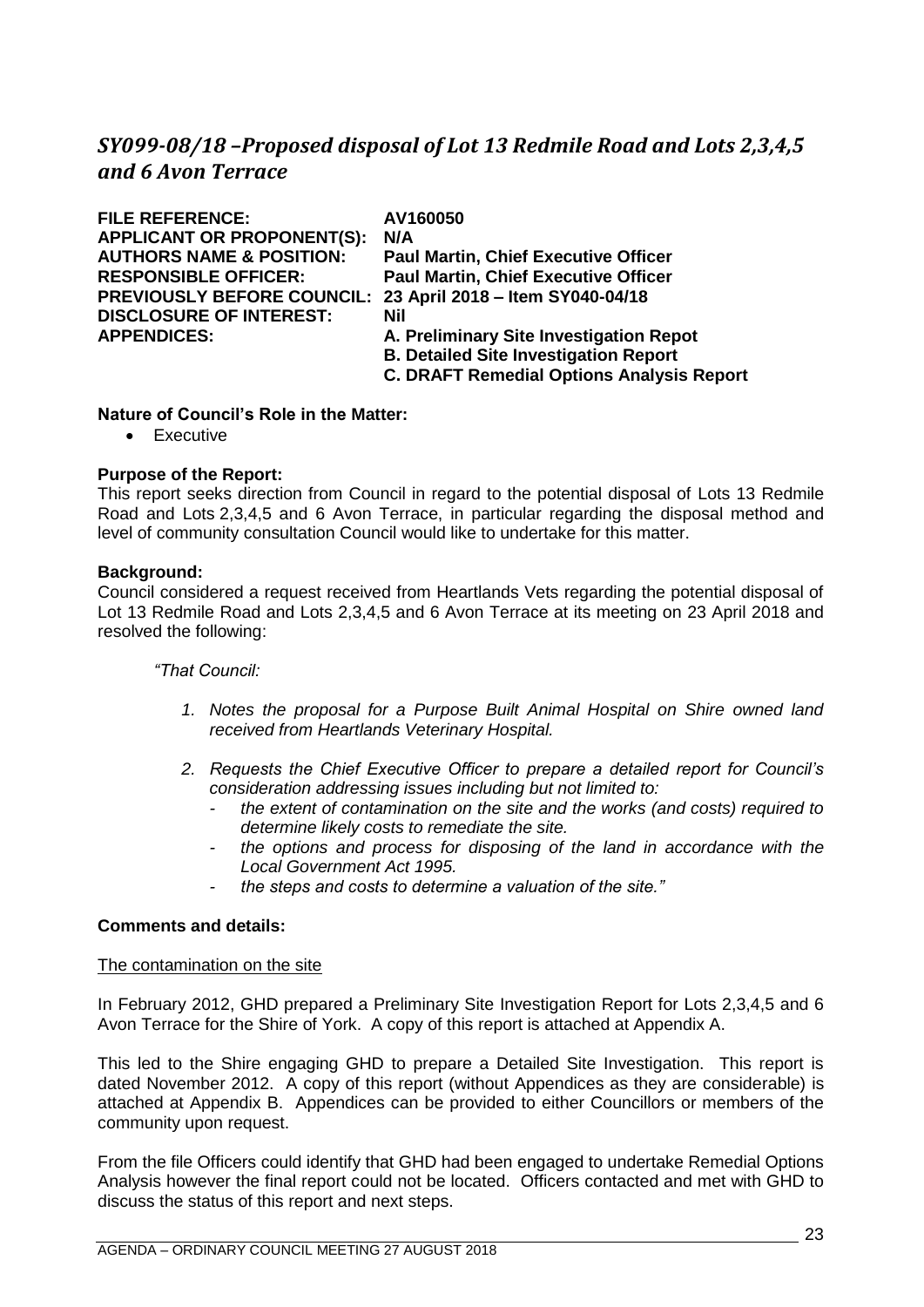Attached at Appendix C is the email received from GHD attached to which is the Draft Remedial Options Analysis Report dated June 2013.

All of these assessments were undertaken for a proposal to develop medium density residential accommodation on the site.

It should also be noted that all of these assessments were for Lots 2,3,4,5 and 6 Avon Terrace. No investigation has been undertaken as far as can be determined into the adjoining Lot 13 Redmile Road.

From discussions with GHD, Officers understand that the remediation options for the site would need to be specific to the use proposed and that regulations will have changed since this time so the report would need to be updated. GHD has provided an estimated cost of \$10,000 to undertake this work. This is only to be used as an indication of the extent of the costs required, at this stage Officers have not sourced formal quotations.

GHD has advised that the Shire has two options in regards to how to progress with consideration of disposal of the site in regards to contamination, namely:

- 1. Remediate the site prior to sale.
- 2. Sell the site as is with full disclosure, passing on the remediation liability to the new purchaser.

Officers are recommending option two and the disposal of the land is proposed to occur through a public tender process. Therefore, although Heartlands Vets have made enquiries Council could choose to dispose of the site to any tender received. As the remediation options are directly related to the potential uses, expenditure of Shire resources on further options analysis could be wasted depending upon the use determined.

Officers understand (but would be recommending obtaining legal advice prior to proceeding) that as long as full disclosure occurs during the sale process, Council could dispose of the lots as is noting however this will be at a lesser price than if the site was fully remediated. Officers have not obtained a quote for legal advice on this matter but would expect it to be in the vicinity of \$4,000.

This option would also involve the Shire expending the least amount of funds to consider the disposal.

### Options for disposal of the site

In accordance with the *Local Government Act 1995* Council can dispose of land by tender, auction or private treaty.

A private treaty agreement is typically only used to dispose of land to adjoining landowners when a road or right of way is closed or the Council is confident that no better arrangements can be achieved. Given the situation regarding this land, Officers would not be recommending this option of disposal to Council.

An auction could be appropriate if the purchase or the land is relatively straight forward such as disposal of a house or vacant block of land. However, given the issues associated with contamination potential purchasers will want to undertake some due diligence on the land and may wish to include conditions or matters for Council to consider. Furthermore, if Council wants to dispose of the land in its current condition, it needs to make full disclosure of the contamination on the site which is best done in detailed tender documentation. Officers are not recommending this disposal method.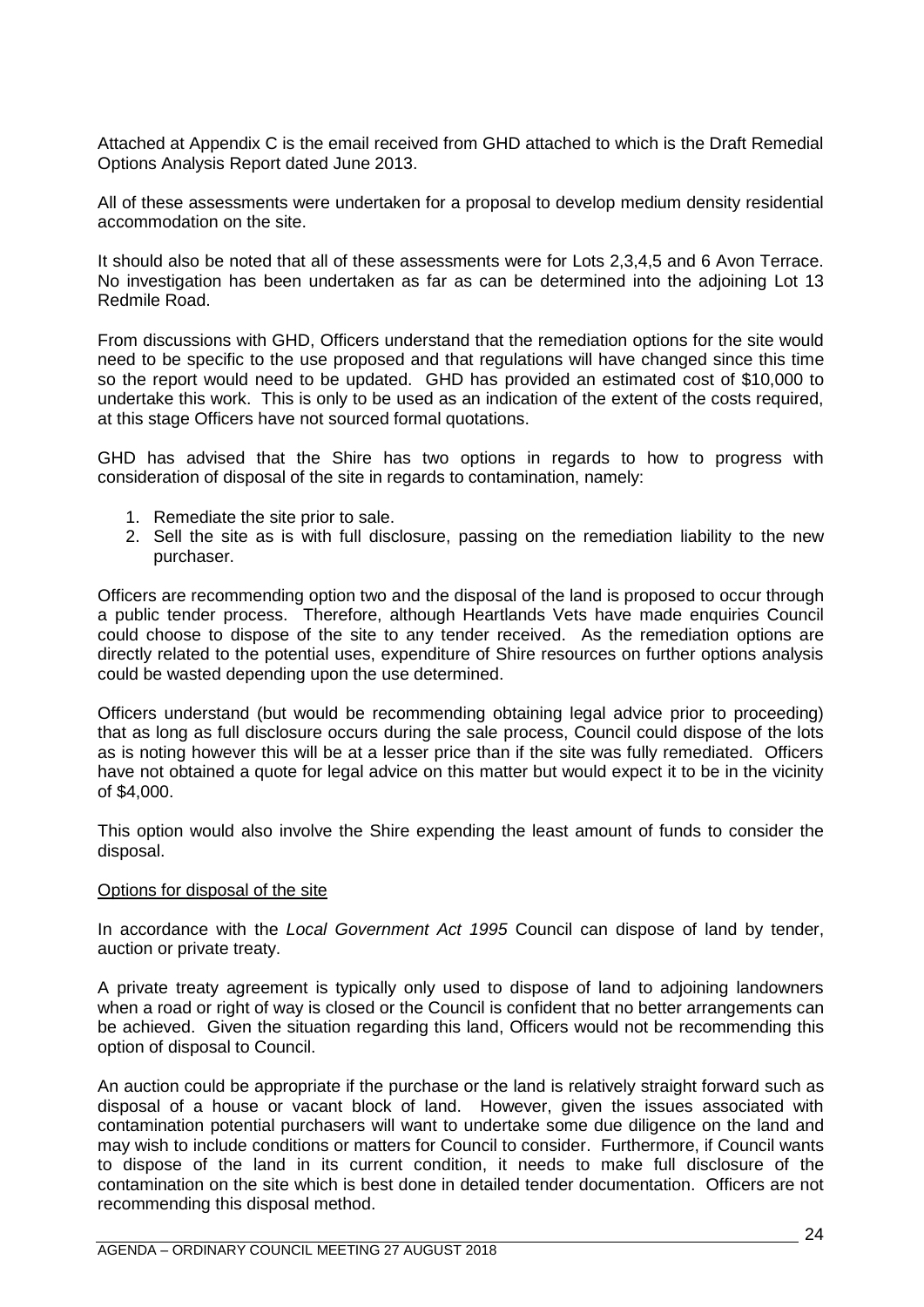Therefore Officers recommend a public tender process is the most appropriate disposal method to undertake. In addition to addressing the issues above, this also enables any other tenders received for the purchase of the land to be considered.

Council is only required to prepare a Business Plan for land transactions worth over \$2 million. The Shire has however, previously used this business planning process to not only outline options and implications for consideration but also to provide an opportunity for community input. This was to align with the community's expectations of transparency and input.

The issue Council needs to now consider is whether this is a matter upon which the community would expect to have input. If this is the case, then a business plan should be prepared as the best option for structure and feedback.

This will however, add some three months to the timeframe associated with the disposal, which may deter any potential purchasers.

Whilst Business Plans were prepared and used as a basis for community information and consultation for the disposal of the Old Tennis Courts and the St Patricks Convent School, Officers consider that the community may be less interested in having input on the potential disposal of this site. As such, after further consideration, Officers are not recommending a Business Plan process on this occasion. However, if Council considers that the community would like to have input, a Business Plan can be prepared and advertised in accordance with the *Local Government Act 1995*.

Therefore, Officers are recommending that if Council wants to proceed to disposal of this site, it can call tenders as soon as practicable. The tender documentation would include full disclosure of the extent of the contamination on the site and clearly pass all associated risks to the potential purchaser.

If Council determines to call tenders it is not bound to accept any tender received.

### Determining a value for the site

The Shire purchased the site in question in 2005 for an amount of \$154,545.

Officers are recommending that if Council called tenders for the disposal of the site it obtained a valuation from a licenced valuer during the process against which to compare tenders received. Officers have obtained a quote for a valuation of the site "as is" with full disclosure of contamination which is \$3,500 (ex GST). This valuation has not yet been obtained.

# **Options:**

Council has the following options in regard to this matter:

- 1. Determine not to progress with the disposal and retain the site for future use/development.
- 2. Engage a company to prepare the Remedial Options Analysis report to refine the costs of remediating the site, thus reducing the risks for potential purchasers and potentially achieving a higher tender price.
- 3. Prepare and advertise a Business Plan for the potential disposal of the site to allow the community to have input into the decision to dispose.
- 4. Proceed directly to call tenders for the potential disposal of the site noting this would require legal advice and a valuation to be obtained.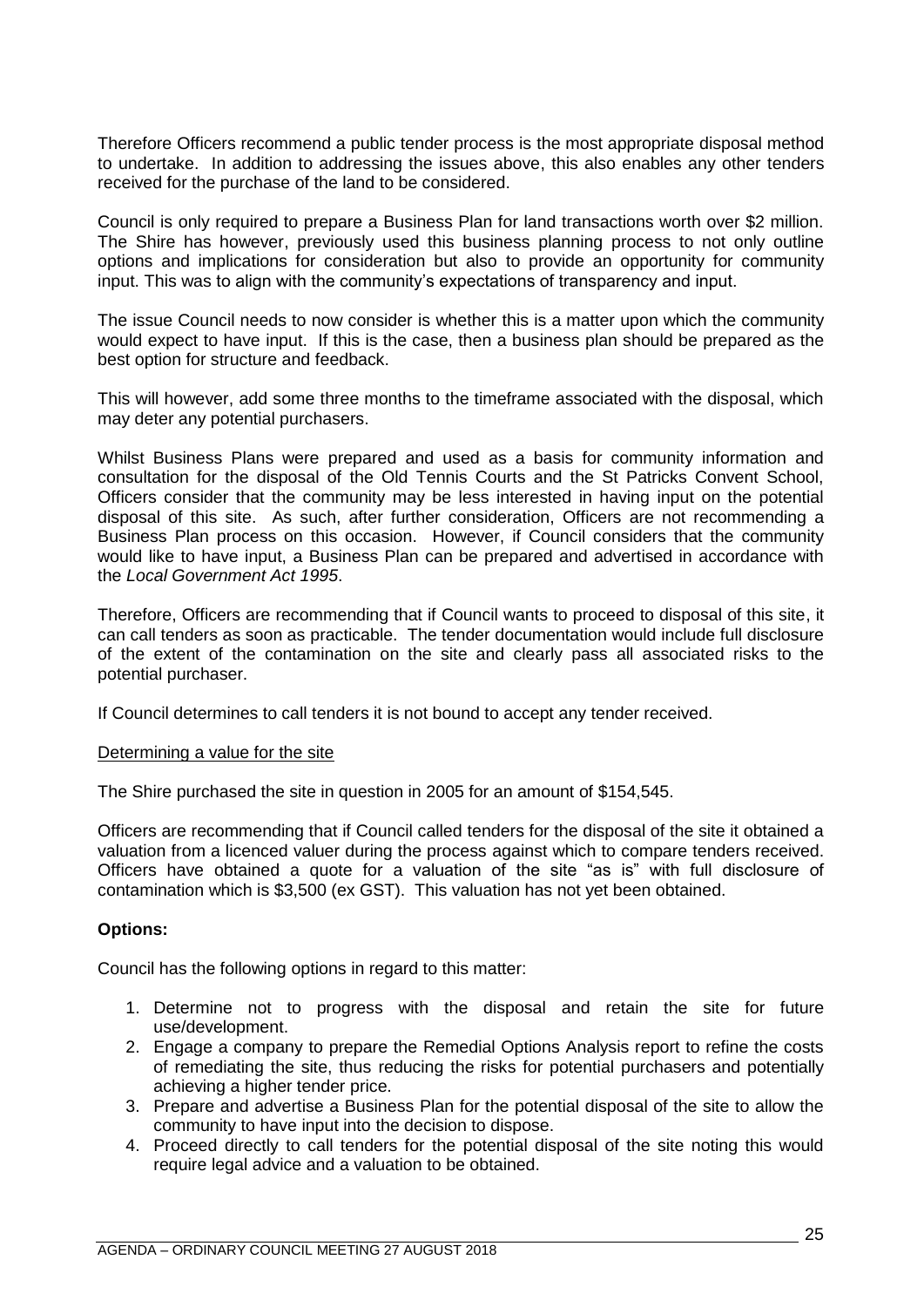Officers are recommending Option 4 with all tenders received being presented to Council for consideration.

If Council chooses this option, Officers are recommending that a separate report be presented to Council seeking direction on aspects of the tender including advertising period, selection/assessment criteria, composition of the selection panel and potentially other matters. The Shire is planning to undertake several disposals during this financial year, so Officers consider it important to ensure the process is consistent, robust, transparent and compliant.

This report would also seek direction in what Council would like to do with proceeds received from the sale although Officers would be recommending proceeds either be placed in reserve or used to repay debt.

### **Implications to consider:**

## • **Consultative**

Officers have met with a representative of Heartlands Vets to inform them of the timing of presentation of the report to Council.

## • **Strategic**

This land parcel is not identified in the Shire's Strategic Community Plan or Corporate Business Plan for either disposal or a particular future use.

# • **Policy related**

Nil.

## • **Financial**

Officers are recommending Council disposes of the lots in question via a public tender process.

The costs associated with undertaking this process are proposed to be as follows:

| - Legal advice on tender documentation and process | \$4,000 |
|----------------------------------------------------|---------|
| - Valuation from Licenced valuer                   | \$3,850 |
| - Advertising in West Australian                   | \$1,500 |
| Total                                              | \$9,350 |

Should Council wish to proceed with calling tenders for the disposal of this land the funds from GL144181 Property Transaction Settlement Costs which has a budget of \$55,000 in the FY.

# • **Legal and Statutory**

This process is needs to be compliant with Section 3.58 of the Local Government Act 1995 as outlined below.

# *3.58. Disposing of property*

*(1) In this section —*

*dispose includes to sell, lease, or otherwise dispose of, whether absolutely or not;*

*property includes the whole or any part of the interest of a local government in property, but does not include money.*

- *(2) Except as stated in this section, a local government can only dispose of property to —*
	- *(a) the highest bidder at public auction; or*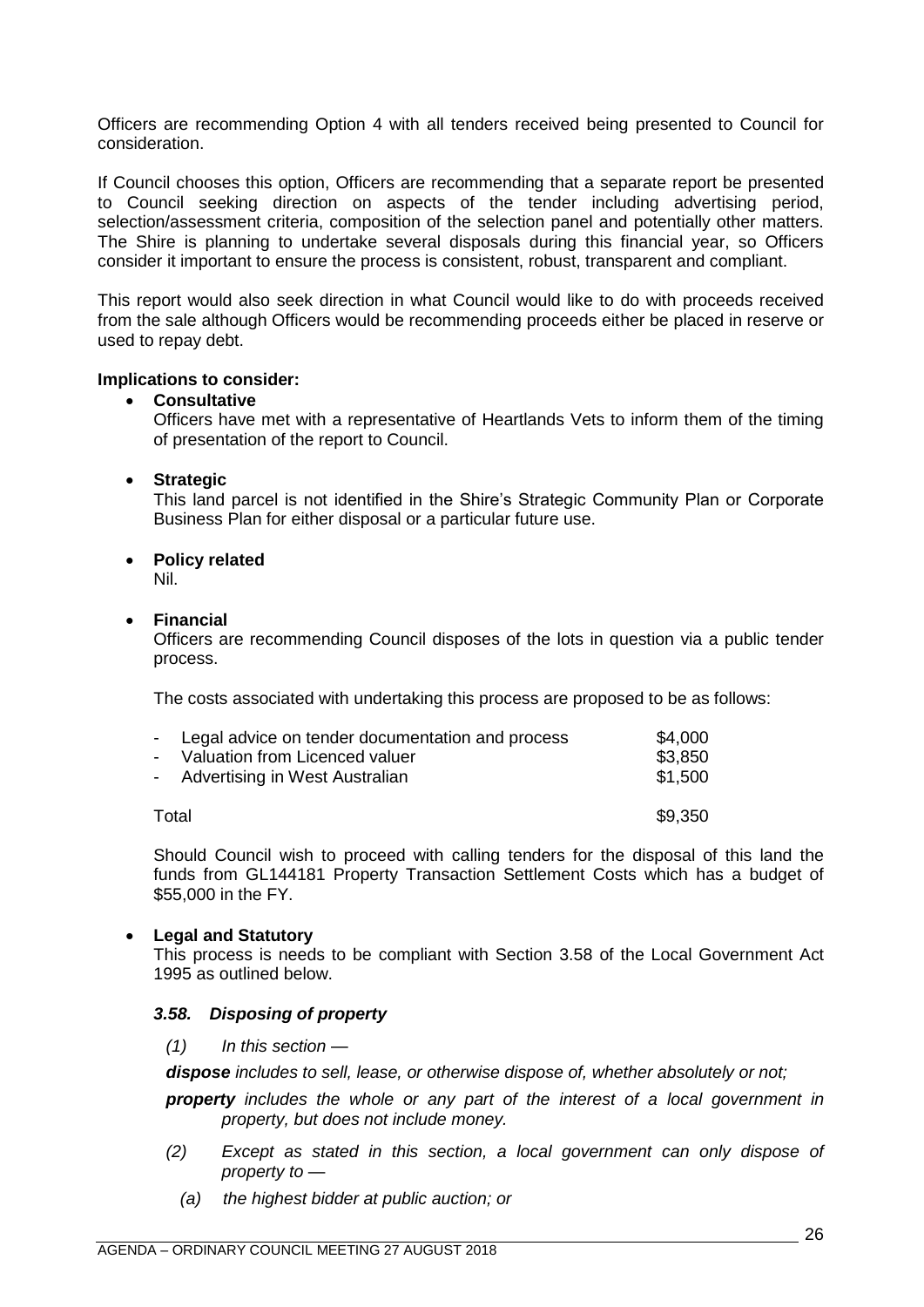- *(b) the person who at public tender called by the local government makes what is, in the opinion of the local government, the most acceptable tender, whether or not it is the highest tender.*
- *(3) A local government can dispose of property other than under subsection (2) if, before agreeing to dispose of the property —*
	- *(a) it gives local public notice of the proposed disposition —*
		- *(i) describing the property concerned; and*
		- *(ii) giving details of the proposed disposition; and*
		- *(iii) inviting submissions to be made to the local government before a date to be specified in the notice, being a date not less than 2 weeks after the notice is first given;*

*and*

- *(b) it considers any submissions made to it before the date specified in the notice and, if its decision is made by the council or a committee, the decision and the reasons for it are recorded in the minutes of the meeting at which the decision was made.*
- *(4) The details of a proposed disposition that are required by subsection (3)(a)(ii) include —*
	- *(a) the names of all other parties concerned; and*
	- *(b) the consideration to be received by the local government for the disposition; and*
	- *(c) the market value of the disposition —*
		- *(i) as ascertained by a valuation carried out not more than 6 months before the proposed disposition; or*
		- *(ii) as declared by a resolution of the local government on the basis of a valuation carried out more than 6 months before the proposed disposition that the local government believes to be a true indication of the value at the time of the proposed disposition.*
- *(5) This section does not apply to —*
	- *(a) a disposition of an interest in land under the Land Administration Act 1997 section 189 or 190; or*
	- *(b) a disposition of property in the course of carrying on a trading undertaking as defined in section 3.59; or*
	- *(c) anything that the local government provides to a particular person, for a fee or otherwise, in the performance of a function that it has under any written law; or*
	- *(d) any other disposition that is excluded by regulations from the application of this section.*

*[Section 3.58 amended by No. 49 of 2004 s. 27; No. 17 of 2009 s. 10.]*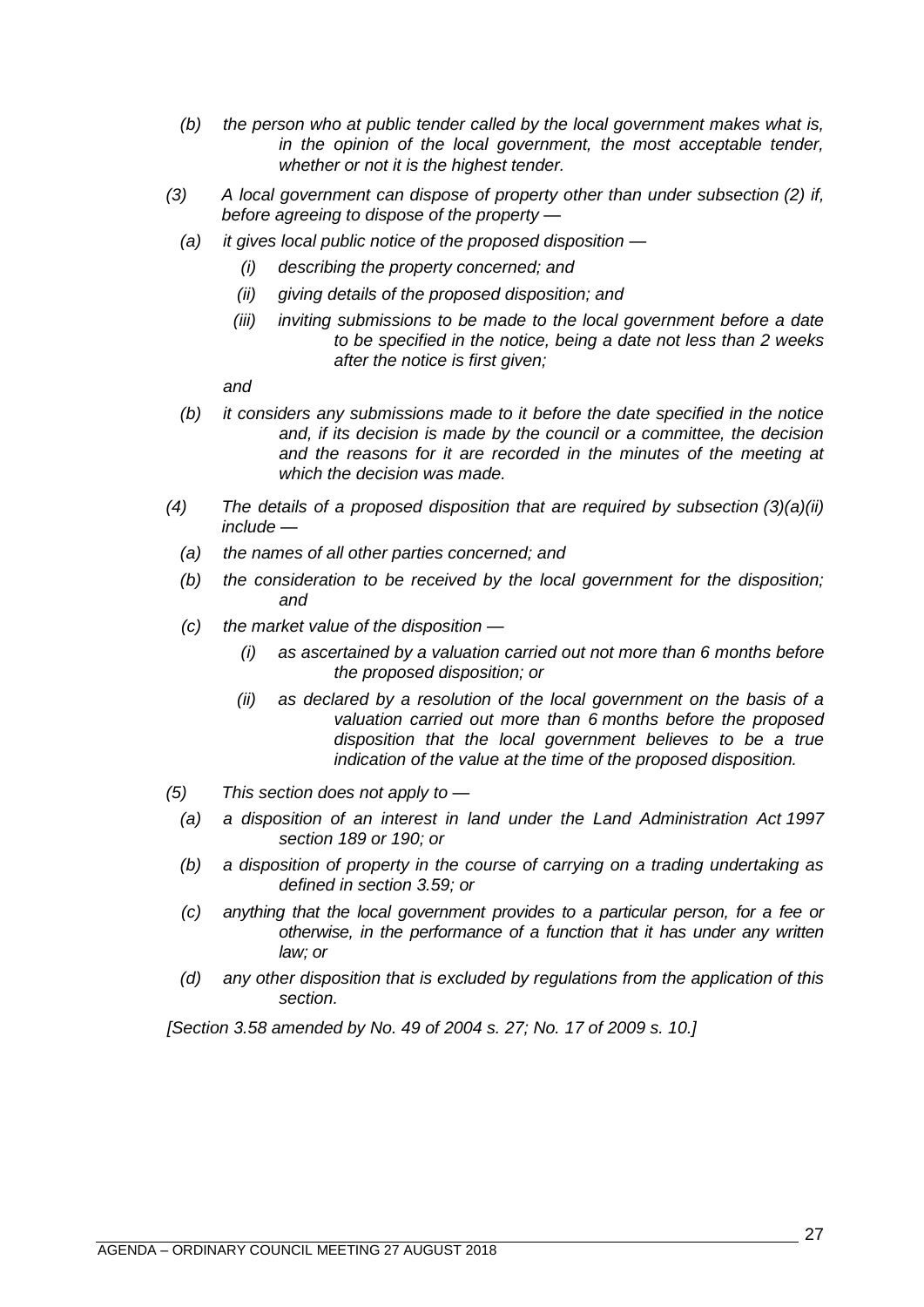Section 3.59 of the Local Government Act 1995 as outlined below is only applicable if the transaction is expected to be valued at more than \$2 million. As this is not the case in this instance it is not a requirement, however Council could undertake this process if it wanted to provide the community with an opportunity to have comment prior to any potential disposal.

# *3.59. Commercial enterprises by local governments*

*(1) In this section —*

acquire has a meaning that accords with the meaning of **dispose**;

*dispose includes to sell, lease, or otherwise dispose of, whether absolutely or not;*

- *land transaction means an agreement, or several agreements for a common purpose, under which a local government is to —*
	- *(a) acquire or dispose of an interest in land; or*
	- *(b) develop land;*
- *major land transaction means a land transaction other than an exempt land transaction if the total value of —*
	- *(a) the consideration under the transaction; and*
	- *(b) anything done by the local government for achieving the purpose of the transaction,*
- *is more, or is worth more, than the amount prescribed for the purposes of this definition;*

*major trading undertaking means a trading undertaking that —*

- *(a) in the last completed financial year, involved; or*
- *(b) in the current financial year or the financial year after the current financial year, is likely to involve,*
- *expenditure by the local government of more than the amount prescribed for the purposes of this definition, except an exempt trading undertaking;*
- *trading undertaking means an activity carried on by a local government with a view to producing profit to it, or any other activity carried on by it that is of a kind prescribed for the purposes of this definition, but does not include anything referred to in paragraph* (a) or (b) of the definition of *land transaction*.
- *(2) Before it —*
	- *(a) commences a major trading undertaking; or*
	- *(b) enters into a major land transaction; or*
	- *(c) enters into a land transaction that is preparatory to entry into a major land transaction,*

*a local government is to prepare a business plan.*

- *(3) The business plan is to include an overall assessment of the major trading undertaking or major land transaction and is to include details of —*
	- *(a) its expected effect on the provision of facilities and services by the local government; and*
	- *(b its expected effect on other persons providing facilities and services in the district; and*
	- *(c) its expected financial effect on the local government; and*
	- *(d) its expected effect on matters referred to in the local government's current plan prepared under section 5.56; and*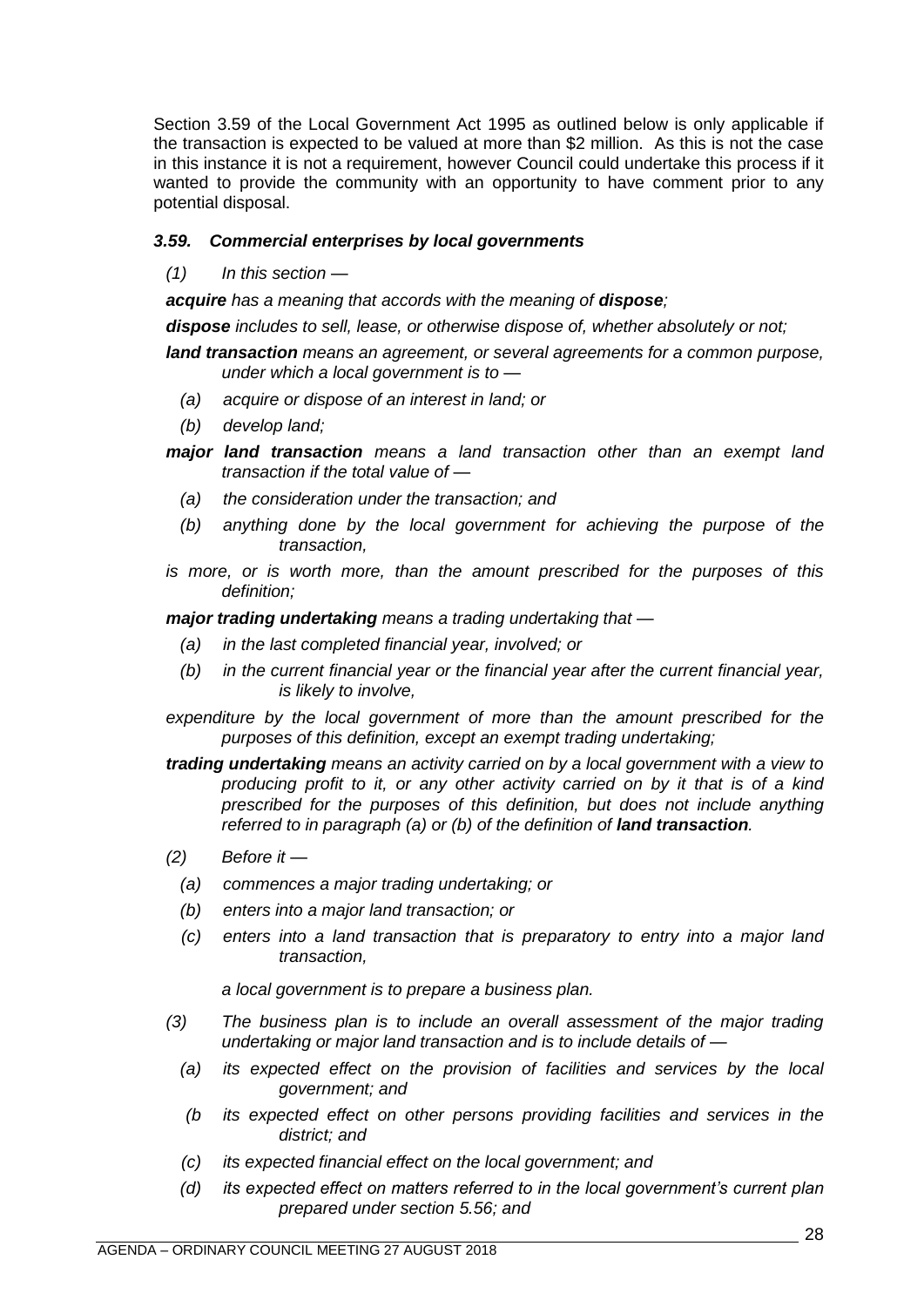- *(e) the ability of the local government to manage the undertaking or the performance of the transaction; and*
- *(f) any other matter prescribed for the purposes of this subsection.*
- *(4) The local government is to —*
- *(a) give Statewide public notice stating that —*
	- *(i) the local government proposes to commence the major trading undertaking or enter into the major land transaction described in the notice or into a land transaction that is preparatory to that major land transaction; and*
	- *(ii) a copy of the business plan may be inspected or obtained at any place specified in the notice; and*
	- *(iii) submissions about the proposed undertaking or transaction may be made to the local government before a day to be specified in the notice, being a day that is not less than 6 weeks after the notice is given;*

*and*

- *(b) make a copy of the business plan available for public inspection in accordance with the notice.*
- *(5) After the last day for submissions, the local government is to consider any submissions made and may decide\* to proceed with the undertaking or transaction as proposed or so that it is not significantly different from what was proposed.*

*\* Absolute majority required.*

- *(5a) A notice under subsection (4) is also to be published and exhibited as if it were a local public notice.*
- *(6) If the local government wishes to commence an undertaking or transaction that is significantly different from what was proposed it can only do so after it has complied with this section in respect of its new proposal.*
- *(7) The local government can only commence the undertaking or enter into the transaction with the approval of the Minister if it is of a kind for which the regulations require the Minister's approval.*
- *(8) A local government can only continue carrying on a trading undertaking after it has become a major trading undertaking if it has complied with the requirements of this section that apply to commencing a major trading undertaking, and for the purpose of applying this section in that case a reference in it to commencing the undertaking includes a reference to continuing the undertaking.*
- *(9) A local government can only enter into an agreement, or do anything else, as a*  result of which a land transaction would become a major land transaction if it *has complied with the requirements of this section that apply to entering into a major land transaction, and for the purpose of applying this section in that case a reference in it to entering into the transaction includes a reference to doing anything that would result in the transaction becoming a major land transaction.*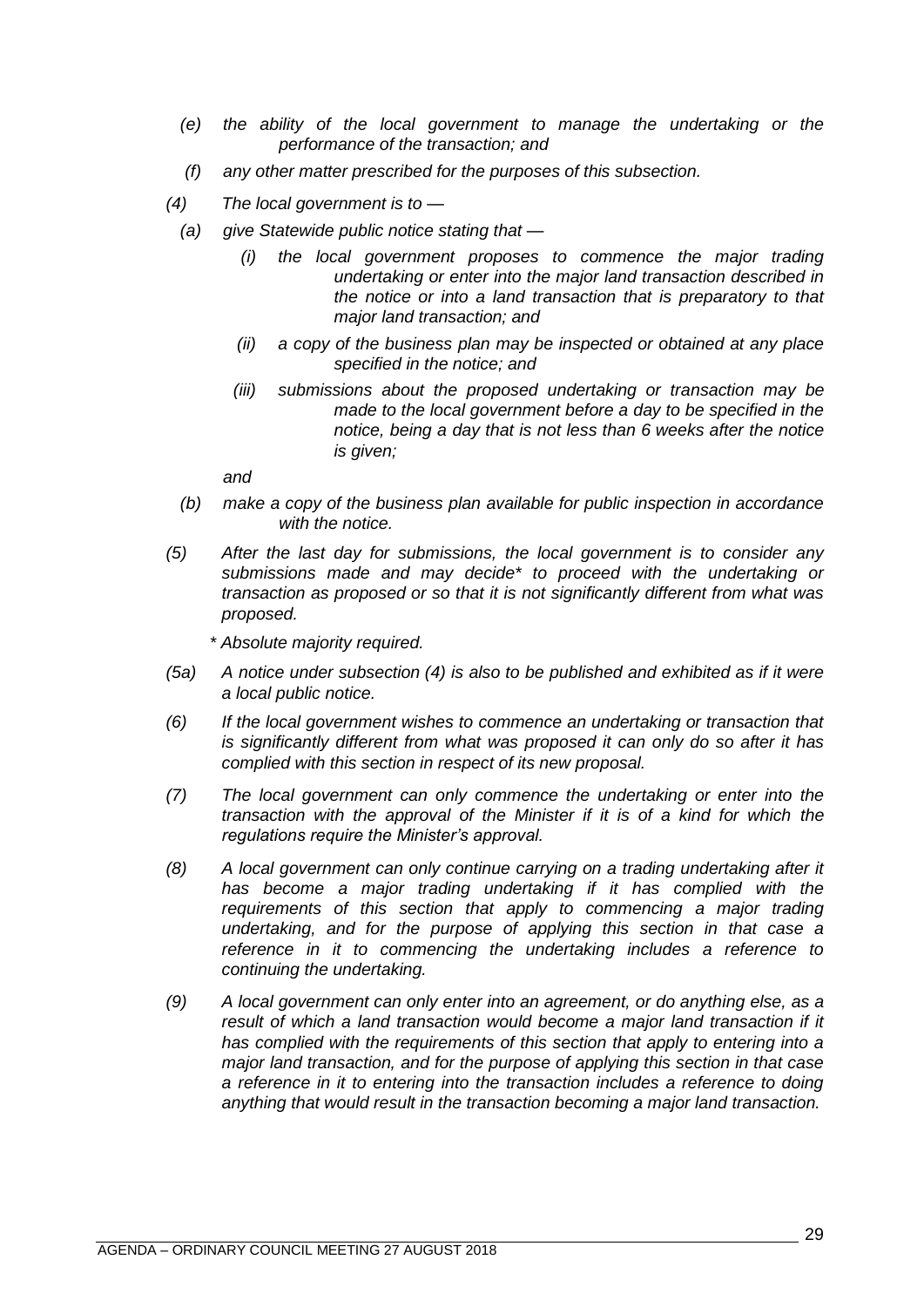- *(10) For the purposes of this section, regulations may —*
	- *(a) prescribe any land transaction to be an exempt land transaction;*
	- *(b) prescribe any trading undertaking to be an exempt trading undertaking.*

*[Section 3.59 amended by No. 1 of 1998 s. 12; No. 64 of 1998 s. 18(1) and (2).]*

## • **Risk related**

There are two main risks to considering this matter as Officers see it, namely:

- 1. No tenders are received which meet the valuation and/or are suitable for Council to accept. This will mean that potentially the land is not sold and the investment of time and financial resources by the Shire is for no outcome. This will be a risk Council is happy to accept if it determines to proceed.
- 2. The process used to dispose of the land is not seen as transparent and accountable by the public. To address this risk Officers are proposing that a separate report is presented to Council seeking approval for aspects of the disposal if Council resolves to proceed.

### • **Workforce Implications** This disposal can be managed within existing workloads.

**Voting Requirements: Absolute Majority Required: Yes**

## **OFFICER RECOMMENDATION:**

*"That Council* 

- *1. agrees to undertake a public tender process in accordance with Section 3.58 (2) (b) of the Local Government Act 1995 to consider disposing of Lot 13 Redmile Road and Lots 2,3,4,5 and 6 Avon Terrace.*
- *2. To facilitate this process requests the Chief Executive Officer to:*
	- *- present a report for Councils consideration on the potential disposal process as outlined in this report.*
	- *- obtain legal advice on the tender process and preparation tender documentation.*
	- *- obtain an "as is" valuation from a licenced valuer*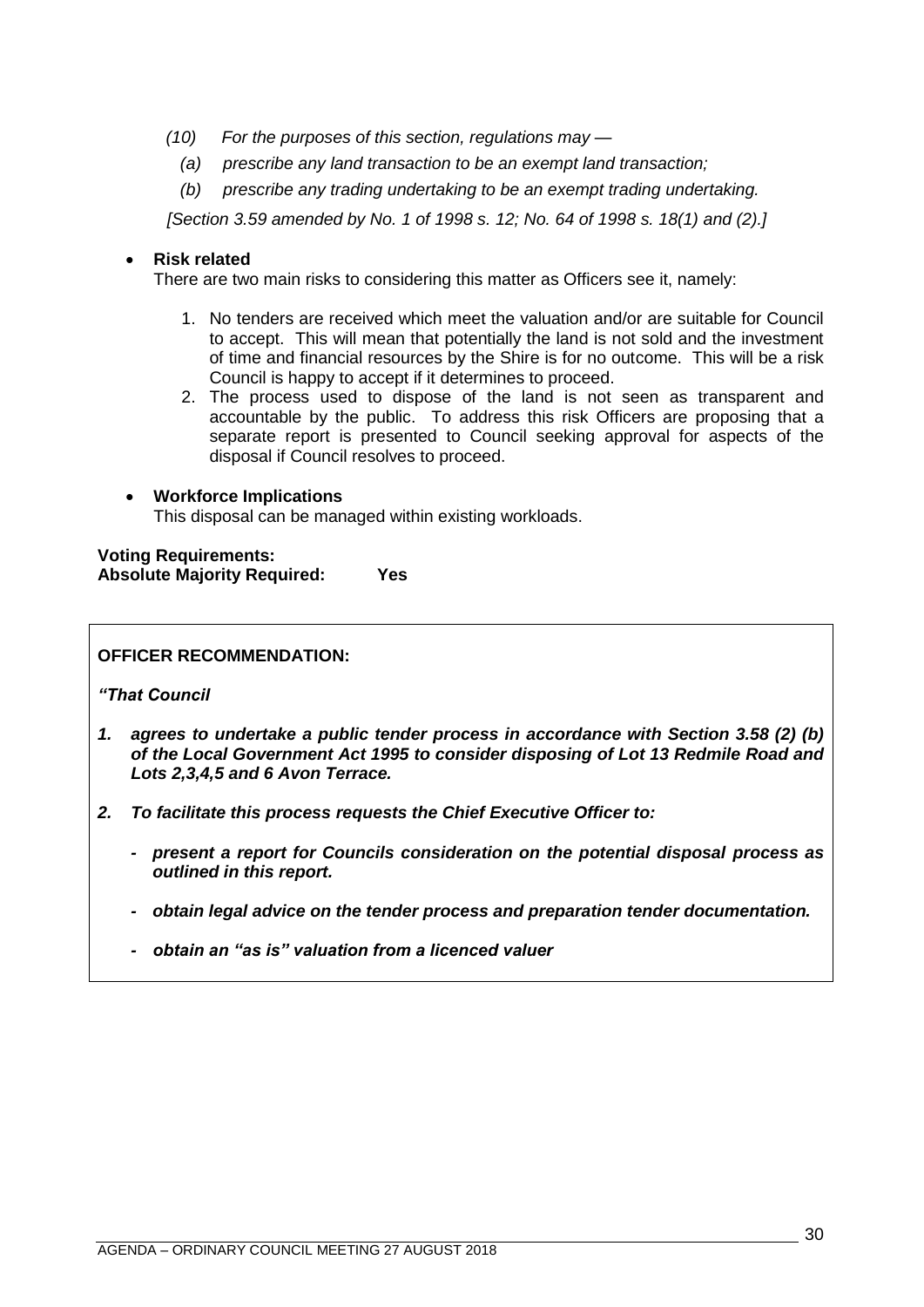# <span id="page-30-0"></span>*SY100-08/18 –Wheatbelt Secondary Freight Route*

| <b>FILE REFERENCE:</b><br><b>APPLICANT OR PROPONENT(S):</b><br><b>AUTHORS NAME &amp; POSITION:</b><br><b>RESPONSIBLE OFFICER:</b> | TR.RDT.3<br><b>Shire of York</b><br><b>Fraser Brown, Senior Technical Officer</b><br>Darren Wallace, Executive Manager Infrastructure &<br><b>Development Services</b> |
|-----------------------------------------------------------------------------------------------------------------------------------|------------------------------------------------------------------------------------------------------------------------------------------------------------------------|
| <b>PREVIOUSLY BEFORE COUNCIL: N/A</b>                                                                                             | N/A                                                                                                                                                                    |
| <b>DISCLOSURE OF INTEREST:</b>                                                                                                    | A. RRG Update on Secondary Freight Routes Project                                                                                                                      |
| <b>APPENDICES:</b>                                                                                                                | <b>B. Briefing Note: Wheatbelt Secondary Freight Route</b>                                                                                                             |

# **Nature of Council's Role in the Matter:**

• Executive

# **Purpose of the Report:**

To seek Council endorsement for the Wheatbelt Secondary Freight Routes Project Development report. And an "in principle" agreement to contribute \$6,000 to the Project

## **Background:**

The Wheatbelt Secondary Freight Route (WSFR) network in the Main Roads WA Wheatbelt region comprises some 4,400km of Local Government managed roads that connect with State and National highways to provide access for heavy vehicles into the region. These roads are intended to enable large, high productivity trucks safe and cost effective access to business. The WSFR project is developing a business case, with the supporting evidence and documentation required, to seek the addition of a program of road improvements across the network be added to the Infrastructure Australia Priority List.

An update on the Secondary Freight Routes Project presented to the Regional Road Group is attached as appendix A for Council's information. The update includes the first draft map of the roads included in the project, however there will be further refinement of the map.

A Briefing Note on the Wheatbelt Secondary Freight Route is attached at Appendix B. This is a further update and the document referred to in the Council resolution for noting.

From the Development report (Appendix A) it can be noted that no Shire of York roads are included in the project as it stands.

### **Status of the project:**

- 1. The WSFR working group had met with MRWA sometime ago putting forward the idea that any LGA contribution to assist with BBRF application, could come directly from project funding allocations. While a definitive answer has not been provided, the implication was that this would not be possible. At that time, it was thought that co-contributions may need to be in the order of \$15,000 to \$20,000 per LGA. As the amount is now \$6,000, the group felt this was the more appropriate action to avoid further delays.
- 2. When the request for co-contributions to be allocated in 2018/19 was made, the WSFR was unsure if those contributions needed to be in the year of the grant approval or over the life of the project. It has since been advised that the contributions can be extended over the project life. Therefore, it is now not necessary to make the allocation in 2018/19, but could be required in 2019/20. The commitment will still be required to enable a BBRF application to be lodged.

Any contribution would only be required if the BBRF application is successful.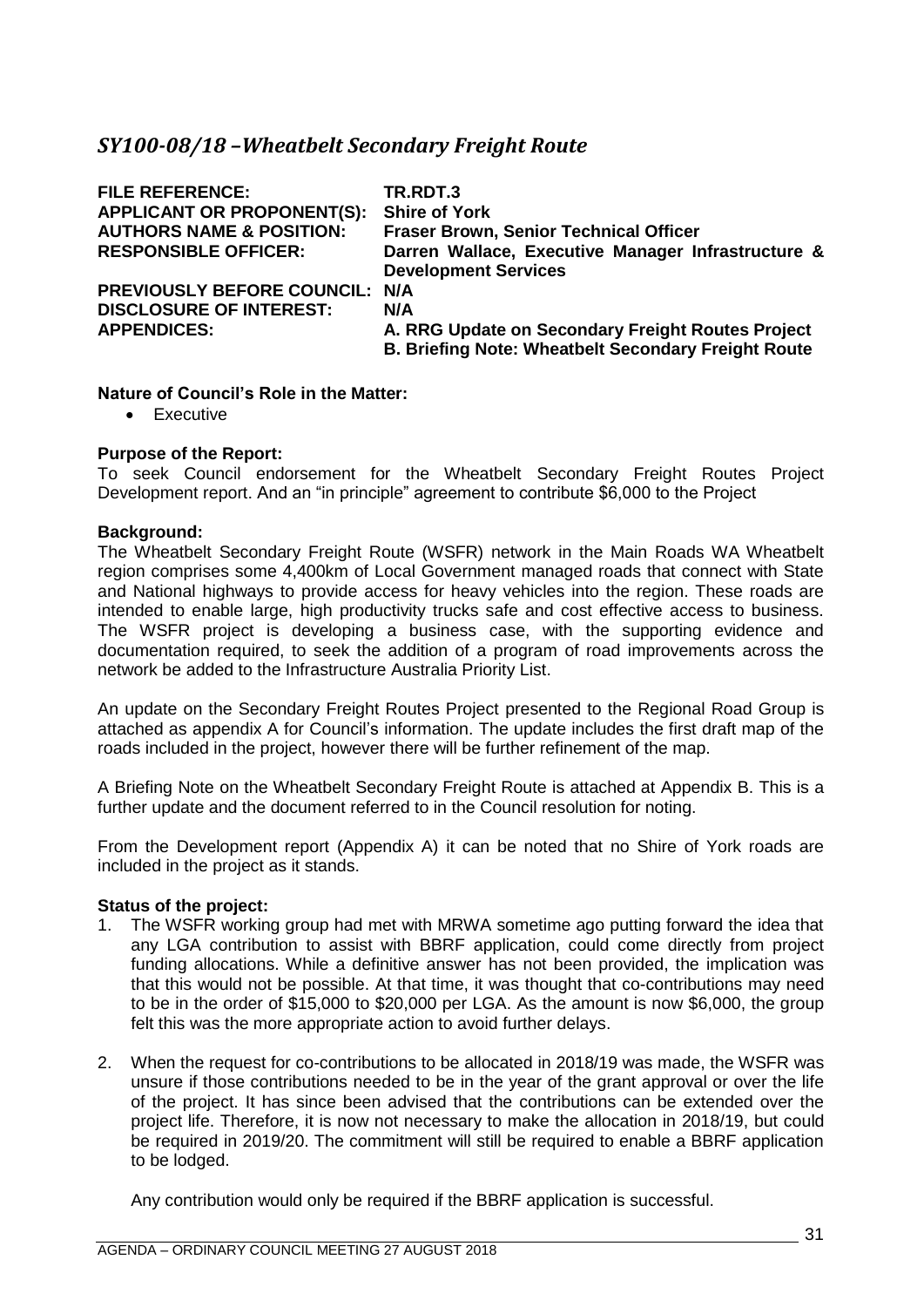3. The WSFR has been made aware that there is some Federal funding available from the Major Project Business Case Fund. Investigations are taking place to see if this can be used instead of the BBRF. It is uncertain how much or in fact if any co-contribution is required for this fund. This is at present the primary target, as any outcome would be known sooner rather than later. Initial discussions have been positive.

As there is uncertainty over this option, the WSFR is still progressing the BBFR application.

### **Comments and details:**

The project's aim is to improve the freight network in the Wheatbelt and therefore the economic sustainability of the region. At this stage, no Shire of York roads are included in the project. This is mainly due to the fact that most of the roads to and from York are the responsibility of MRWA and not Shire roads.

It may be considered that other municipalities in the region and their local business will benefit to the detriment of York businesses. However, the project will add to the economic sustainability of the region which in turn helps York become a financially sustainable Shire.

If the project is successful in obtaining funds to improve and upgrade roads in the region this should free up RRG funds in the region and increase the Shire's chance of obtaining more funds for our regionally significant roads.

## **Options:**

Council supports the project and allocates \$6,000 co-contribution in its 2019/20 budget, or Council does not support the project.

### **Implications to consider:**

• **Consultative**

Main Roads WA, The Wheatbelt Regional Roads Group and in particular the Local Governments affected have been involved in consultation.

• **Strategic**

The project will add to the economic sustainability of the region which in turn helps York become a financially sustainable Shire.

# • **Policy related**

There are no policy related implications arising from this report.

• **Financial**

The cost is \$6000 in the 2019/20 budget. It should be noted that no Shire of York Roads are included on the list to be upgraded.

If significant funds are available in the region for road upgrades it may free up funds from the RRG for Shire of York roads.

# • **Legal and Statutory**

There are no Legal or Statutory implications arising from this report.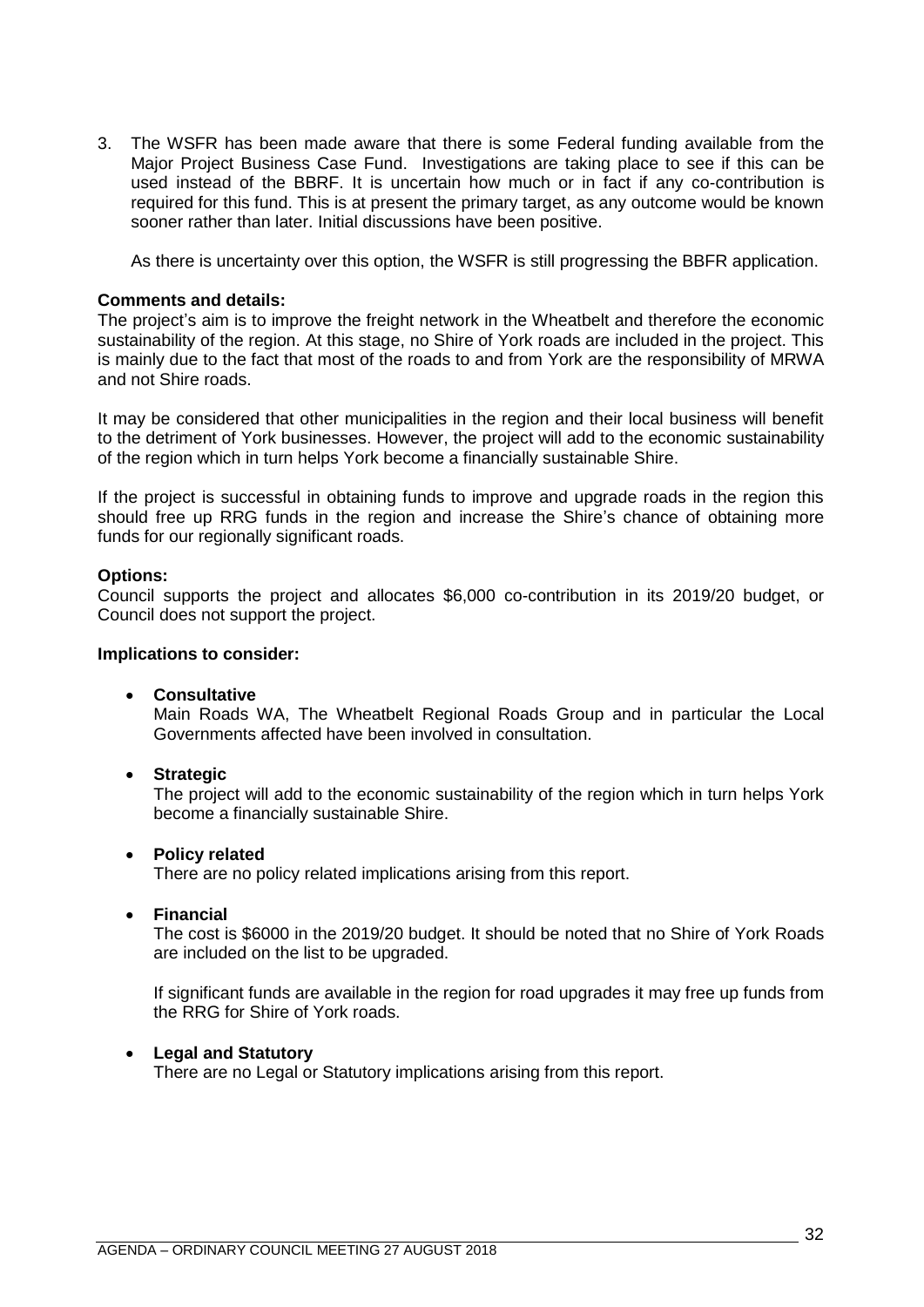• **Risk related**

There is a slight risk that the project, if successful, will give businesses based in other local governments an advantage over local businesses.

In not supporting the project, the Shire risks alienating other Local Governments in the region when we seek their support.

• **Workforce Implications** At present there are no Shire workforce implications as a result of this project.

# **Voting Requirements: Absolute Majority Required: Yes**

**OFFICER RECOMMENDATION:**

*"That Council:*

- *1. Notes the Briefing Note: Wheatbelt Secondary Freight Routes;*
- *2. Supports the strategic intent of the Secondary Freight Routes project;*
- *3. Authorises the Chief Executive Officer to prepare and sign a letter of support in favour of an application for Federal Government Funding under the Building Better Regions Program to develop the Secondary Freight Routes project; and*
- *4. Endorses in principle, an allocation of \$6,000 in 2019/20 as a contribution to the Secondary Freight Routes Project development subject to a successful Building Better Regions Program application."*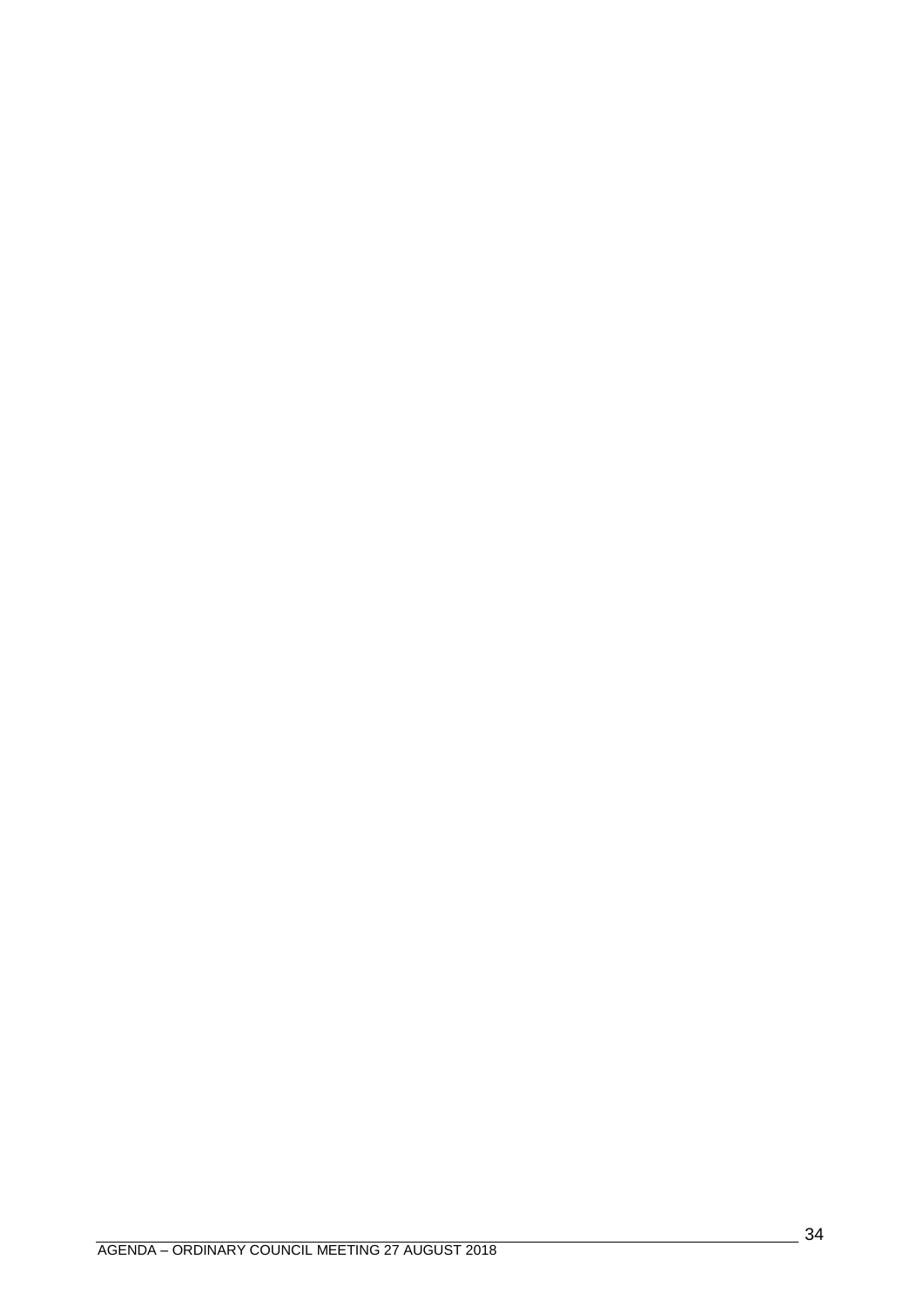# <span id="page-34-0"></span>*SY101-08/18 – Review of Dog Exercise Areas and Certain Places Where Dogs are Prohibited Absolutely*

| <b>FILE REFERENCE:</b>              | <b>RS.ANC.1</b>                                                               |
|-------------------------------------|-------------------------------------------------------------------------------|
| <b>APPLICANT OR PROPONENT(S):</b>   | <b>Shire of York</b>                                                          |
| <b>AUTHORS NAME &amp; POSITION:</b> | John Goward, Ranger                                                           |
| <b>RESPONSIBLE OFFICER:</b>         | <b>Executive Manager,</b>                                                     |
|                                     | <b>Infrastructure and Development Services</b>                                |
| <b>PREVIOUSLY BEFORE COUNCIL:</b>   | N/A                                                                           |
| <b>DISCLOSURE OF INTEREST:</b>      | N/A                                                                           |
| <b>APPENDICES:</b>                  | A. Circular No.18-2014 Dog Amendment Regulations<br>2014                      |
|                                     | <b>B. Arial Maps of Proposed Dog Exercise Areas</b>                           |
|                                     | C. Shire of York Dogs Local Law                                               |
|                                     | <b>D. Summary of Submissions</b>                                              |
|                                     | $\blacksquare$ Display of police and used as in the conditional and at Memory |

**E. Plans of minor works to be carried out at Monger Reserve and Candice Bateman Park**

## **Nature of Council's Role in the Matter:**

• Legislative

### **Purpose of the Report:**

The purpose of this report is for Council to:

- 1) Set certain areas where dogs are prohibited absolutely. (PAs)
- 2) Consider possible sites for designated dog exercise areas from the suitable reserves within the York Town site. (DEAs)
- 3) Consider submissions received in relation to the proposed Dog Exercise Areas.

### **Background:**

In May 2014, a Governors Order was published in the Government Gazette that dog exercise areas and prohibited areas published in all local laws throughout the state would cease to be effective on 31 July 2014, and the descriptions would therefore be invalid.

The order requires that all Local Governments set the exercise and prohibited areas by an absolute majority decision of Council.

The order was made as a consequence of the changes to the *Dog Act 1976* in November 2013.

In accordance with the *Dog Act 1976* (the Act) Council is required to declare selected public places to be Dog Exercise Areas (DEA's) and may declare public places where dogs are prohibited (PA's). Council is also required to give local public notice of its intention to declare such areas.

Council, at its ordinary meeting of 26 February 2018, resolved the following: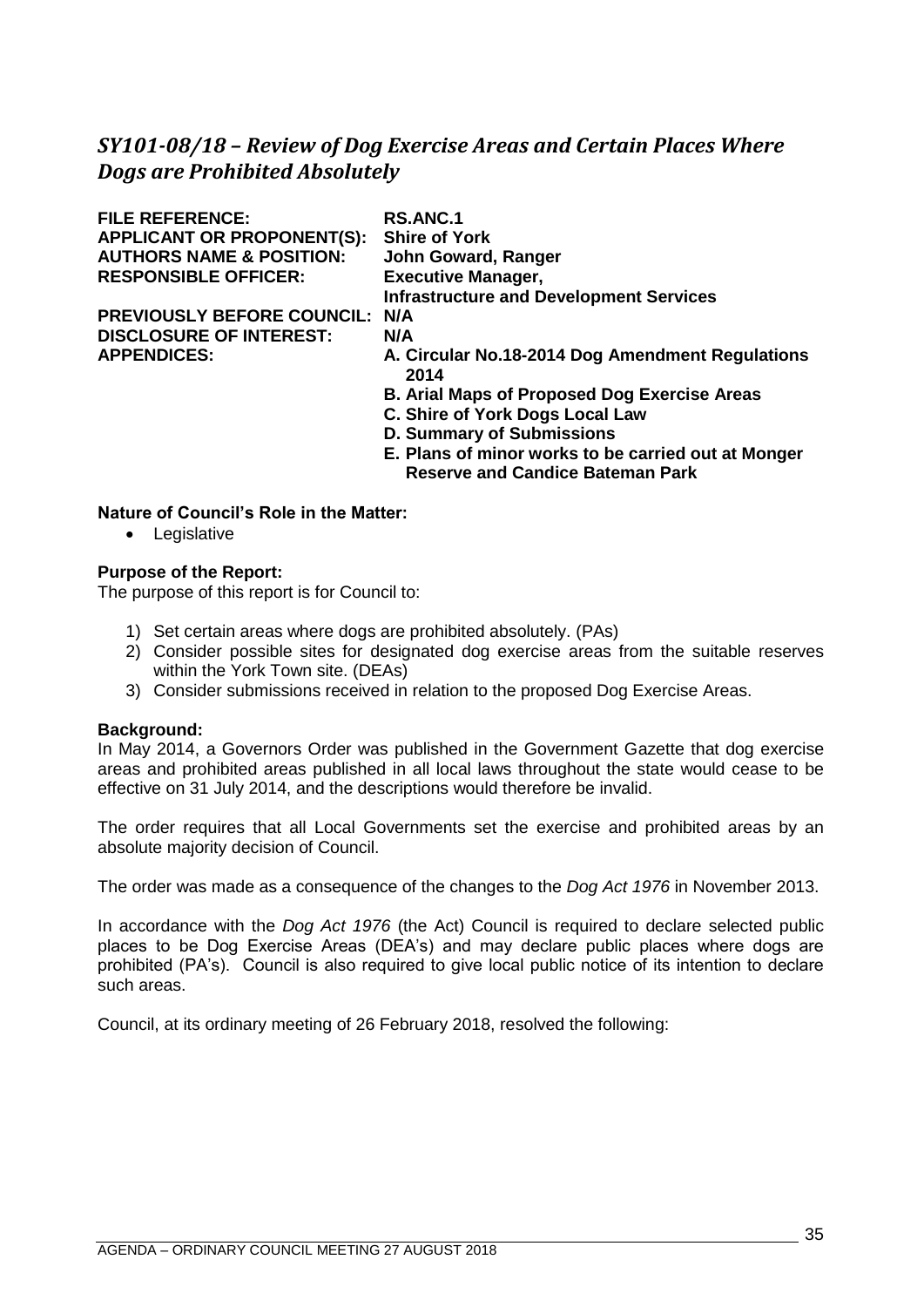RESOLUTION 210218

### *That Council*

- *1. In accordance with the Dog Act 1976 s.32(2b) specifies the following places where dogs are prohibited absolutely;*
	- *(a) a public building unless permitted by a sign.*
	- *(b) a theatre or picture gardens*
	- *(c) all premises or vehicles classified as food premises or food vehicles under the Food Act 2008*
	- *(d) a public swimming pool, a toilet block or changing room.*
	- *(f) a cemetery unless otherwise provided for in the Local Governments Local Law relating to cemeteries.*
- *2. That Council requests the Chief Executive Officer to:* 
	- *(a) Provide 28 days local public notice be given of the resolved prohibited areas.*
	- *(b) Advertise for a period of 4 weeks, inviting submissions that the Council are considering setting new designated dog exercise areas being:*

*(West of the river) Monger Reserve, Lot 588 South Street, York.* 

*(East of the river) Candice Bateman Park, Lots 161, 162, 163, 164, 165, 166, 167, 168, 169 Newcastle Street, York (corner of Cowan Road and Newcastle street)*

- *(c) Present a report to Council on any submissions received for Councils consideration and determine the future use of the decommissioned dog exercise area.*
- *(d) Advertise to dog owners it is their responsibility to clean up after their dogs using bags provided."*

In accordance with the above resolution, external consultation was conducted via public notice undertaken within the Community Matters Newspaper on 7 March 2018, on the Shire website on 9 March 2018 and on notice boards at the Shire Administration Centre, Library, Visitors' Centre, Community Resource Centre, Post Office and IGA on 9 March 2018. The public notice called for comments to be received by 4 April 2018.

This report gives consideration to 14 submissions which were received up to and including 4 April 2018.

A further 3 submissions were received on 5 April 2018 which have also been considered.

### **Comments and details:**

Any public place not specified as a DEA or a PA is captured by the general provisions of the *Dog Act 1976* relating to public places. These general provisions require that dogs be on leash within public areas.

Therefore, as per Council Resolution 210218, 26 February 2018, the following prohibited areas were given a 28 day local notice period. As no comments / objections were received it is recommended that the following places be specified as: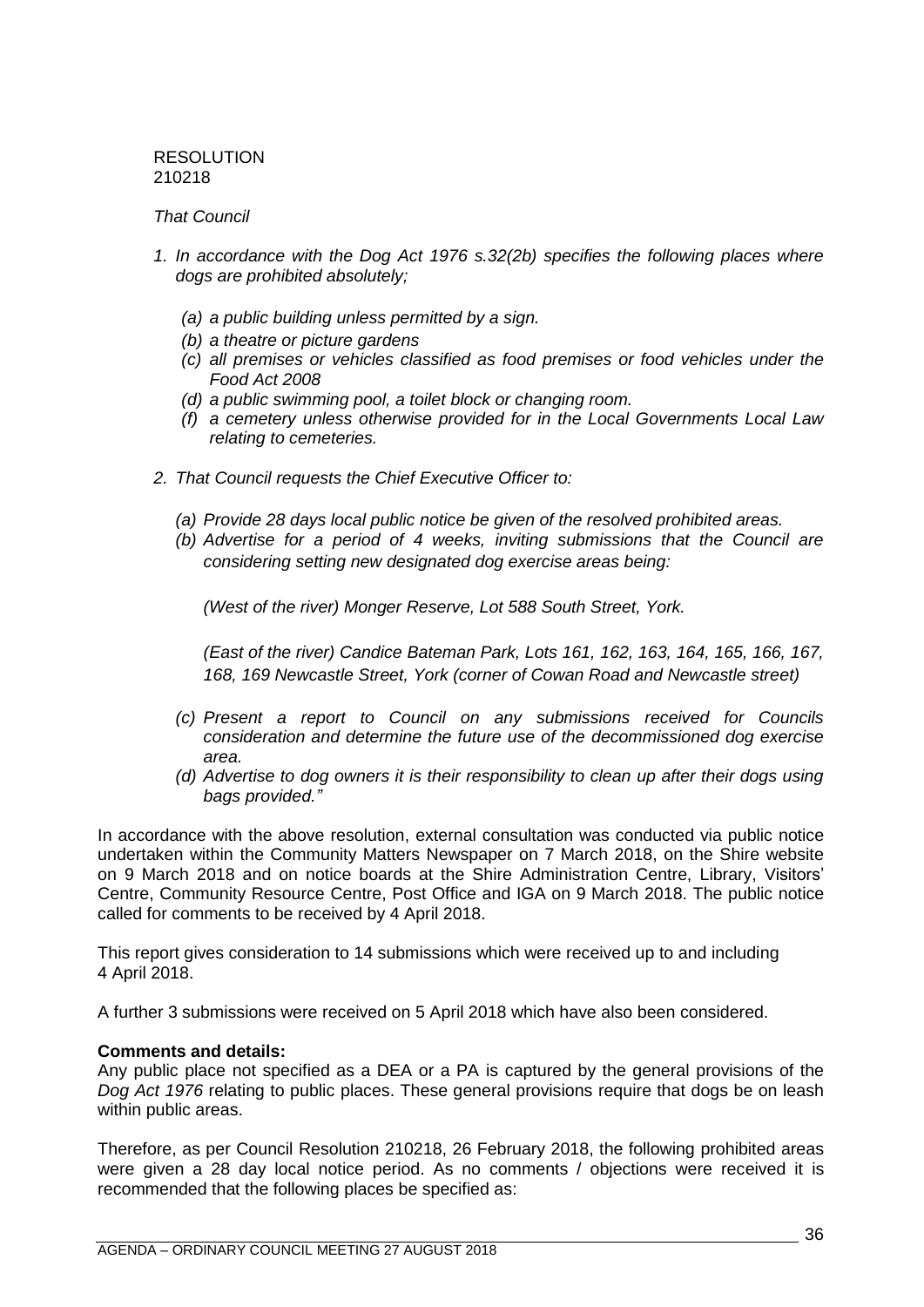## *Places where dogs are prohibited absolutely*

- *(a) a public building, unless permitted by a sign;*
- *(b) a theatre or picture gardens;*
- *(c) all premises or vehicles classified as food premises or food vehicles under the Food Act 2008;*
- *(d) a public swimming pool;*
- *(e) a public toilet block or changing room; or*
- *(f) a cemetery, unless otherwise provided for in the local governments local law relating to cemeteries.*

Should Council wish to amend or add areas listed in the current Local Law, changes can be made at any time subject to 28 days local public notice.

### **Implications to consider:**

• **Consultative**

In accordance with Councils Resolution 210218 local public notice was undertaken within the Community Matters Newspaper on 7 March 2018, on the Shire website on 9 March 2018 and on notice boards at the Shire Administration Centre, Library, Visitors Centre, Community Resource Centre, Post Office and IGA on 9 March 2018. The public notice called for comments to be received by 4 April 2018.

This report gives consideration to 14 submissions which were received up to and including 4 April 2018 and a further 3 submissions received on 5 April 2018.

Submissions were received both in favour of and opposed to specifying the locations under consideration as DEAs.

Once public notice has been given proposing to specify an area as a DEA, the Local Government cannot change the decision without undertaking a new public consultation process for a modified proposal. Should Council wish to consider other alternatives, then further public consultation would be required.

The following is a summary of the comments expressed by the submitters in relation to the DEAs under consideration. (Please note some submitters made multiple comments)

2 in favour of both Candice Bateman Park and Monger as DEAs

- 5 in favour of Candice Bateman as a DEA
- 5 in favour of Monger Reserve as a DEA
- 1 is against Monger Reserve as a DEA
- 5 are against Candice Bateman as a DEA with 3 of those being for cultural concerns
- 1 is against all DEAs
- 1 suggests a DEA at the Football / Hockey fields

Concerns were also raised in relation to dog droppings, fencing for the DEAs and dogs within close proximity to playgrounds.

3 of the submitters expressed strong concerns with using Candice Bateman Park as a dog exercise area as the park was named in memorial of a young Indigenous person Candice Bateman.

Officers contacted Department of Aboriginal Affairs and provided maps of the proposed sites. It was confirmed by the Department of Aboriginal Affairs that Candice Bateman Park does not contain an Aboriginal site however Monger Reserve does intersect Aboriginal site ID 3536-Swan River. Were then informed that as long as no significant works are to take place at Monger Reserve it may still be possible to use it as a DEA.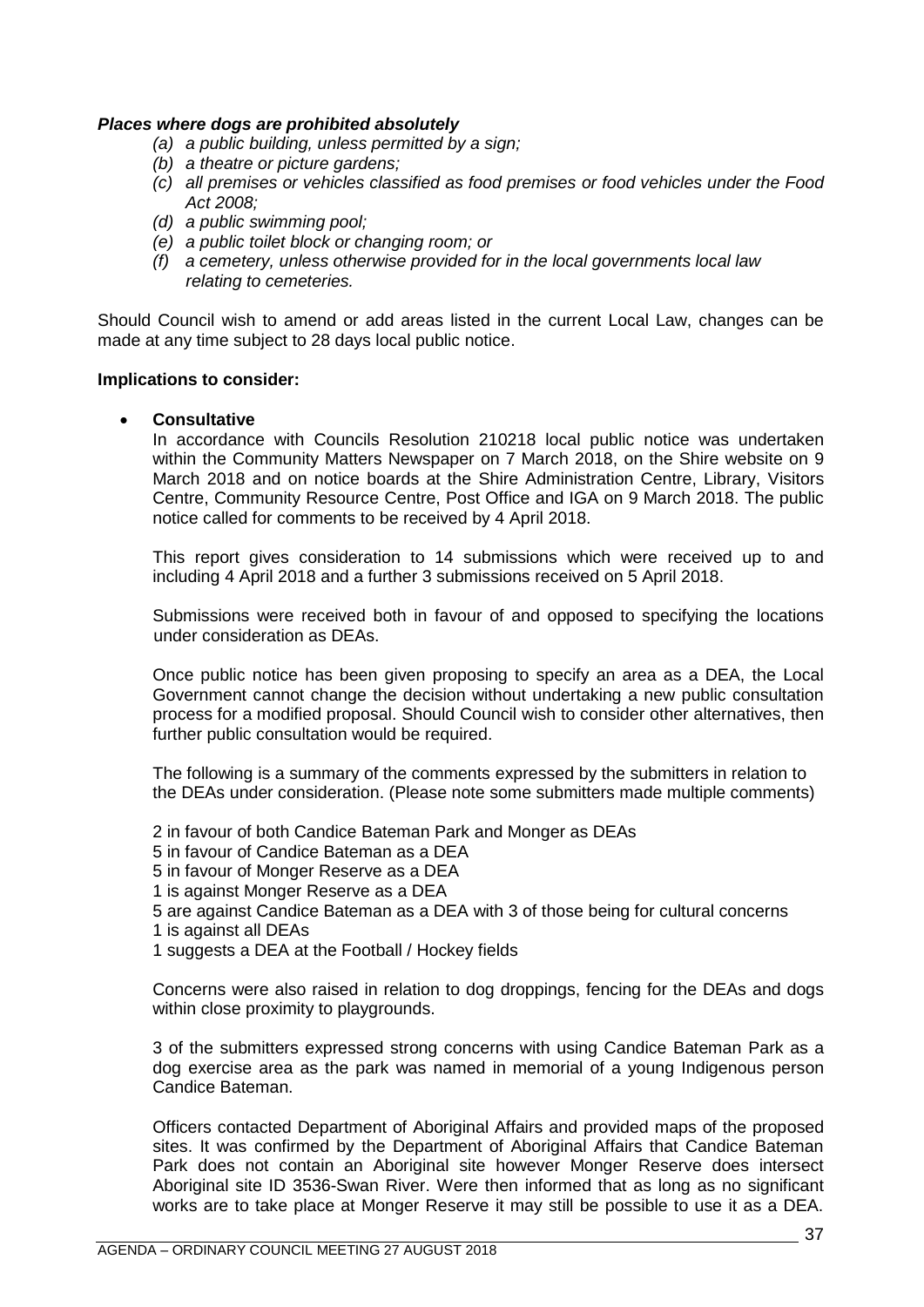Site inspections were carried out by Officers and the necessary work was determined. Plans of the proposed works for Monger Reserve were then drawn up for consideration.

These original plans of works have now been amended to reflect a reduction in the proposed works to be more cost effective. See Appendix E.

The following response was received from the Department of Aboriginal Affairs after the plan of works was forwarded:

*ID* 3536 (Swan River) is impacted by the works, they do not impede the water, rather the *impact is within buffer zone the Department has allocated. Furthermore I note there is existing tracks to be enhanced and impact is considered low. Consequently no approvals under the Aboriginal Heritage Act 1972 are required.*

Although the Department of Aboriginal Affairs advised that Candice Bateman Park did not contain an aboriginal site, it was recognised that the site is very important to the Local Aboriginal Community.

A meeting was held between staff members and representatives of the local Aboriginal Community who were also members of the Bateman family, including Candice's mother Carol Bateman.

The following agreement was reached at this meeting:

- *We will only be recommending the undeveloped southern end of Candice Bateman Park for Council's consideration as a newly designated dog exercise area and the developed end where the playground, playing field etc. is located will remain as it is. We will also be recommending to Council that the new proposed area be separated from the playground end by a fence.*
- *That after further consultation with The Department of Aboriginal Affairs we will also recommend to Council that Monger Reserve be considered as a newly designated dog exercise area if allowed by DAA. We have been advised by the DAA that Monger Reserve intersects an Aboriginal Site ID 3536-Swan River and as long as no significant works are carried out to establish it as a dog exercise area they may approve this use. The recommendation to council will outline the restrictions imposed which we will strictly adhere to.*

After considering the outcomes of the community consultation, Officers are recommending the following:

- That Council declares (West of the river) Monger Reserve, Lot 588 South Street, York to be a Dog Exercise Area.
- That Council declares the undeveloped southern end of Candice Bateman Park to be declared as a Dog Exercise Area. (East of the river) Candice Bateman Park, Lots 162, 163, 164, 165, 166 Cardwell Road, York (bounded by Cardwell Road and Newcastle Street).

### • **Strategic**

1. The place to live 1.7 Positive, active involved community 5. Strong leadership and governance. 5.1 Effective and informed decision making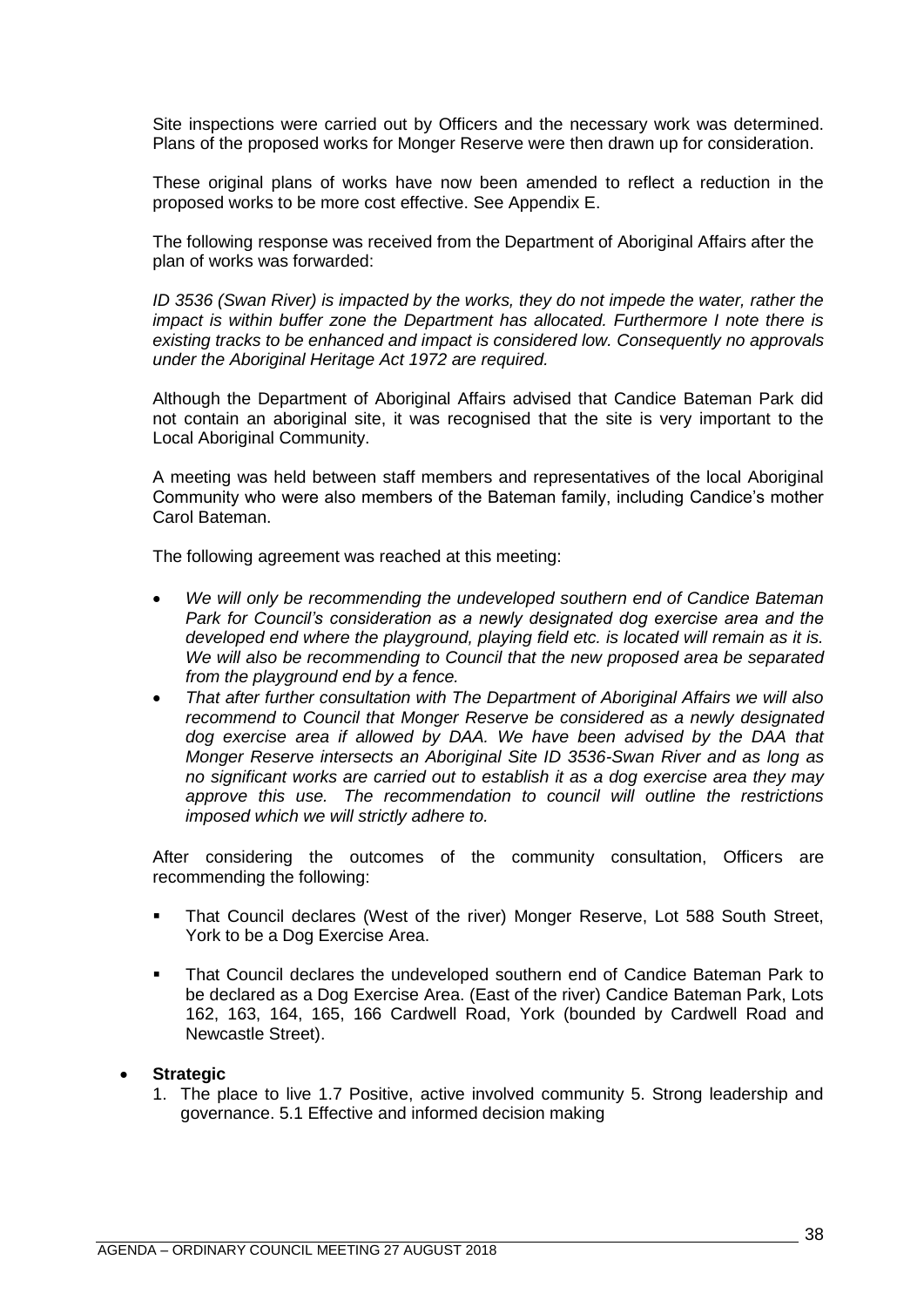# • **Financial**

\$40,000 has been allocated in the 2018/19 budget for the relocation of the Dog Parks. The project includes:

- Fencing, gates, regulatory signage, a poo bag dispenser, two park benches and regulatory signage for Candice Bateman Park.
- Regulatory signage, a poo bag dispenser and two park benches for Monger reserve.
- An estimate has also been obtained for the removing of the dog exercise obstacles from the existing Dog Exercise Area (corner of Barker & Ulster Roads and Henrietta Street)

It is considered that the existing budget will be sufficient to undertake the works indicated above.

# • **Policy related**

No current policy, still to be developed.

# • **Legal and Statutory**

# *Dog Act 1976, Section 31 -*

- *(2B) A local government may, by absolute majority as defined in the Local Government Act 1995 section 1.4, specify a public place, or a class of public place, that is under the care, control or management of the local government to be a place where dogs are prohibited —*
	- *(a) at all times; or*
	- *(b) at specified times.*
- *(3A) A local government may, by absolute majority as defined in the Local Government Act 1995 section 1.4, specify a public place, or a class of public place, that is under the care, control or management of the local government to be a dog exercise area.*
- *(3B) A local government may, by absolute majority as defined in the Local Government Act 1995 section 1.4, specify a public place that is under the care, control or management of the local government to be a rural leashing area.*
- *(3C) At least 28 days before specifying a place to be —*
	- *(a) a place where dogs are prohibited at all times or at a time specified under subsection (2B); or*
	- *(b) a dog exercise area under subsection (3A); or*
	- *(c) a rural leashing area under subsection (3B),*

*a local government must give local public notice as defined in the Local Government Act 1995 section 1.7 of its intention to so specify.*

# • **Risk related**

Given that, under the Act, Council must specify DEA's, a failure to do so presents a moderate statutory compliance risk, in that the Shire may face criticism or sanction by the State Government for failing to meet its obligations.

In addition, a failure to specify DEA's and PA's presents a minor reputational risk to the Shire for failing to provide for the control of dogs kept in the district.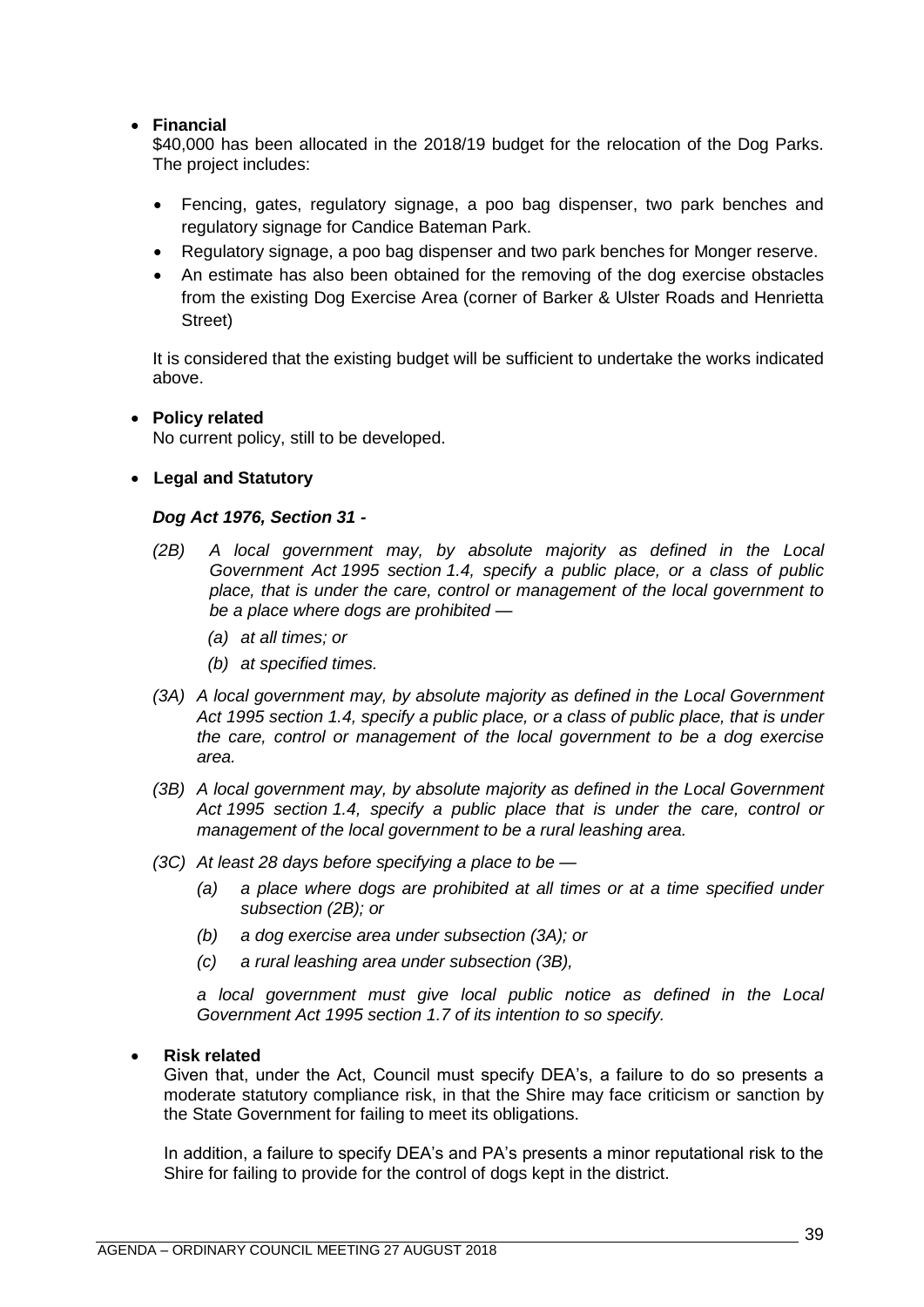Both of the above risks can be mitigated by the declaration of DEA's and PA's in accordance with the Act.

A minor reputational risk exists in relation to the specification or non-specification of DEA's depending on community views held in relation to specific areas, noting that there may be a polarity of views within the community. Such risk is proposed to be mitigated by a communication plan.

# • **Workforce Implications** Nil. This project can be delivered within existing staffing levels.

**Voting Requirements: Absolute Majority Required: Yes**

# **OFFICER RECOMMENDATION:**

*"That Council*

- *1. In accordance with the Dog Act 1976 s.32(2b) specifies the following places where dogs are prohibited absolutely;*
	- *(a) a public building unless permitted by a sign.*
	- *(b) a theatre or picture gardens*
	- *(c) all premises or vehicles classified as food premises or food vehicles under the Food Act 2008*
	- *(d) a public swimming pool, a toilet block or changing room.*
	- *(f) a cemetery unless otherwise provided for in the Local Governments Local Law relating to cemeteries.*
- <span id="page-39-0"></span>*2. Declares the following to be designated as Dog Exercise Areas:*
	- *(a) (West of the river) Monger Reserve, Lot 588 South Street, York*
	- *(b) The undeveloped southern end of Candice Bateman Park (East of the river), Lots 162, 163, 164, 165, 166 Cardwell Road, York (bounded by Cardwell Road and Newcastle Street*) *excluding the developed Lots 161, 167, 168, 169.'*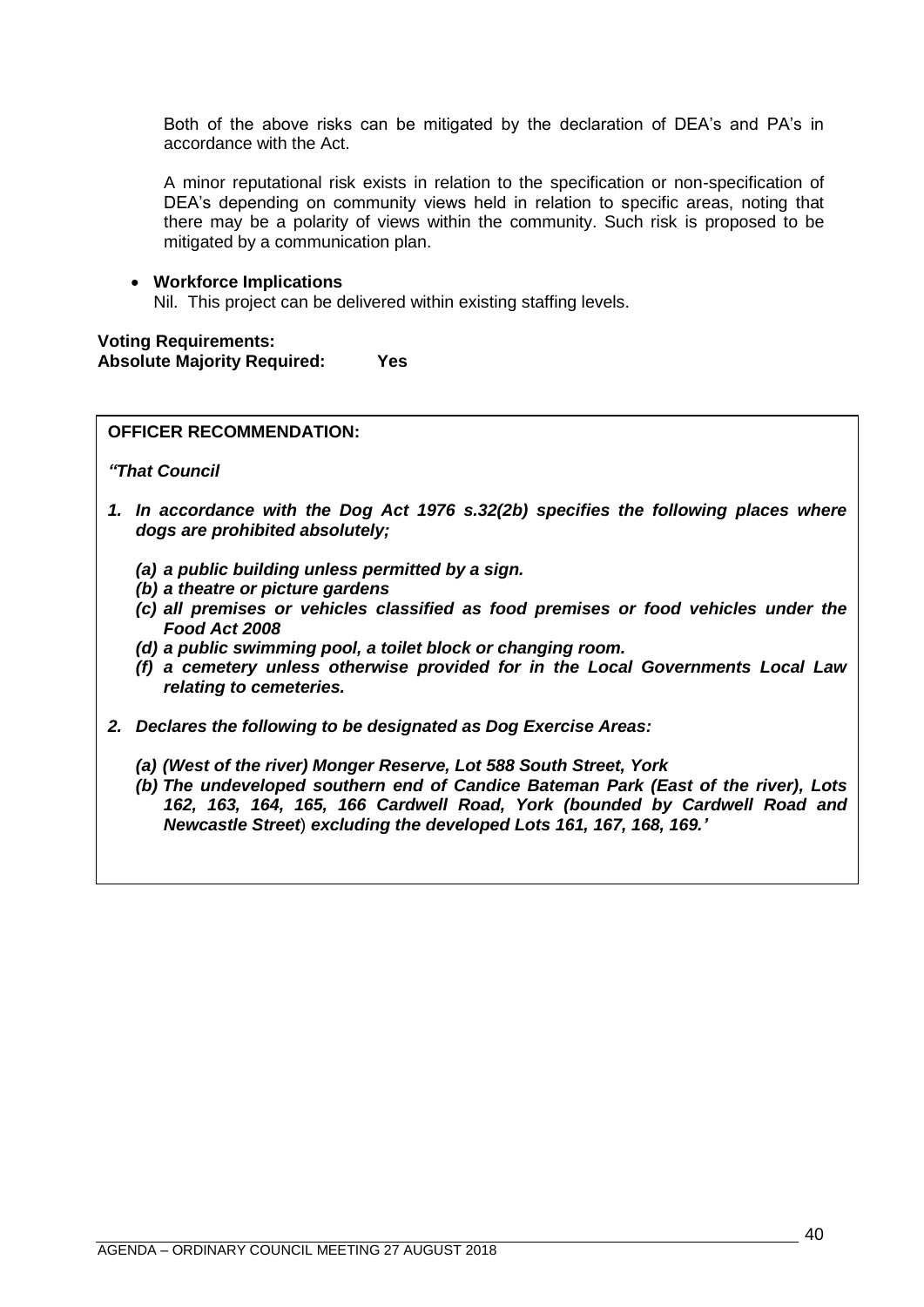# *SY102-08/18 – Application to Operate Commercial Bee Hive – Lot 102 (3152) Spencers Brook-York Road, Burges*

| <b>FILE REFERENCE:</b><br><b>APPLICANT OR PROPONENT(S):</b><br><b>AUTHORS NAME &amp; POSITION:</b> | SP1.60618<br><b>Tanks Real Estate &amp; Trading Pty Ltd</b><br>George Johnson, Environmental Health Officer |
|----------------------------------------------------------------------------------------------------|-------------------------------------------------------------------------------------------------------------|
| <b>RESPONSIBLE OFFICER:</b>                                                                        | Darren Wallace, Executive Manager Infrastructure and<br><b>Development Services</b>                         |
| PREVIOUSLY BEFORE COUNCIL: N/A<br><b>DISCLOSURE OF INTEREST:</b><br><b>APPENDICES:</b>             | N/A<br>N/A                                                                                                  |

## **Nature of Council's Role in the Matter:**

• Quasi-Judicial

## **Purpose of the Report:**

The applicant has applied to the Shire of York for permission to place up to one hundred (100) Bee Hives for commercial use on the property situated at Lot 102 (3152) Spencers Brook-York Road, Burges.

## **Background:**

The property located at Lot 102 (3152) Spencers Brook-York Road, Burges is 164.6260 hectares with the closest resident being approximately 1.2km from the proposed Bee Hives.

The applicant wishes to keep up to one hundred (100) Bee Hives on the property at any one time within close proximity to outbuildings.

This application is to complement the approved Marron, Olive Tree & Sweet Potato farm. The purpose of the bees is to fulfil the ecological cycle of the Marron farming.

A letter was sent to the six (6) adjoining landowners on 19 July 2018 requesting any feedback on the proposed Bee Hives. No objections to the proposal were received.

Division 7 – Bee Keeping of the *Health Local Laws 2000* states that no person shall keep or permit the keeping of bees anywhere within the district unless approval is given by the Council.

### **Comments and details:**

Officers are unaware of any Bee Hives in close proximity to this location.

### **Options:**

The two options available for this application are either approve the placement of up to one hundred (100) Bee Hives at any one time on Lot 102 (3152) Spencers Brook-York Road, Burges or refuse the Bee Hives from being placed on the property.

Officer's recommend that the applicant be granted permission to house one hundred (100) Bee Hives. There is no threat to the environment, it is not detrimental to the well-being of the adjoining neighbours and has no financial impact on Council.

### **Implications to consider:**

### • **Consultative**

A letter was sent to the six (6) adjoining landowners on 19 July 2018 giving 14 days to respond with any objections or comments. No objections were received for the keeping of Bee Hives at Lot 102 (3152) Spencers Brook-York Road, Burges.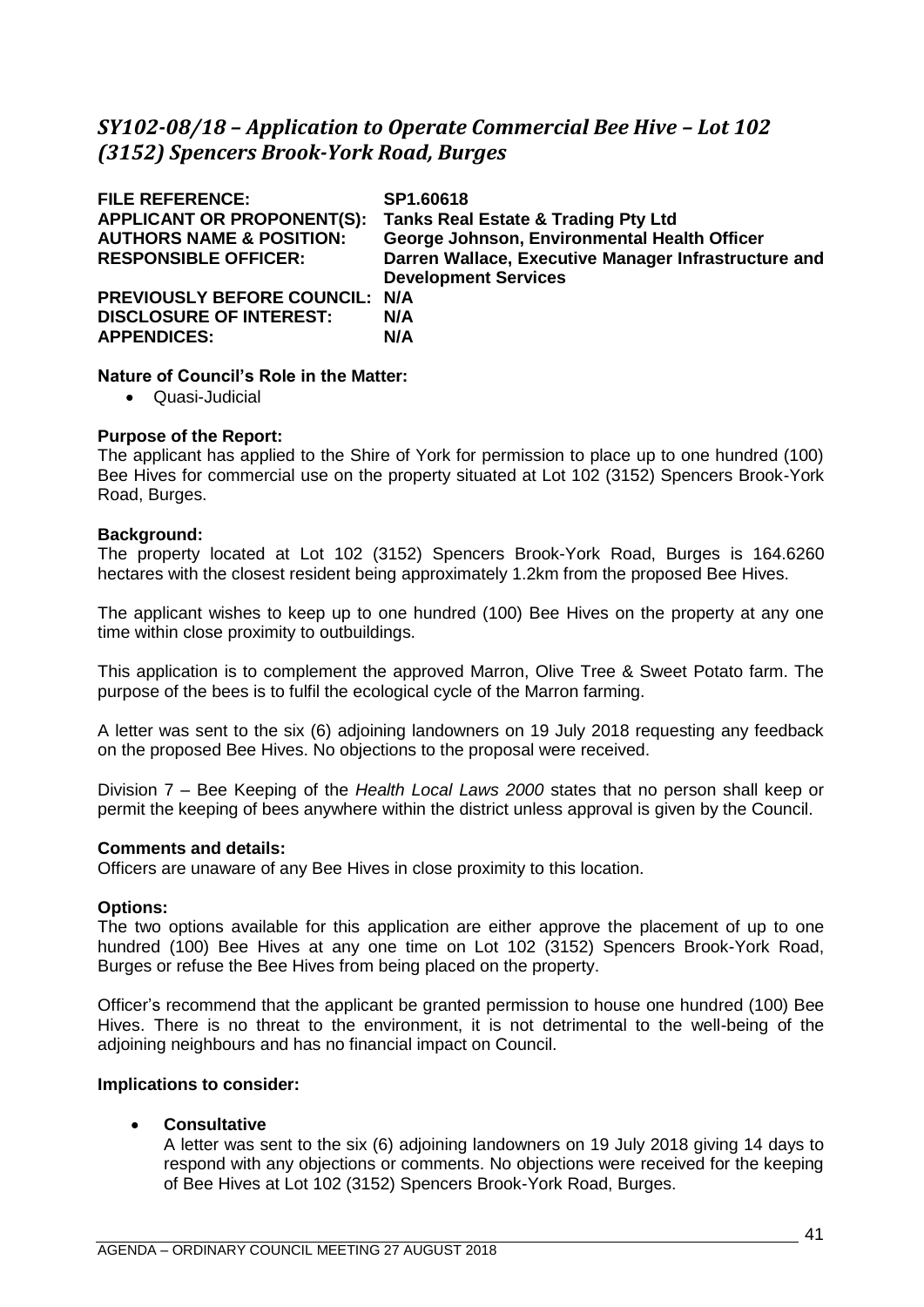- **Strategic** Not applicable
- **Financial**

There are no financial implications for the Shire should Council approve the officer recommendation.

- **Policy related** No current policy
- **Legal and Statutory**

# *Health Local Laws 2000 Division 7 - Bee keeping*

# *Interpretation*

*6.7.1 In this Division, unless the context otherwise requires – "bees" means an insect belonging to any of the various hymenopterous insects of the super family Apoidea and commonly known as a bee.* 

# *Restrictions on keeping of Bees in Hives*

- *6.7.2 (1) A person shall not keep or permit the keeping of bees anywhere within the district unless approval to do so has been given by the Council.* 
	- *(2) If, in the opinion of an Environmental Health Officer, the approved beehives are causing a nuisance, the Council may direct any bees or approved beehives to be removed.*
	- *(3) A person shall comply with a direction within the time specified.*
- **Risk related** Nil
- **Workforce Implications** Nil

**Voting Requirements: Absolute Majority Required: No**

# **OFFICER RECOMMENDATION:**

*"That Council approves the application to keep a maximum of one hundred (100) Bee Hives at any one time on Lot 102 (3152) Spencers Brook-York Road, Burges."*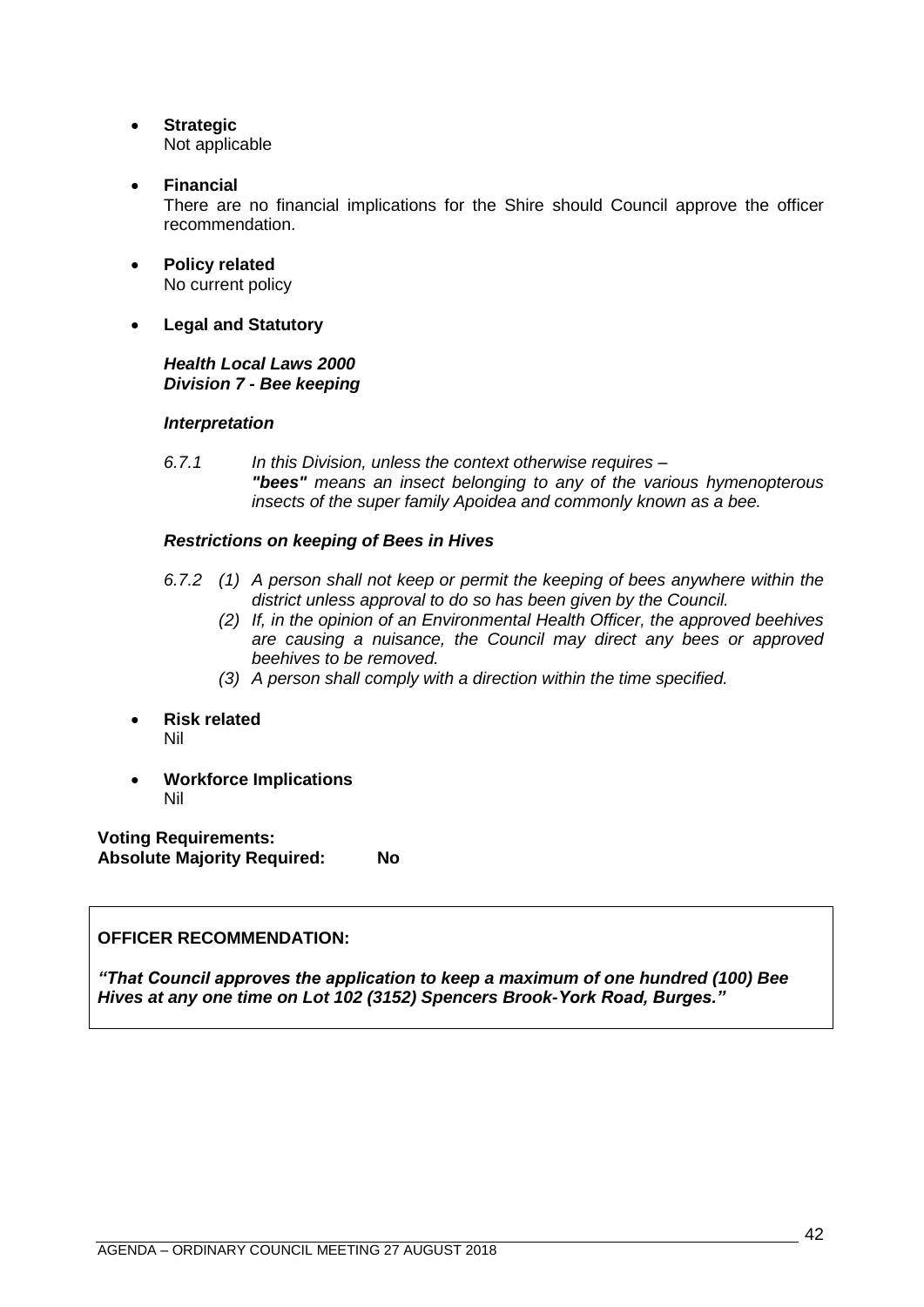# <span id="page-42-0"></span>*SY103-08/18 – Evaluation Report – York's Anzacs Stories Remembering Them Exhibition*

| <b>FILE REFERENCE:</b>              | CS.CEV.13                                          |
|-------------------------------------|----------------------------------------------------|
| <b>APPLICANT OR PROPONENT(S):</b>   | <b>Shire of York</b>                               |
| <b>AUTHORS NAME &amp; POSITION:</b> | Carol Littlefair, Arts & Cultural Heritage Officer |
| <b>RESPONSIBLE OFFICER:</b>         | <b>Paul Martin, Chief Executive Officer</b>        |
| PREVIOUSLY BEFORE COUNCIL: N/A      |                                                    |
| <b>DISCLOSURE OF INTEREST:</b>      | N/A                                                |
| <b>APPENDICES:</b>                  | A. Illustrations, Charts and Statistics            |
|                                     |                                                    |

*This Report will be distributed under separate cover.*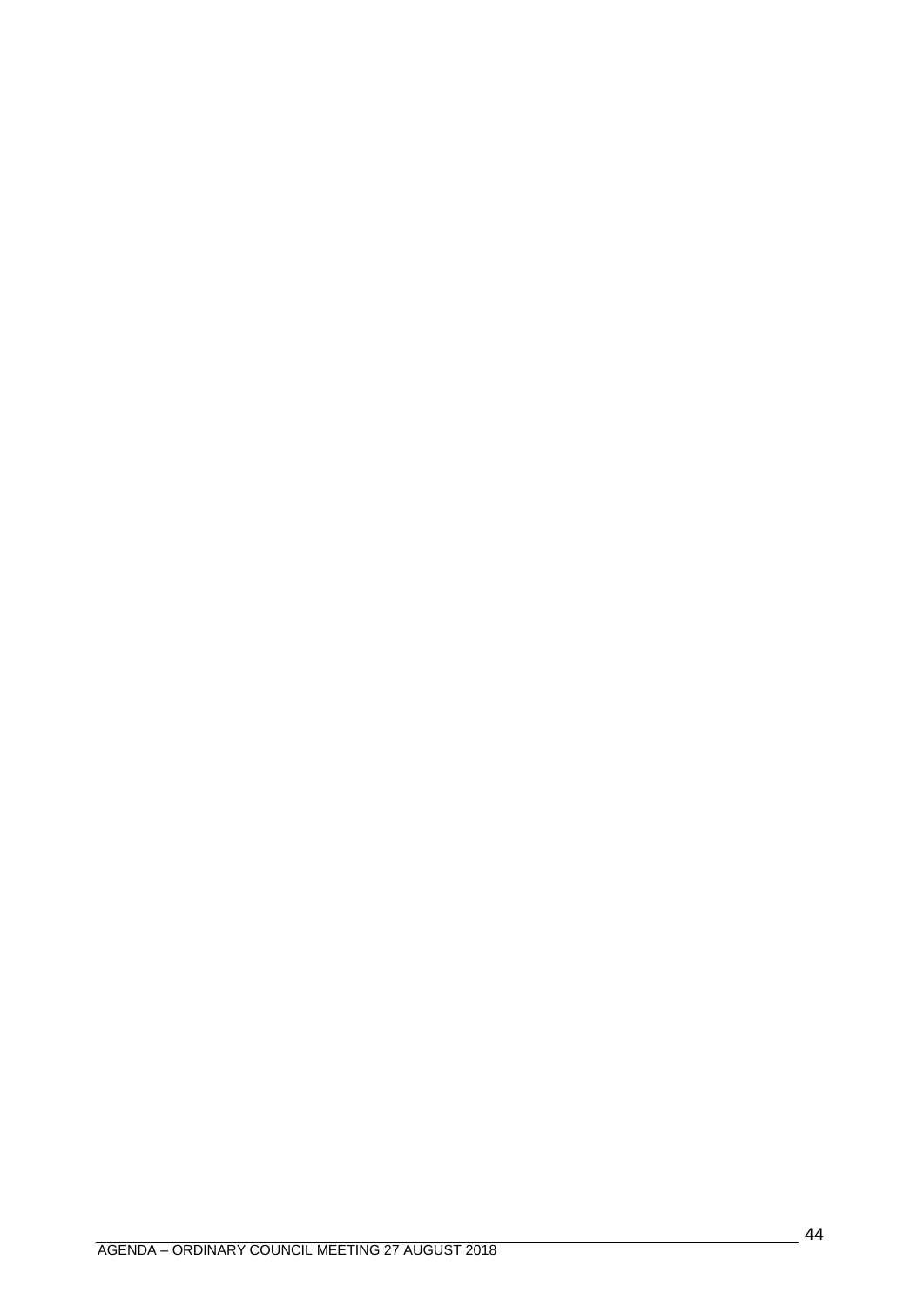# <span id="page-44-0"></span>*SY104-08/18 – York Arts & Events – Request to Use Mount Brown*

| <b>FILE REFERENCE:</b>                                   | <b>FI.DON / CS.CEV</b>                                                                                                                                                                   |
|----------------------------------------------------------|------------------------------------------------------------------------------------------------------------------------------------------------------------------------------------------|
| <b>APPLICANT OR PROPONENT(S): York Arts &amp; Events</b> |                                                                                                                                                                                          |
| <b>AUTHORS NAME &amp; POSITION:</b>                      | <b>Esmeralda Harmer - Events &amp; Economic Development</b><br><b>Officer</b>                                                                                                            |
| <b>RESPONSIBLE OFFICER:</b>                              | <b>Paul Martin - Chief Executive Officer</b>                                                                                                                                             |
|                                                          | <b>PREVIOUSLY BEFORE COUNCIL: 23 July Ordinary Council Meeting (withdrawn)</b>                                                                                                           |
| <b>DISCLOSURE OF INTEREST:</b>                           | <b>Impartiality - Joanna Bryant, YRCC Project Officer</b><br>Joanna is the Chairperson of York Arts & Events. This<br>Officer has not been involved in the preparation of this<br>report |
| <b>APPENDICES:</b>                                       | Appendix A - York Arts & Events; Fervour on Mount<br><b>Brown Request</b>                                                                                                                |

## **Nature of Council's Role in the Matter:**

• Executive

## **Purpose of the Report:**

This report seeks Council's consideration of York Arts & Events request received to hire Mount Brown for two long table dining experiences in March 2019. This report was presented at the July Ordinary Council Meeting but withdrawn by the Chief Executive Officer.

### **Background:**

In April 2018 Officers received an enquiry from York Arts & Events to hire Mount Brown to program an event in March 2019.

As no hire fee or bond was available in the Shires Fees and Charges at the time the request was received, Officers met with representatives from York Arts & Events to discuss the proposed program and event date/s to assist inform a report to present to Council.

Item *SY093-07/18 York Arts & Events – Request to Use Mt Brown* was submitted for inclusion in Council's July 2018 Ordinary Council Meeting agenda.

At a Special Meeting of Council on the 9 July the 2018/19 budget was adopted which included a \$500.00 bond and \$556.00 Commercial hire fee for use of parks and open spaces. Officer did not pick up the inclusion of the newly adopted fee for use of parks and open spaces and as such the report presented in the July Ordinary Council Meeting Agenda was incorrect. The report was withdrawn from the agenda on this basis to be re-presented at the August Ordinary Council Meeting.

As York Arts & Events is listed as a not for profit organisation, Officers now request Council to consider no hire charge for the use of Mt Brown.

Details regarding the request for use of Mt Brown by York Arts & Events and the proposed event are attached as at **Appendix A** for Council's review.

### **Comments and details:**

The *Fervour on Mount Brown* event request proposes two long table dinners held on Mount Brown, Friday 1 and Saturday 2 March 2019. The long table dinners are designed to showcase locally sourced produce and native ingredients in an outdoor dining atmosphere and tailored to accommodate up to forty guests per event evening.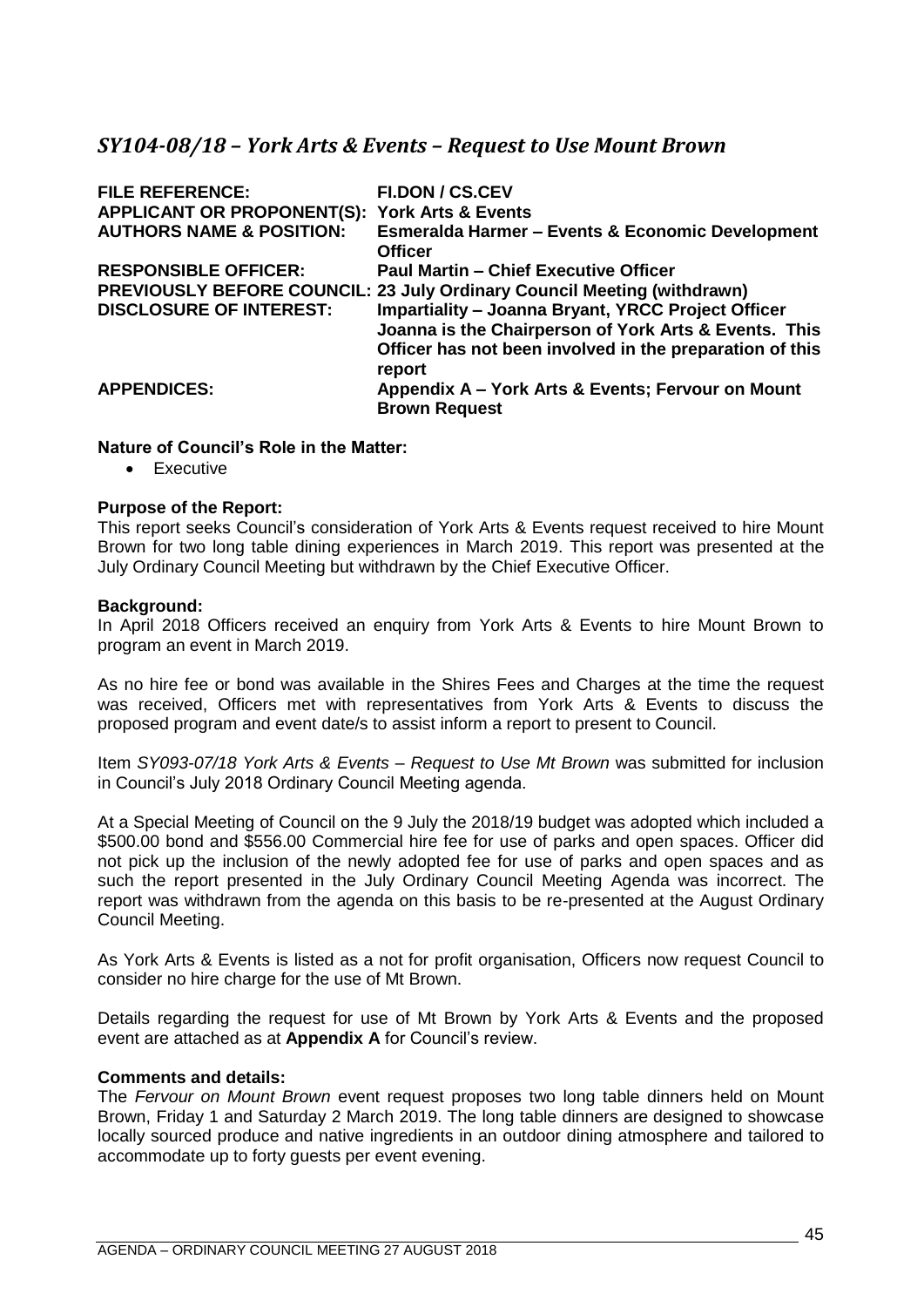Officers acknowledge for the event to be considered in this location and to comply with Council's *Events For York* Policy, the following provisions will need consideration by the event organisers should they choose to proceed with the request . These include;

- Suitable parking areas and traffic management for guests and service vehicle access
- How event use area
- Supply of adequate rubbish bins and toilet amenities
- Adequate lighting on walkways, amenities and dining areas
- Power generation
- Liquor licensing approvals in accordance with Racing, Gaming and Liquor regulations
- Evidence of cultural and community consultation undertaken prior to the event
- Adequate insurances and risk management plans

Although the event proposed is likely to attract high interest due to its unique location and the event dates requested coincide with a public holiday long weekend, Officers note exclusive use has not been sought in the proposal received and recommend, should Council support the proposal, that the event application clearly state how the following will be managed:

- Vehicle access and traffic management by the public to Mt Brown including emergency personnel
- Disseminating informaton to residents and visitors of the event
- Advertising and Promotion of the Event

Furthermore, Officers understand York Arts & Events is a registered not for profit organisation and as such the adopted fee for use of parks and open spaces can be offered at no charge. A bond of \$500.00 and Event Application fee's of up to \$300.00 would stil be applicable to any event application received.

Officers recommend Council considers granting York Arts & Events use of Mount Brown on condition the considerations detailed in this report are addressed in the assessment of the event application when submitted to the Shire for consideration

### **Implications to consider:**

### • **Consultative**

Should Council support the proposal, Officers will continue to liaise with York Arts & Events throughout the event approval process in accordance with the Shire's *Events For York Policy*.

### • **Strategic**

Supporting the community and its businesses to establish and market events to encourage visitors to York aligns to the Shire's Strategic Community and Corporate Business Plans.

### • **Policy related**

Officers have considered the Events in York Policy to determine what components are applicable to the proposal received and will continue to assess the event application in accordance with the policy requirements where relevant.

### • **Financial**

A bond of \$500.00 for use of Mt Brown and event application fees of up to \$300.00 would still be applicable to any event application received.

### • **Risk related**

As discussed above.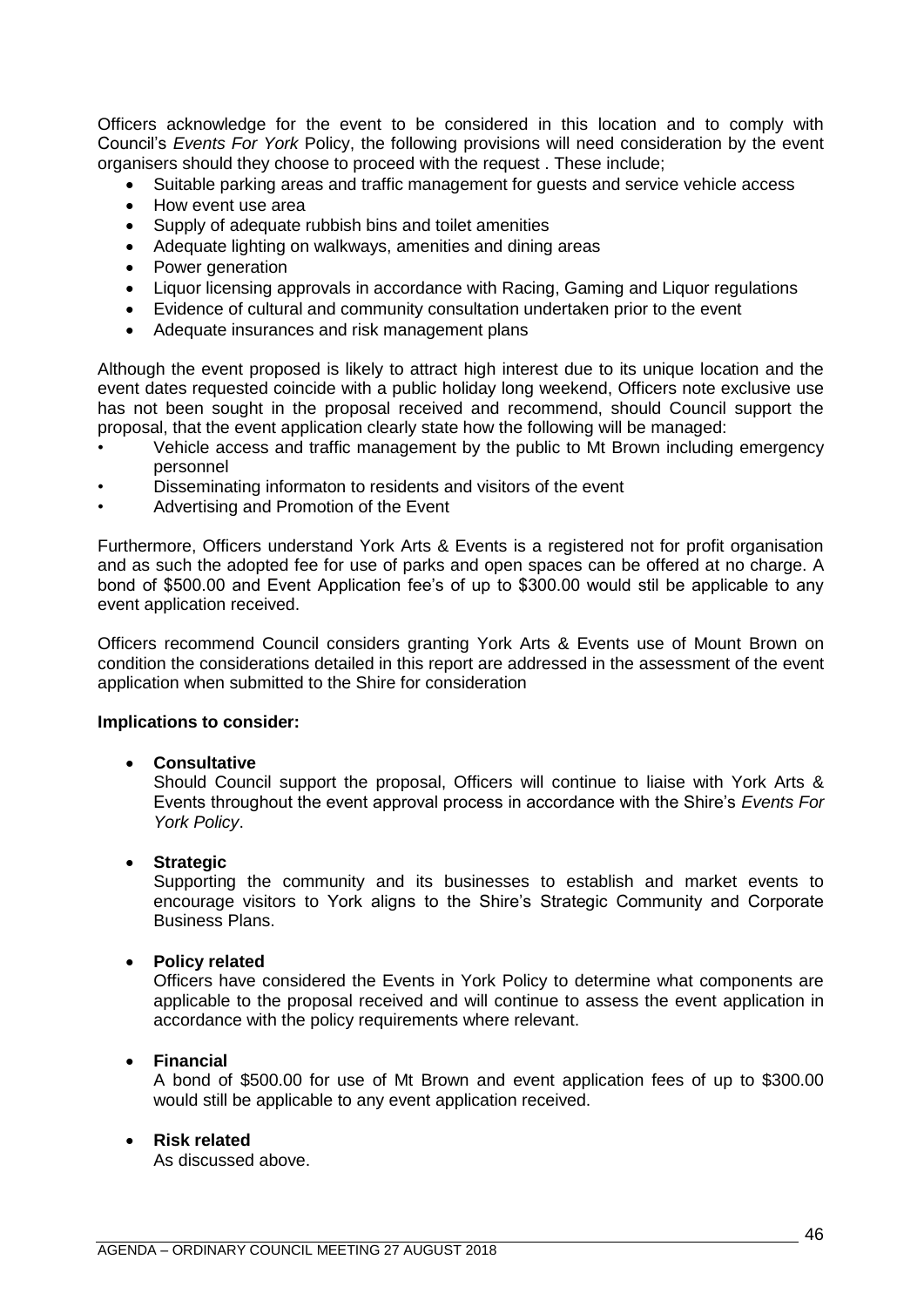|    | <b>OFFICER RECOMMENDATION</b>                                                                                                                                                                      |
|----|----------------------------------------------------------------------------------------------------------------------------------------------------------------------------------------------------|
|    | "That Council;                                                                                                                                                                                     |
| 1. | Notes York Arts & Events is a registered not for profit organisation                                                                                                                               |
| 2. | Determines in accordance with Council's adopted budget the following fees and<br>charges are applicable should York Arts & Events wish to submit an event<br>application for the request received: |
|    | • Event Application Fees - \$300.00<br>• Not for Profit / Community Group Hire of Mt Brown - no charge<br>• Mt Brown Bond - \$500.00                                                               |
| 3. | Notes any event application submitted from York Arts & Events for an event on<br>Mt Brown will be assessed against Council's Events for York Policy as detailed in<br>this report."                |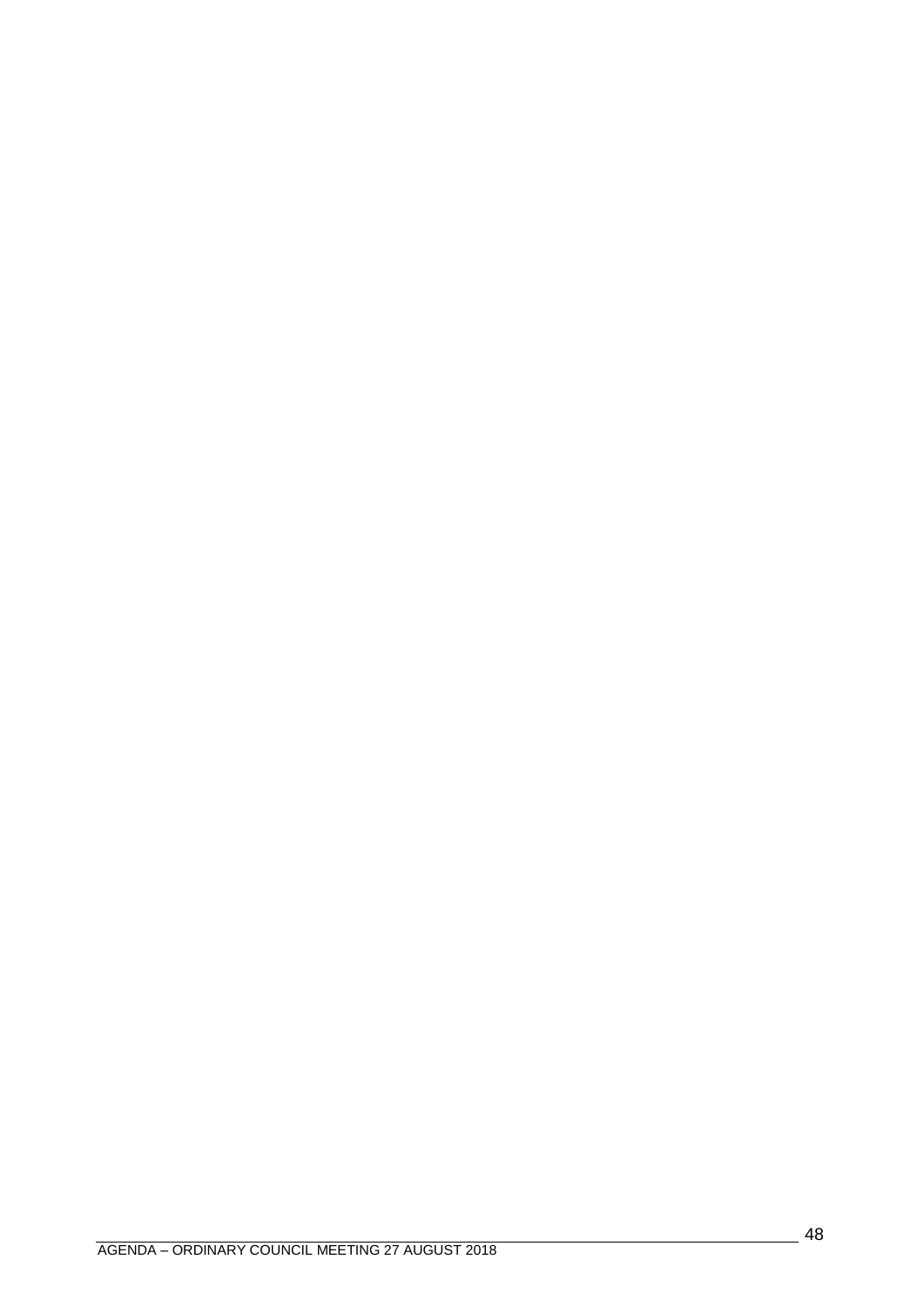# <span id="page-48-0"></span>*SY105-08/18 – Minutes of Access and Inclusion Advisory Committee Meeting held 7 August 2018*

| <b>FILE REFERENCE:</b>              | <b>OR.CMA.9.1</b>                                                                     |
|-------------------------------------|---------------------------------------------------------------------------------------|
| <b>APPLICANT OR PROPONENT(S):</b>   | <b>Shire of York</b>                                                                  |
| <b>AUTHORS NAME &amp; POSITION:</b> | Suzie Haslehurst, Executive Manager Corporate and<br><b>Community Services</b>        |
| <b>RESPONSIBLE OFFICER:</b>         | Suzie Haslehurst, Executive Manager Corporate and<br><b>Community Services</b>        |
| PREVIOUSLY BEFORE COUNCIL: No       |                                                                                       |
| <b>DISCLOSURE OF INTEREST:</b>      | Nil                                                                                   |
| <b>APPENDICES:</b>                  | Access and Inclusion Advisory Committee<br>А.<br><b>Meeting Minutes 7 August 2018</b> |

## **Nature of Council's Role in the Matter:**

• Executive

### **Purpose of the Report:**

To receive the minutes and endorse the recommendations of the Access and Inclusion Advisory Committee (AIAC) Meeting held on Tuesday 7 August 2018.

### **Background:**

The minutes of the AIAC meetings are provided for Council and community information.

## **Comments and details:**

At the meeting of the AIAC held on 7 August 2018, one officer report was considered:

• Access and Inclusion Audit 2018/19

In addition, the Committee considered correspondence received from a community member outlining concerns regarding accessibility of Shire buildings, in particular, the Town Hall.

The Committee also considered its membership and recommended the appointment of Ms Nicola Burton as a replacement representative following the resignation of Ms Carolyn Robinson from Senses Australia, and the appointment of Ms Marie Forster as an additional community representative.

# **Options**

Council could choose not to adopt the recommendations of the AIAC. However, officers provide the following in support of the Committee's recommendations.

- 1. The Access and Inclusion Audit is an action in the recently adopted Disability Access and Inclusion Plan 2018-2023 (DAIP) and has been included in the 2018/19 adopted budget. The audit will provide a prioritised list of actions to improve access to Shire buildings and the York CBD.
- 2. Council could choose not to appoint a replacement representative from Senses Australia. However, as a disability service provider of over 120 years' standing, representation from Senses Australia is consistent with the intent and spirit of the Terms of Reference for the AIAC. Ms Burton is an occupational therapist.
- 3. Ms Marie Forster attended a consultation held during the development of the Shire's DAIP and has demonstrated her passion for access and inclusion issues.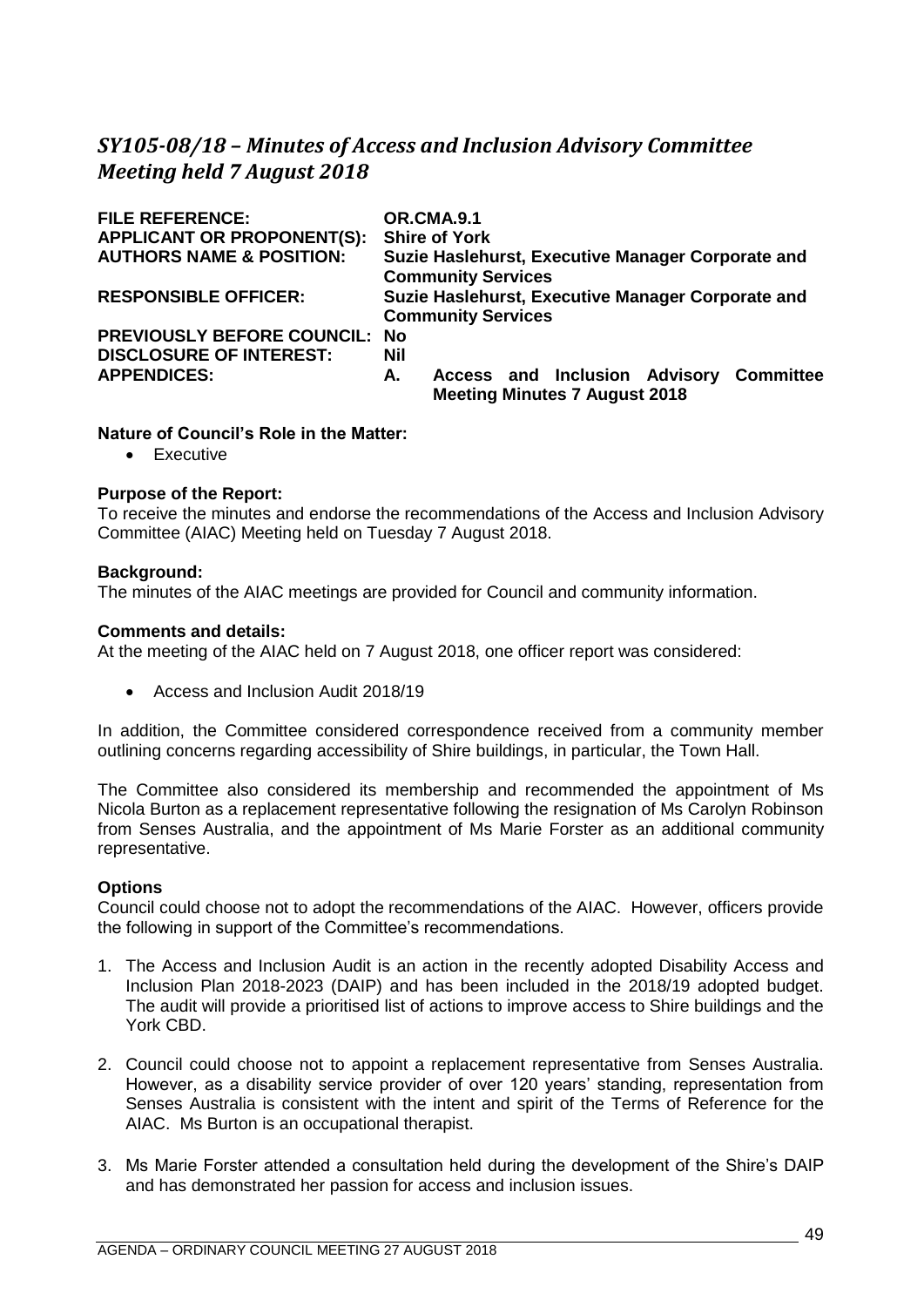# **Implications to consider:**

# • **Consultative**

Nil

# • **Strategic**

*Theme 5: Strong Leadership and Governance*

5.1 The Council supported by the administration of the Shire of York, is effective and informed in its decision-making and exhibits good practice in its governance role.

# • **Policy related**

G2.5 Reference Groups

• **Financial**

Nil

# • **Legal and Statutory** *Local Government (Audit) Regulations 1996*

# *5.10. Committee members, appointment of*

- *(1) A committee is to have as its members —*
	- *(a) persons appointed\* by the local government to be members of the committee (other than those referred to in paragraph (b)); and*
	- *(b) persons who are appointed to be members of the committee under subsection (4) or (5).*

*\* Absolute majority required.*

• **Risk related** Nil

**Voting Requirements: Absolute Majority Required: Yes**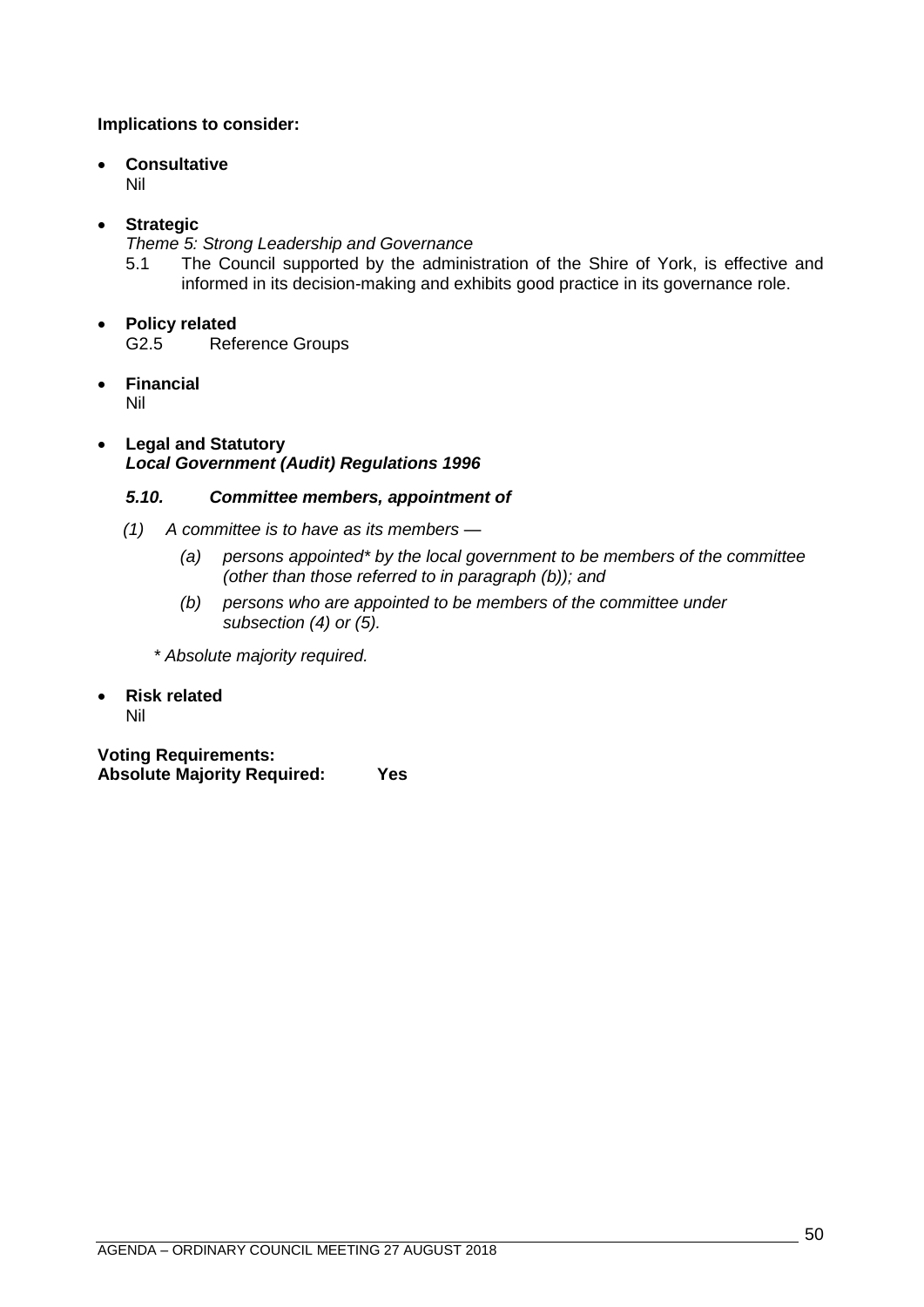# *OFFICER RECOMMENDATION*

*"That Council receives the Minutes of the Access and Inclusion Advisory Committee meeting held on 7 August 2018 and adopts the recommendations of the Committee as follows:*

- *1. Adopts the minutes of the Access and Inclusion Advisory Committee meeting held on 24 January 2018 as a true and correct record.*
- *2. Endorses the proposed scope for the access and inclusion audit of the Shire of York contained within this report.*
- *3. Appoints Ms Nicola Burton to the Access and Inclusion Advisory Committee as a representative of Senses Australia and requests the Chief Executive Officer to amend the Terms of Reference accordingly.*
- *4. Appoints Ms Marie Forster to the Access and Inclusion Advisory Committee as a community representative and requests the Chief Executive Officer to amend the Terms of Reference accordingly."*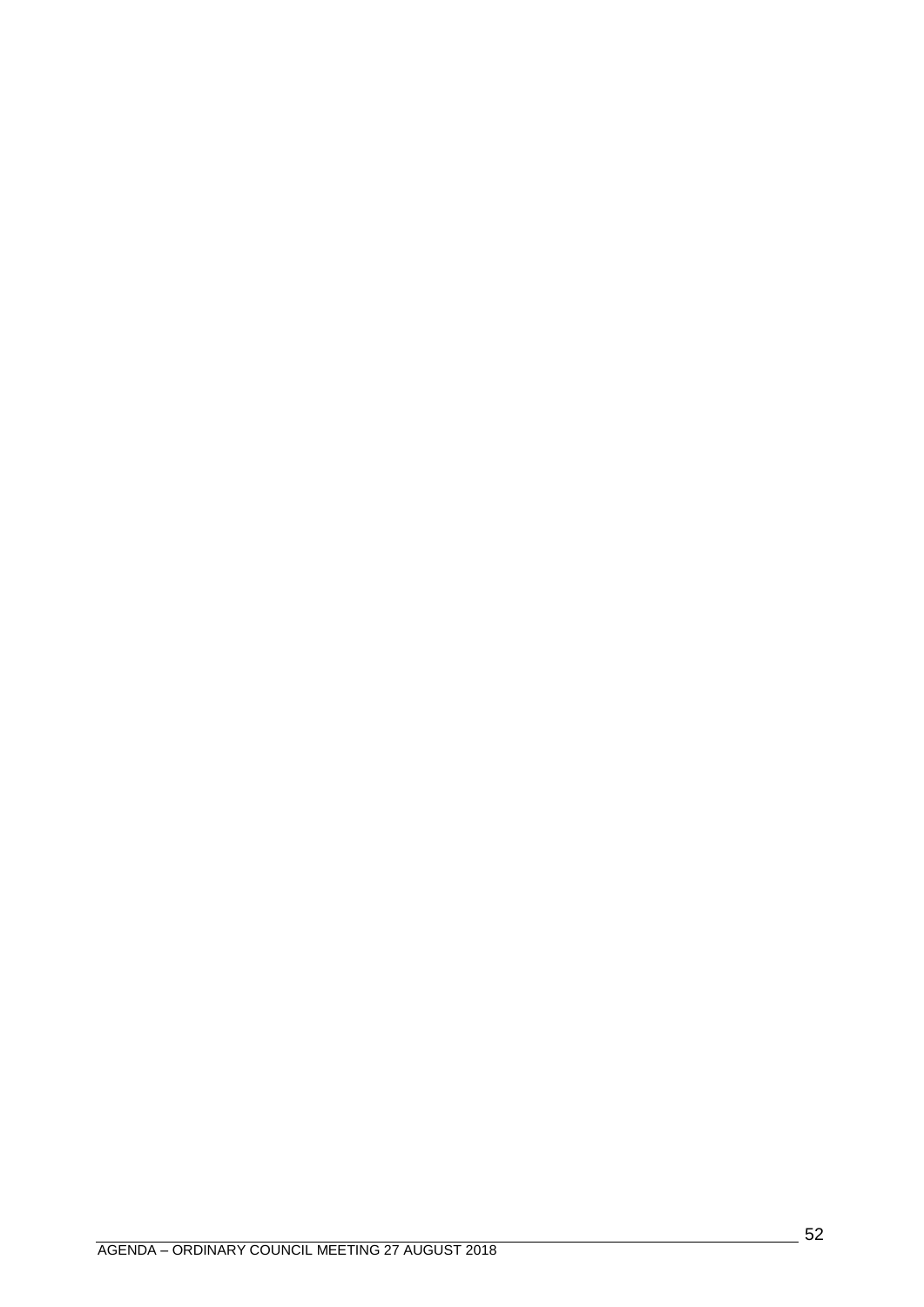# <span id="page-52-0"></span>*SY106-08/18 – Expired Rail Corridor Lease – Burges Siding Standpipe*

| <b>FILE REFERENCE:</b><br><b>APPLICANT OR PROPONENT(S):</b> | Bu2.60747<br>Arc Infrastructure Pty Ltd (Arc)                                  |
|-------------------------------------------------------------|--------------------------------------------------------------------------------|
| <b>AUTHORS NAME &amp; POSITION:</b>                         | Natasha Brennan - Administration and Governance<br><b>Coordinator</b>          |
| <b>RESPONSIBLE OFFICER:</b>                                 | Suzie Haslehurst - Executive Manager, Corporate &<br><b>Community Services</b> |
| <b>PREVIOUSLY BEFORE COUNCIL: Nil</b>                       |                                                                                |
| <b>DISCLOSURE OF INTEREST:</b>                              | Nil                                                                            |
| <b>APPENDICES:</b>                                          | A - Draft Lease - Confidential                                                 |
|                                                             | B – Correspondence between Arc Infrastructure Pty<br>Ltd & Shire of York       |

*Appendix A is confidential under Section 5.23(2)(c) of the Local Government Act 1995 in that it deals with "a contract entered into, or which may be entered into, by the local government and which relates to a matter to be discussed at the meeting"* 

*Copies have been provided to Councillors, the Chief Executive Officer and Executive Managers only.*

# **Nature of Council's Role in the Matter:**

• Executive

## **Purpose of the Report:**

This report presents to Council the proposed lease between Arc Infrastructure and the Shire of York for a small parcel of land situated on the corner of Spencers Brook Road and Burges Siding Road, York for the purpose of standpipe usage by the Shire of York.

### **Background:**

The Shire has historically leased an area of 875sqm on the corner of Spencers Brook Road and Burges Siding Road, York for the purpose of standpipe water supply usage. The Lease of this land expired 31 January 2010. Following the expiry of the lease the Shire was contacted by Burgess Rawson (agents for Public Transport Authority of WA) that PTA under the Act cannot grant or renew Community Purposes leases to Shires, but it could allow existing Community Purpose Leases to roll over on a monthly basis.

The Shire advised Burgess Rawson on 30 April 2010, that it wished to remain as a monthly tenant.

On 11 April 2018, the Shire was advised that Arc Infrastructure is now the manager of the Rail Freight Network in Western Australia under a long-term lease from the State Government (Appendix B). As part of its management network Arc Infrastructure is now also the licensee of all the rail corridor land adjoining the rail freight tracks.

Given the land the Shire presently leases is over rail corridor land managed by Arc Infrastructure, the PTA has asked Arc Infrastructure to enter into a licence with the Shire of York so that the land use is permitted and reflected correctly.

On 18 July 2018, the Shire confirmed with Arc Infrastructure that the land was still required by the Shire of York, for the purpose of standpipe usage.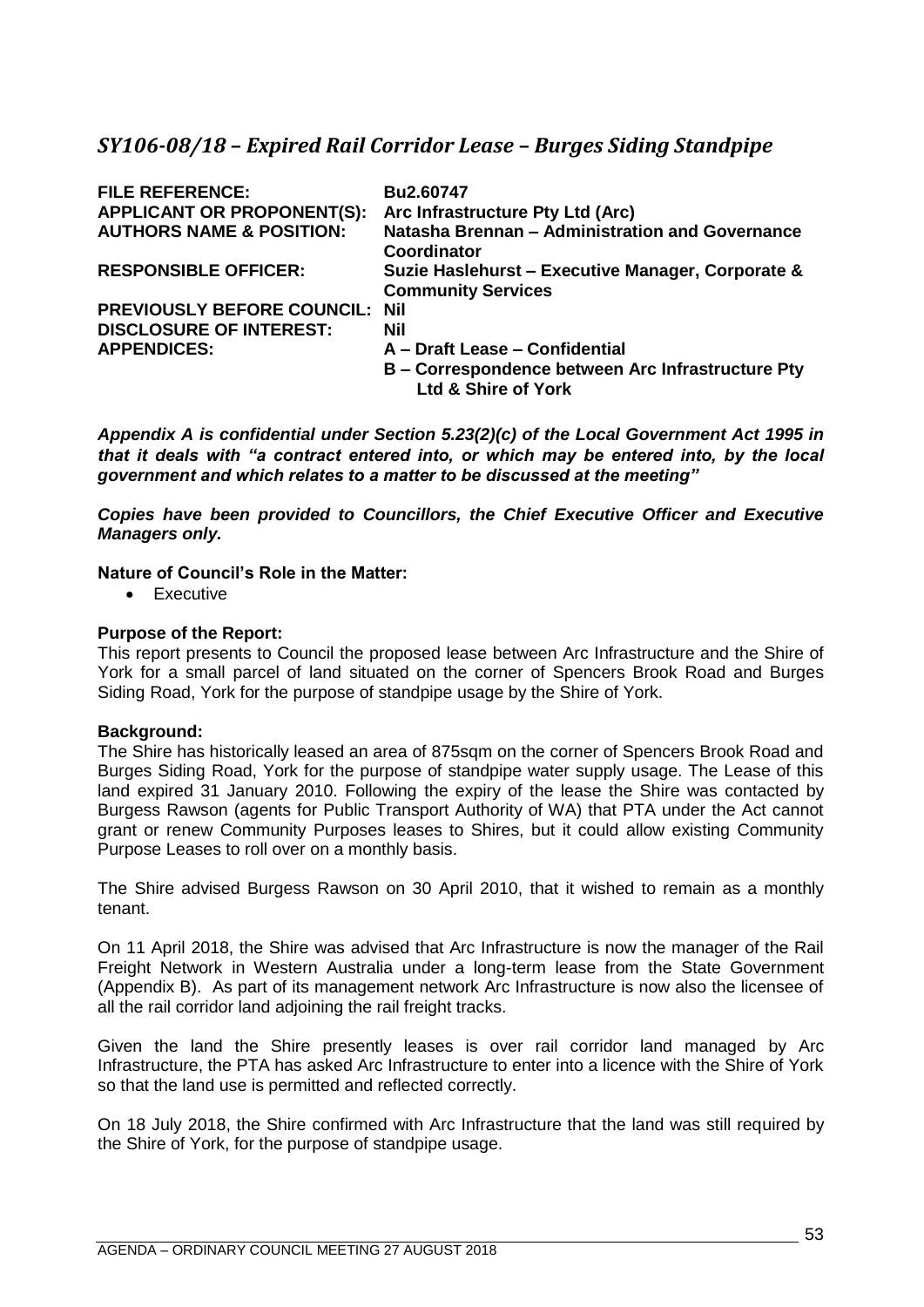# **Comments and details:**

The current lease arrangements with Public Transport Authority of WA (PTA) have been rolled over on a monthly basis since 2010.

This proposal is for Arc Infrastructure to provide a licence to the Shire of York for the lease of this portion of land with the following essential lease terms:

- Use Fee of \$1.00 per annum (Item 4, Schedule 1)
- Permitted Use of community purposes for standpipe usage (Item 5, Schedule 1)
- Contract Term of 5 years, with option to renew for a further 5 years per clause 3.1
- Commencement Date of 1 October 2018 (can be updated based on Council's review) per Item 2, Schedule 1
- Document preparation fee of \$1,000 payable by the Shire of York (clause 20.1)
- Shire of York to take out and maintain insurance (clause 14.1) for:
	- a. Public Liability for insured sum of \$20 million; and
		- b. Worker's compensation and employer's indemnity insurance for insured sum of \$50 million.

Arc Infrastructure has prepared a draft licence to occupy this area of land for the Shire's use which is attached as Confidential Appendix A for Council's consideration.

### **Options:**

Council could choose not to renew the licence; however, this would mean that the Shire would no longer have the long-term security of tenure to utilise this area of land.

Arc Infrastructure cannot guarantee that it can give the Shire a licence to occupy this area, however representatives have advised that they see no reason why the PTA would not approve the use, assuming it is still used for the purposes stated in the original lease.

# **Implications to consider:**

### • **Consultative**

Community – regular users of the Burges Siding Standpipe Arc Infrastructure Pty Ltd

### • **Strategic**

Theme 5: Strong Leadership and Governance 5.1 The Council supported by the administration of the Shire of York is effective and informed in its decision making and exhibits good practice in its governance role.

### • **Policy related**

CP1.1 Execution of Documents and Execution of the Common Seal CP1.5 Compliance G2.9 Community Engagement and Consultation G4.6 Risk Assessment and Management

• **Financial**

There is a legal cost involved in having the licence prepared by Arc Infrastructure. The cost has been reduced from \$2,000 to \$1,000.

There is an annual licence fee of \$1.00.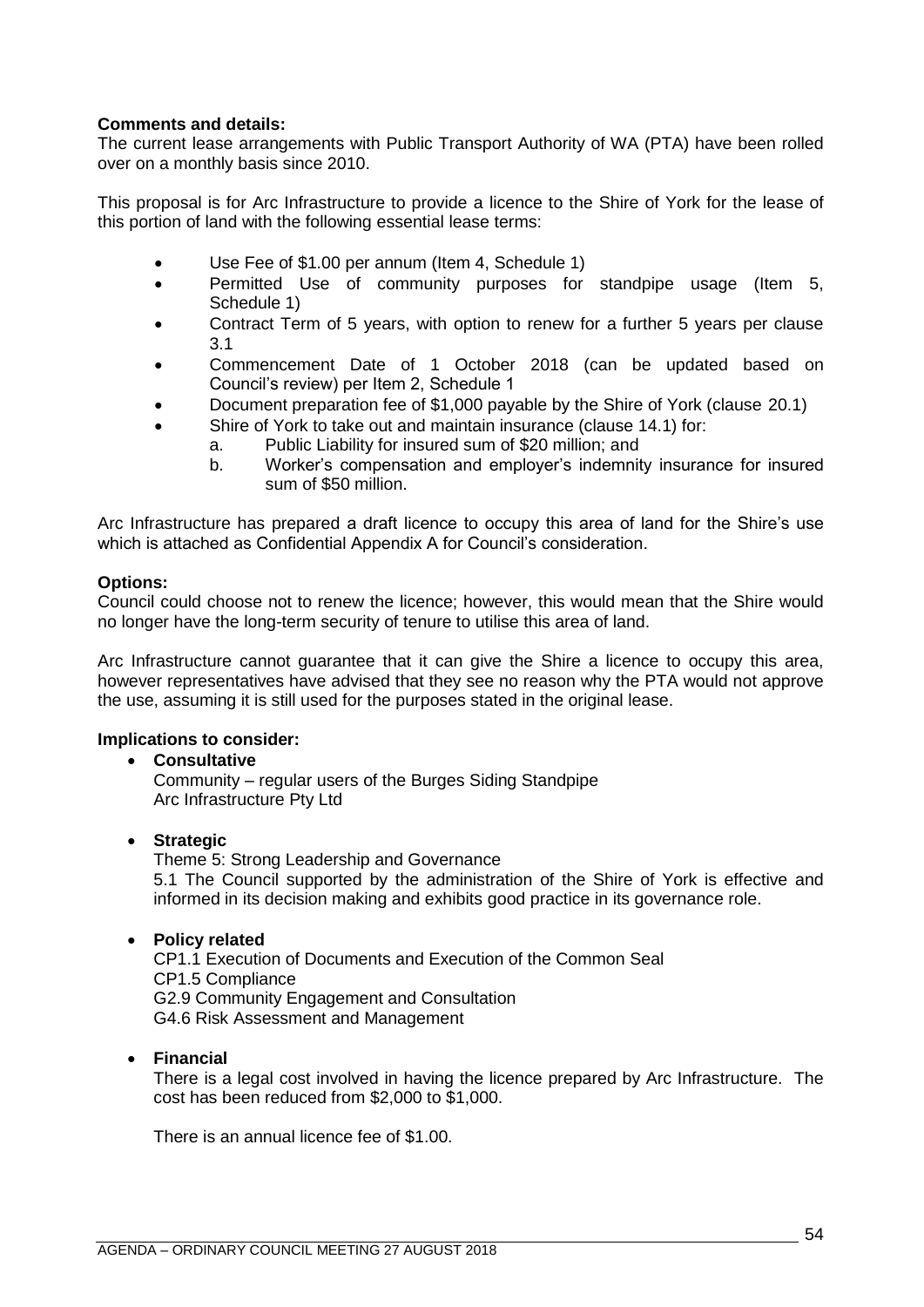Shire of York is required to take out and maintain insurance (clause 14.1) for:

- a. Public Liability for insured sum of \$20 million; and
- b. Worker's compensation and employer's indemnity insurance for insured sum of \$50 million.

The Shire currently maintains Public Liability insurance to the value of \$500 million and unlimited workers compensations employer's indemnity insurance.

## • **Legal and Statutory**

### *Local Government Act 1995*

## *3.18. Performing executive functions*

- *(1) A local government is to administer its local laws and may do all other things that are necessary or convenient to be done for, or in connection with, performing its functions under this Act.*
- *(2) In performing its executive functions, a local government may provide services and facilities.*
- *(3) A local government is to satisfy itself that services and facilities that it provides —*
	- *(a) integrate and coordinate, so far as practicable, with any provided by the Commonwealth, the State or any public body; and*
	- *(b) do not duplicate, to an extent that the local government considers inappropriate, services or facilities provided by the Commonwealth, the State or any other body or person, whether public or private; and*
	- *(c) are managed efficiently and effectively.*

### • **Risk related**

If the Shire does not have a current Licence in place to utilise this area of land, the Shire may lose access to the standpipe currently used by the community and for the purposes of fire-fighting.

### • **Workforce Implications**

This lease can be accommodated within the current workforce capacity.

#### **Voting Requirements: Absolute Majority Required: No**

AGENDA – ORDINARY COUNCIL MEETING 27 AUGUST 2018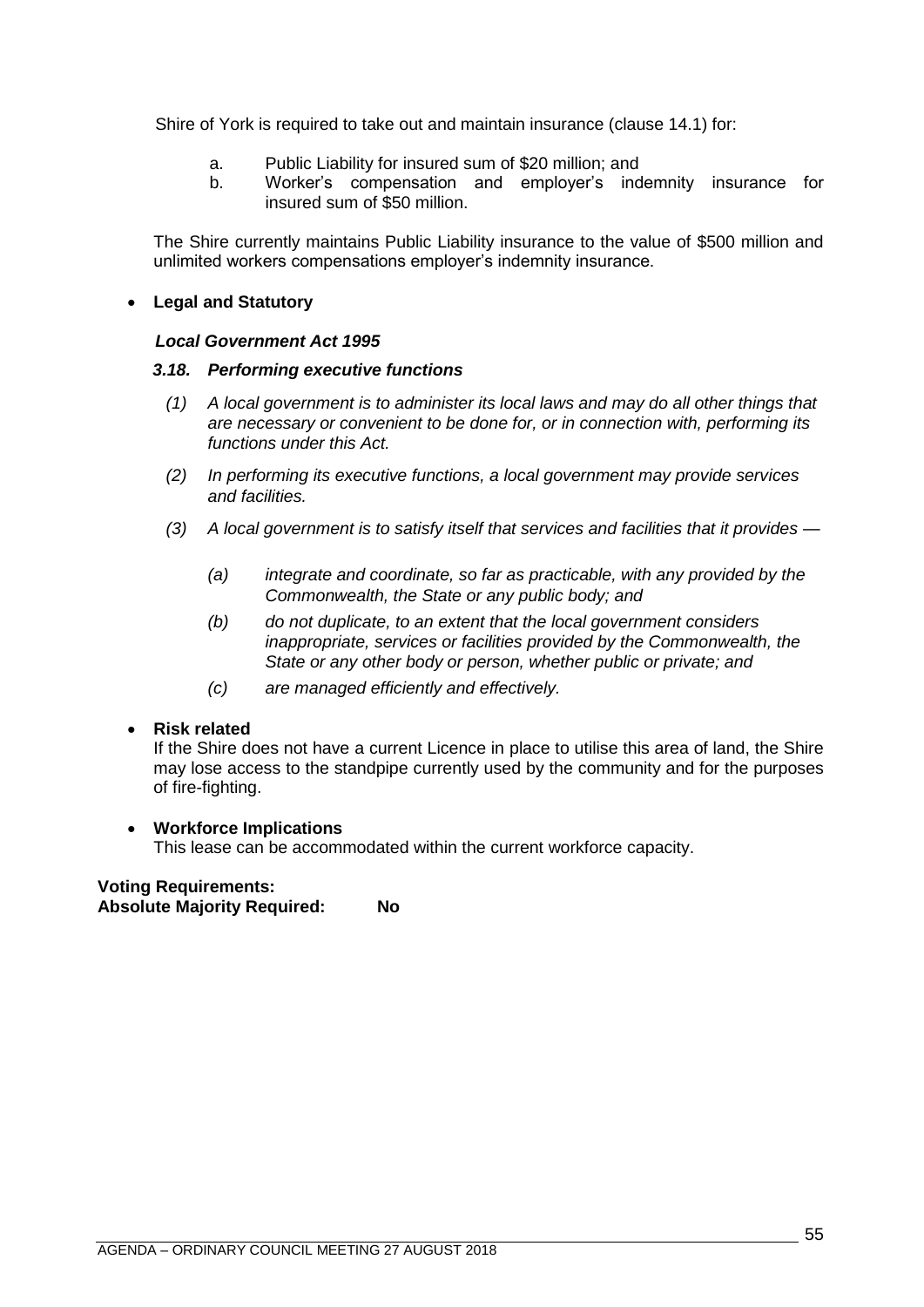# **OFFICER RECOMMENDATION:**

## *"That Council:*

- *1. Agrees to the Shire entering a Lease with Arc Infrastructure Pty Ltd for the Licence to Occupy the parcel of land that is used for water stand pipe usage on the corner of Burges Siding & Spencers Brook Road, York in accordance with the following essential lease terms:*
	- *Use Fee of \$1.00 per annum*
	- *Permitted Use of community purposes for standpipe usage (contract term of 5 years, with option to renew for a further 5years*
	- *Commencement Date of 1 October 2018 (can be updated based on Council's review)*
	- *Document preparation fee of \$1,000 payable by the Shire of York*
	- *Shire of York to take out and maintain insurance for:*
		- *a. Public Liability for insured sum of \$20m; and*
			- *b. Worker's compensation and employer's indemnity insurance for insured sum of \$50m;*
- *2. Authorises the Shire President and Chief Executive Officer to engross the lease documentation as per the terms and conditions of the licence as attached to this report."*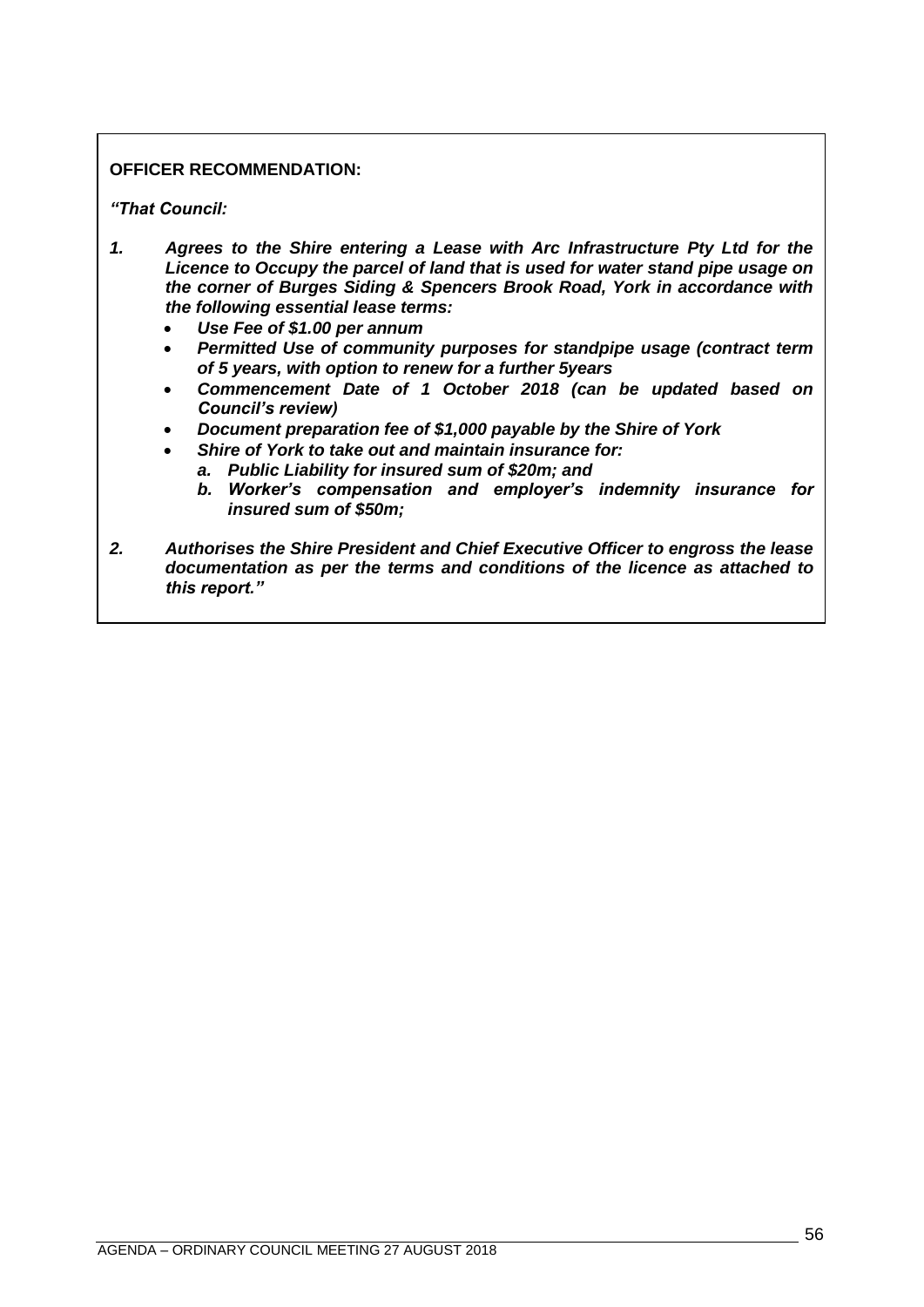# <span id="page-56-0"></span>*SY107-08/18 – Outstanding Rates and Charges – Payment Agreements*

| <b>FILE REFERENCE:</b><br><b>APPLICANT OR PROPONENT(S):</b> | <b>FI.DRS.3.1</b><br><b>VARIOUS</b>             |
|-------------------------------------------------------------|-------------------------------------------------|
| <b>AUTHORS NAME &amp; POSITION:</b>                         | <b>Anneke Birleson, Finance Officer</b>         |
| <b>RESPONSIBLE OFFICER:</b>                                 | Suzie Haslehurst, Executive Manager Corporate & |
|                                                             | <b>Community Services</b>                       |
| <b>PREVIOUSLY BEFORE COUNCIL: 23 July 2018</b>              |                                                 |
| <b>DISCLOSURE OF INTEREST:</b>                              | Nil                                             |
| <b>APPENDICES:</b>                                          | A – Table of Application Details (Confidential) |

*The appendix of this item is confidential in accordance with Section 5.23(2)(b) of the Local Government Act 1995 as it contains information regarding the personal affairs of a person and Section 5.23(2)(e)(iii) as it deals with a matter that if disclosed, would reveal the financial affairs of a person.* 

*Copies have been provided to Councillors, the Chief Executive Officer and Executive Managers only.*

## **Nature of Council's Role in the Matter:**

• Executive

## **Purpose of the Report:**

The purpose of this report is to provide Council with details regarding payment arrangement applications that the Shire has received, that do not qualify under Delegation DE3-3.

This reports seeks Council's approval to accept the officer recommendations regarding the proposed arrangements as detailed in Confidential Appendix A.

### **Background:**

At the Ordinary Council Meeting held on 27 November 2017, Council resolved to accept a revised Finance Policy F1.1 Revenue Collection.

The policy and Delegation 3-3 authorises the Chief Executive Officer to accept payment arrangements where there are no arrears and the balance will be paid in full by 30 June of the relevant financial year. Any applications outside this scope must be presented to Council for review and acceptance or rejection.

### **Comments and details:**

At the ordinary Council Meeting held on 23 July 2018, Council considered one (1) application for the 2018/19 financial year.

The Shire has since received a further three applications that do not qualify under DE3-3 and therefore, require Council consideration.

One of the applicants were referred for debt collection in December 2017 for pre-legal action, resulting in them making application for an agreement. The other two applicants were previously on a payment agreement and are now applying for a similar arrangement this financial year.

Confidential Appendix A details the current debt and brief reasons why the ratepayers cannot meet the requirements of a standard payment arrangement. The table also provides officer recommendations for the applications.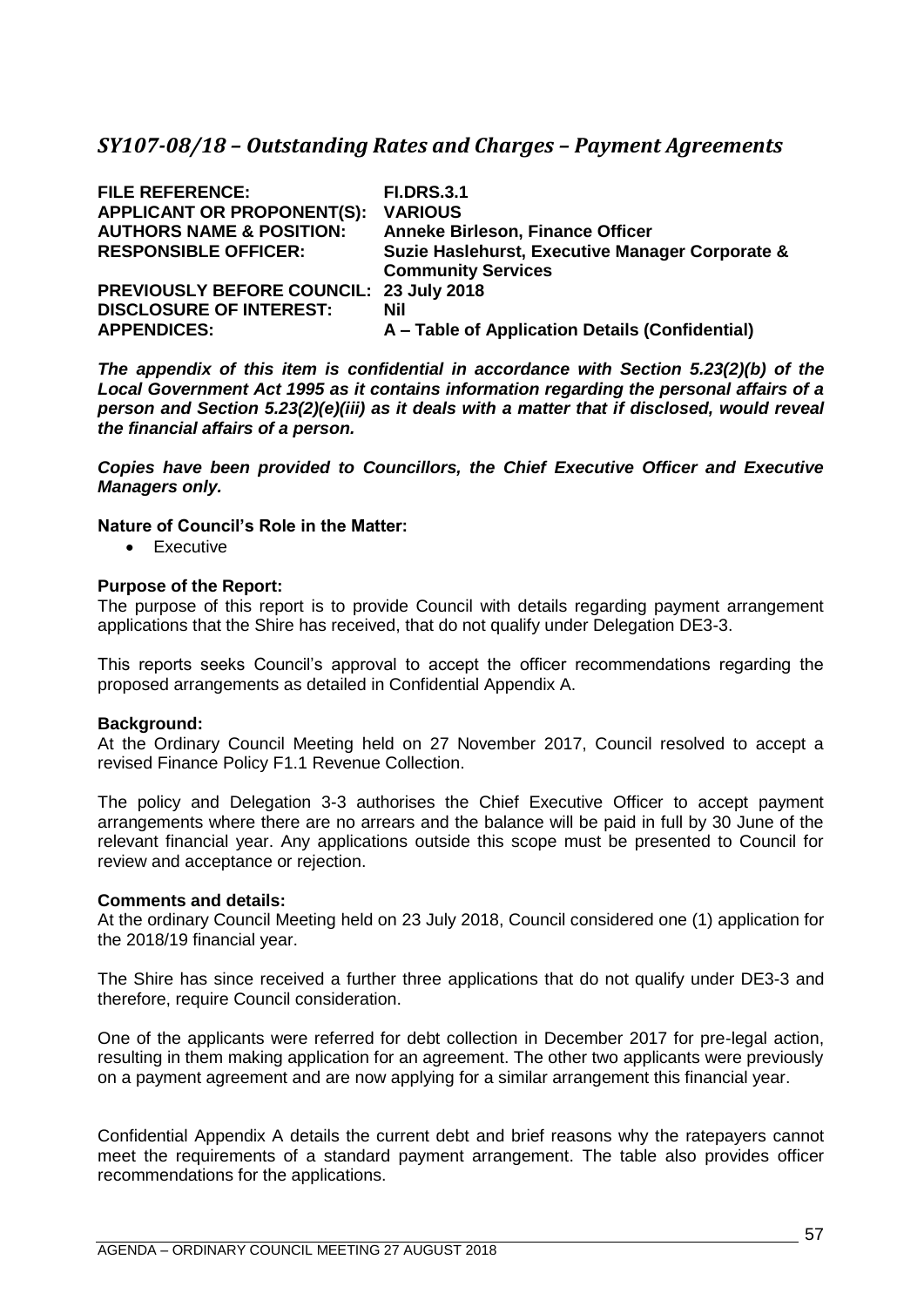Applications are assessed on a case by case basis, taking into consideration people's circumstances, in accordance with policy F1.1 Principle (c).

Any application that is approved is subject to the condition where any default may result in legal action for debt recovery without further notice. Debtors (excluding pensioners) are also made aware that interest continues to accrue.

### **Options:**

Council could elect to approve or reject the officer recommendations. Officers have worked with the applicants regarding their current financial circumstances and ability to pay. One of the principles of the revenue collection policy is that people's circumstances are taken into account.

### **Implications to consider:**

## • **Consultative** Officers have liaised with the applicants.

### • **Strategic**

Theme 5: Strong Leadership and Governance 5.3 The Shire's public finances are sustainable in the short and long-term.

#### • **Policy related**

F1.1 Revenue Collection DE3-3 Agreement as to Payment of Rates and Service Charges

#### • **Financial**

The total debt associated with the proposed payment arrangements as at 2 August 2018 is \$21,589.09.

This represents approximately 0.3% of the current outstanding debt.

### • **Legal and Statutory**

#### *Local Government Act 1995*

#### *6.49. Agreement as to payment of rates and service charges*

*A local government may accept payment of a rate or service charge due and payable by a person in accordance with an agreement made with the person.*

#### *Shire of York Finance Policy F1.1 Revenue Collection*

### *Principles*

- *a) the Shire's cashflow is optimised and bad debts minimised by ensuring timely collection of all revenue owing to the Shire.*
- *b) the recovery of the Shire's revenue is clear, equitable, consistent and transparent.*
- *c) that account is taken of the circumstances of people with debt owing to the Shire.*
- *d) all reasonable action be undertaken to recover revenue before the debt is written off.*
- *e) debt collection activities are in accordance with relevant legislation and standards and credit controls are monitored to minimise potential financial loss.*

### • **Risk related**

The Financial Risk is Minor (2). The Likelihood of occurrence is Likely (4). The overall risk rating is Moderate (8).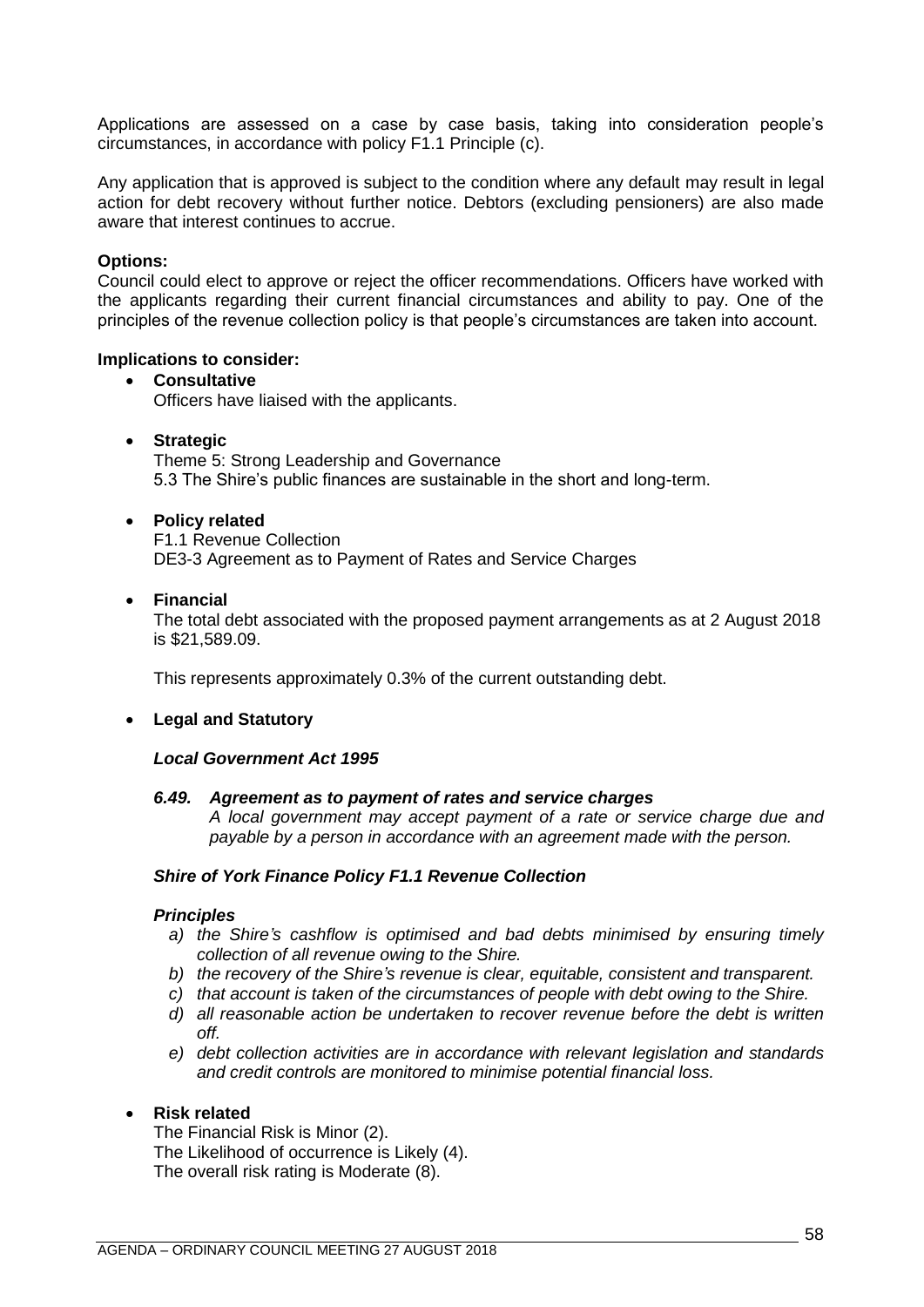The risk can be considered acceptable as there is a policy in place to control and manage the risk. Should any of the debtors default on their arrangement, legal action can be taken to recover the due amounts.

## • **Workforce Implications**

The scope of this report will have a minor impact on the workforce, relating to ongoing monitoring of payments.

**Voting Requirements: Absolute Majority Required: No**

# **OFFICER RECOMMENDATION:**

*"That Council:*

- *1. Approves the applications for payment agreements as detailed within Confidential Appendix A, with the condition that any default may result in legal action.*
- *2. Requests the Chief Executive Officer to report back to Council regarding progress after 30 June 2019."*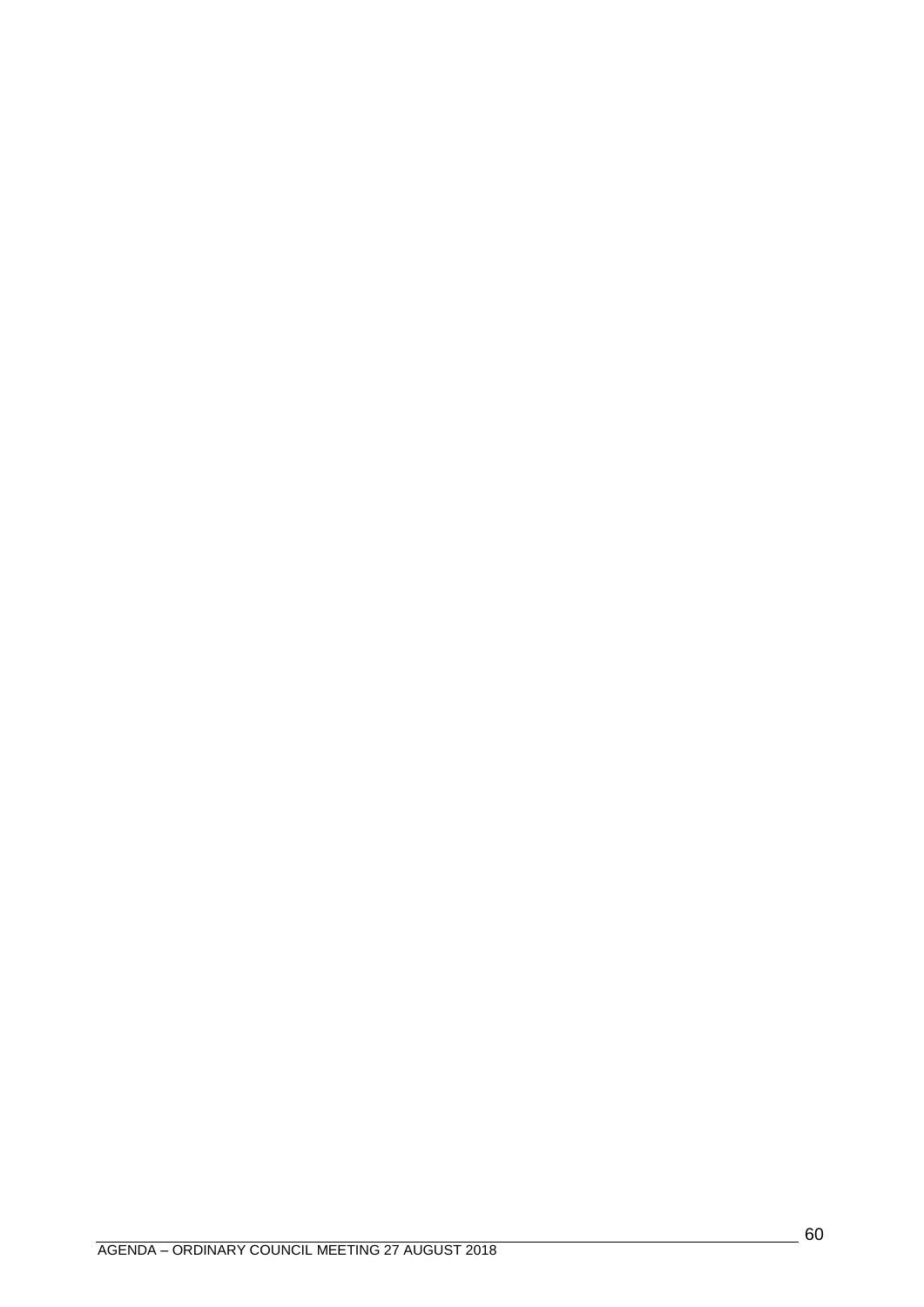# <span id="page-60-0"></span>*SY108-08/18 – Companion Card Program - Amendment to 2018/19 Fees and Charges*

| <b>FILE REFERENCE:</b>              | <b>FI.BUD1819</b>                                   |
|-------------------------------------|-----------------------------------------------------|
| <b>APPLICANT OR PROPONENT(S):</b>   | <b>Shire of York</b>                                |
| <b>AUTHORS NAME &amp; POSITION:</b> | Tabitha Bateman - Finance Manager                   |
| <b>RESPONSIBLE OFFICER:</b>         | Suzie Haslehurst - Executive Manager, Corporate and |
|                                     | <b>Community Services</b>                           |
| PREVIOUSLY BEFORE COUNCIL: N/A      |                                                     |
| <b>DISCLOSURE OF INTEREST:</b>      | <b>Nil</b>                                          |
| <b>APPENDICES:</b>                  | <b>Nil</b>                                          |
|                                     |                                                     |

## **Nature of Council's Role in the Matter:**

- Executive
- Legislative

## **Purpose of the Report:**

This report provides details of the proposed amendment to the 2018/19 Schedule of Fees and Charges to incorporate the Companion Card Program and recommends that Council adopts the amendment for the 2018/19 financial year.

### **Background:**

In accordance with Sections 6.16 to 6.19 of the *Local Government Act 1995*, a Local Government may impose a fee or charge for any goods or service it provides. Fees and charges must be imposed when adopting the annual budget, however may also be imposed or amended during the course of the year if necessary.

### **Comments and details:**

Officers were recently approached by National Disability Services (NDS) seeking the Shire's interest in becoming affiliated with the Companion Card Program.

The Companion Card is not for everyone with a disability. It is for people with a life-long, severe or profound and permanent disability who are unable to participate in most community activities without attendant care support. The card is only provided to people if their level of support is lifelong and they meet all of the eligibility criteria.

People with a disability, who require attendant care support, are often required to pay two admission and/or booking fees; one for themselves and one for their companion. This has the effect of increasing the admission for the person with a disability and decreasing their social inclusion. The Companion Card allows the person to participate without having to pay for a second ticket for their companion.

In harmony with Council's newly adopted Disability Access and Inclusion Plan, affiliation with the Companion Card Program seeks to address the Action Plan – Outcome 1: Access to Services and Events, specifically items 1.4 to 1.6. ensuring people with disability have the same opportunities as other people to access the services of, and any events organised by, the Shire of York. Officers are of the opinion that offering a concession for Companion Card holders complements Council's view toward access and inclusion.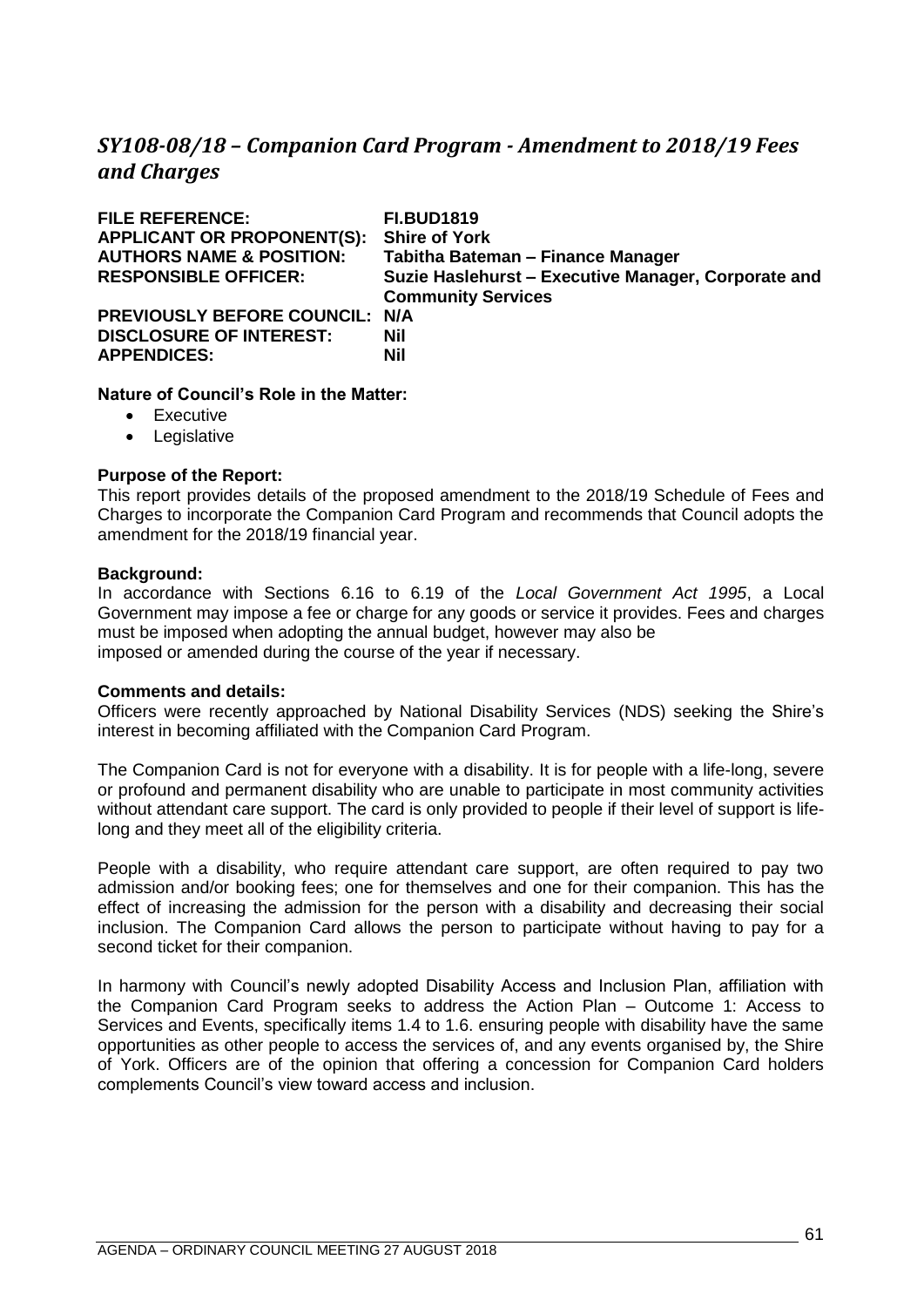An amendment to the adopted Fees and Charges for 2018/19 is necessary as Council's current Fees and Charges do not make provision for Companion Card holders. These minor amendments are recommended for inclusion in the 2018/19 Fees and Charges with an effective date of 1 September 2018. Upon approval by Council, these amendments will be incorporated into the 2018/19 Fees and Charges and will replace the Schedule currently on Council's website.

# **Options:**

- 1. Council could resolve to accept the officer's recommendation thereby approving free entry to all Shire venues and Shire-run events to Companion Card Holders acknowledging the minor impact to revenue for the 2018/19 financial year.
- 2. Council could resolve to apply the concession on a selection of Shire venues only and report accordingly in the Fees and Charges.
- 3. Council could reject the officer's recommendation choosing not to become a Companion Card Affiliate and make no amendment to the 2018/19 adopted Fees and Charges with the option to reconsider as part of the 2019/20 budget process.

## **Implications to consider:**

## • **Consultative**

National Disability Services Access and Inclusion Advisory Committee

# • **Strategic**

*Theme 1: A Place to Live*

1.4 There are few barriers to people moving safely, freely and easily around the town of York and rural townships and to other communities.

1.5 Health, disability and family support services are accessible and locally provided wherever possible.

# • **Policy related**

N/A

• **Financial**

The effect of this change is expected to have very minimal impact on the 2018/19 Budget.

# • **Legal and Statutory**

*Local Government Act 1995*

### *6.16. Imposition of fees and charges*

*(1) A local government may impose\* and recover a fee or charge for any goods or service it provides or proposes to provide, other than a service for which a service charge is imposed.*

*\* Absolute majority required.*

- *(2) A fee or charge may be imposed for the following —*
	- *(a) providing the use of, or allowing admission to, any property or facility wholly or partly owned, controlled, managed or maintained by the local government;*
	- *(b) supplying a service or carrying out work at the request of a person;*
	- *(c) subject to section 5.94, providing information from local government records;*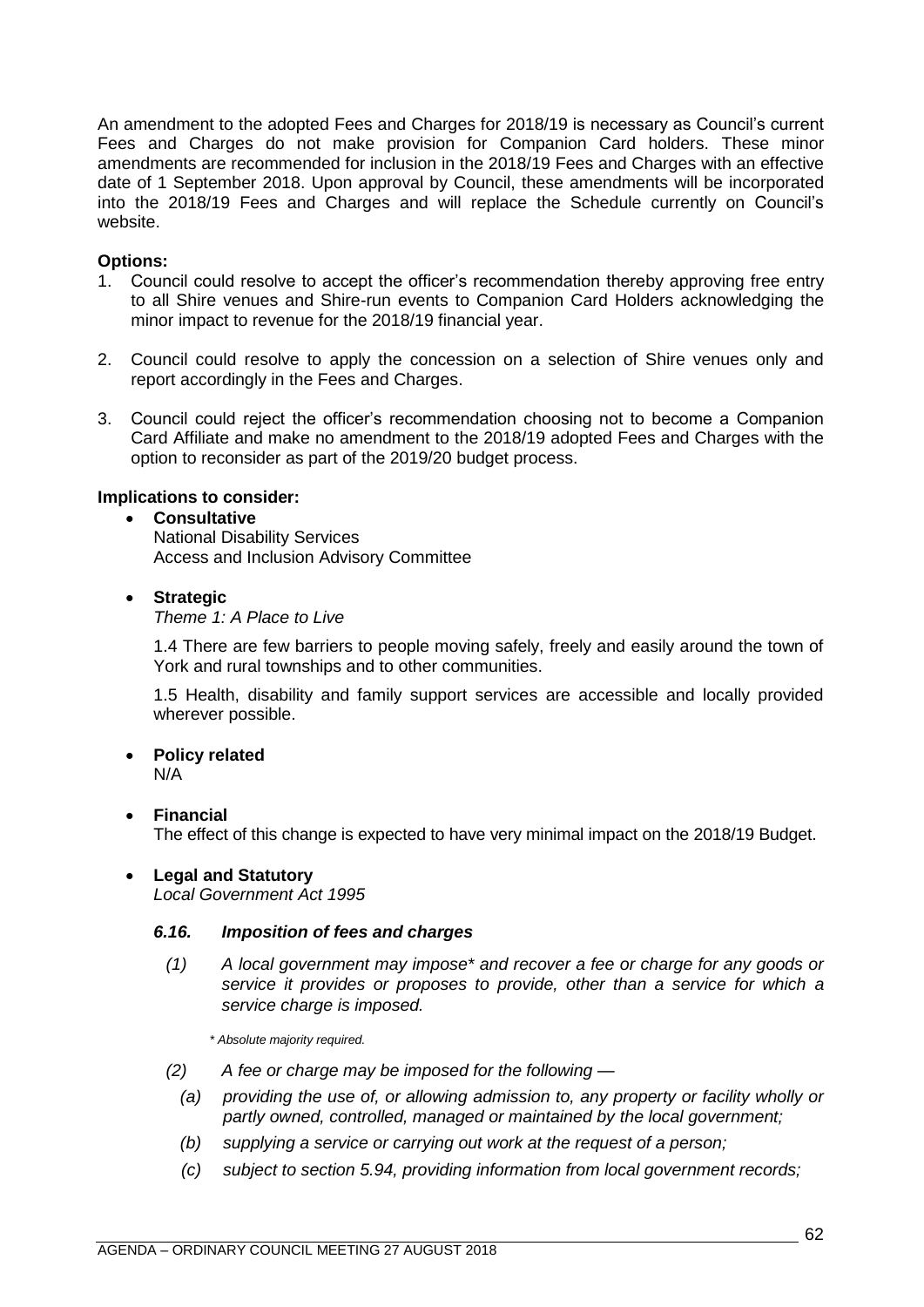- *(d) receiving an application for approval, granting an approval, making an inspection and issuing a licence, permit, authorisation or certificate;*
- *(e) supplying goods;*
- *(f) such other service as may be prescribed.*
- *(3) Fees and charges are to be imposed when adopting the annual budget but may be —*
	- *(a) imposed\* during a financial year; and*
	- *(b) amended\* from time to time during a financial year.*

*\* Absolute majority required.*

### *6.17. Setting level of fees and charges*

- *(1) In determining the amount of a fee or charge for a service or for goods a local government is required to take into consideration the following factors —*
	- *(a) the cost to the local government of providing the service or goods; and*
	- *(b) the importance of the service or goods to the community; and*
	- *(c) the price at which the service or goods could be provided by an alternative provider.*
- *(2) A higher fee or charge or additional fee or charge may be imposed for an expedited service or supply of goods if it is requested that the service or goods be provided urgently.*
- *(3) The basis for determining a fee or charge is not to be limited to the cost of providing the service or goods other than a service —*
	- *(a) under section 5.96; or*
	- *(b) under section 6.16(2)(d); or*
	- *(c) prescribed under section 6.16(2)(f), where the regulation prescribing the service also specifies that such a limit is to apply to the fee or charge for the service.*
- *(4) Regulations may —*
	- *(a) prohibit the imposition of a fee or charge in prescribed circumstances; or*
	- *(b) limit the amount of a fee or charge in prescribed circumstances.*

### *6.18. Effect of other written laws*

- *(1) If the amount of a fee or charge for a service or for goods is determined under another written law a local government may not —*
	- *(a) determine an amount that is inconsistent with the amount determined under the other written law; or*
	- *(b) charge a fee or charge in addition to the amount determined by or under the other written law.*
- *(2) A local government is not to impose a fee or charge for a service or goods under this Act if the imposition of a fee or charge for the service or goods is prohibited under another written law.*

### *6.19. Local government to give notice of fees and charges*

*If a local government wishes to impose any fees or charges under this Subdivision after the annual budget has been adopted it must, before introducing the fees or charges, give local public notice of —*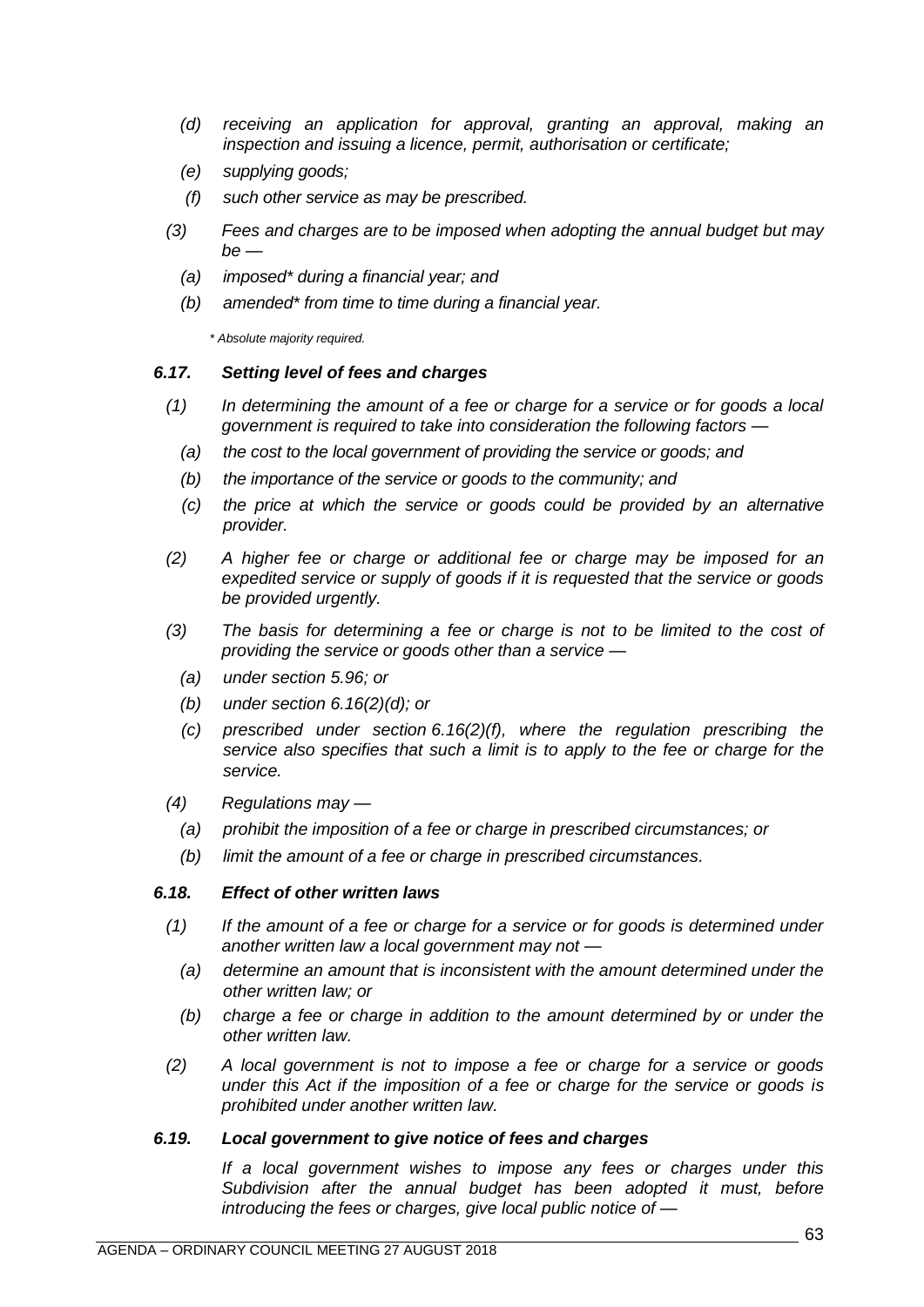- *(a) its intention to do so; and*
- *(b) the date from which it is proposed the fees or charges will be imposed.*

## • **Risk Related**

Not becoming a Companion Card Affiliate could pose a negative public image for the Shire by giving the message to community members and stakeholders that the Shire chooses not to be as inclusive as possible of people with disability. There is also the risk that the proposed change could result in a more significant reduction of income than anticipated. Officers believe the latter risk to be of a minor nature and are of the opinion that by joining the Companion Card program could in fact attract more people to York.

• **Workforce Implications** N/A

**Voting Requirements: Absolute Majority Required: Yes**

# **OFFICER RECOMMENDATION**

*"That Council;* 

- *1. Accepts the invitation from National Disability Services to become a Companion Card Affiliate,*
- *2. Approves the amendment to the 2018/19 Schedule of Fees and Charges to include free entry to Shire venues and Shire-run events for Companion Card Holders effective 1 September 2018.*
- *3. Requests the Chief Executive Officer to give local public notice of the amendment."*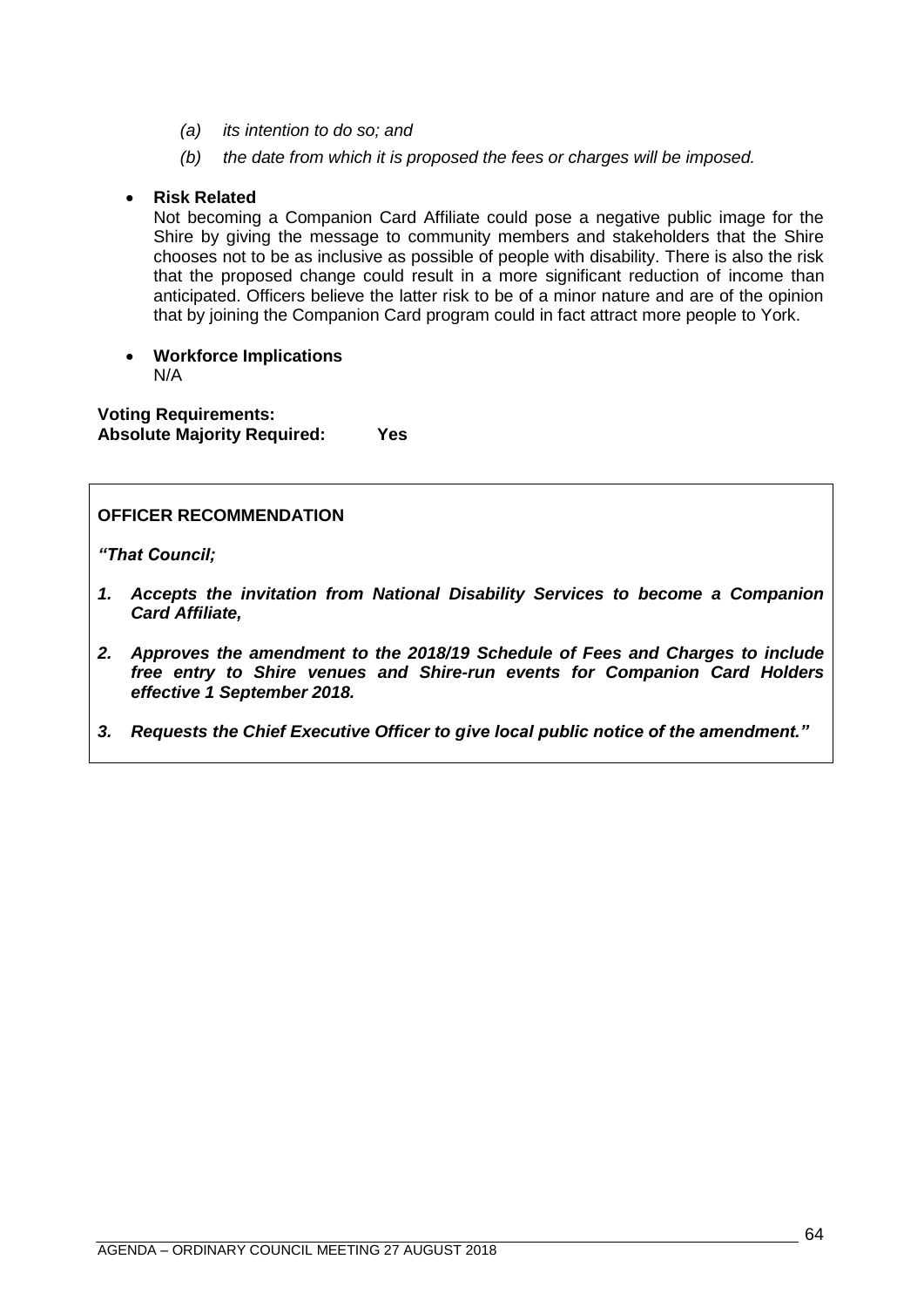# <span id="page-64-0"></span>*SY109-08/18 – Financial Report for July 2018*

| <b>FILE REFERENCE:</b><br><b>APPLICANT OR PROPONENT(S):</b><br><b>AUTHORS NAME &amp; POSITION:</b> | <b>FI.FRP</b> | <b>Not Applicable</b><br><b>Tabitha Bateman, Finance Manager</b>               |
|----------------------------------------------------------------------------------------------------|---------------|--------------------------------------------------------------------------------|
| <b>RESPONSIBLE OFFICER:</b>                                                                        |               | Suzie Haslehurst, Executive Manager Corporate and<br><b>Community Services</b> |
| <b>PREVIOUSLY BEFORE COUNCIL:</b>                                                                  | No            |                                                                                |
| <b>DISCLOSURE OF INTEREST:</b>                                                                     | Nil           |                                                                                |
| <b>APPENDICES:</b>                                                                                 | А.            | <b>Monthly Statements</b>                                                      |
|                                                                                                    | В.            | <b>List of Creditors Payments</b>                                              |
|                                                                                                    | С.            | <b>Corporate Credit Card Transaction Listing</b>                               |

## **Nature of Council's Role in the Matter:**

- Legislative
- Review

### **Purpose of the Report:**

The purpose of financial reporting and the preparation of monthly financial statements is to communicate information about the financial position and operating results of the Shire of York to Councillors and the community and monitors the local government's performance against budgets.

### **Background:**

Local governments are required to prepare general purpose financial reports in accordance with the *Local Government Act 1995*, the *Local Government (Financial Management) Regulations 1996* and the *Australian Accounting Standards*.

A statement of financial activity and any accompanying documents are to be presented to the Council at an ordinary meeting of the Council within two months after the end of the month to which the statement relates. The Statement of Financial Activity summarises the Shire's operating activities and non-operating activities.

It should be noted that the figures reflected in the following reports are an estimate of the end of year position only and are subject to audit adjustments to the 2017/18 Annual Financial Report.

### **Comments and details:**

The Financial Report for the period ending 31 July 2018 is presented for Council's consideration and includes the following;

- Monthly Statements for the period ended 31 July 2018
- List of Creditor's Payments
- Corporate Credit Card Transaction Listing

The following information provides balances for key financial areas for the Shire of York's financial position as at 31 July 2018;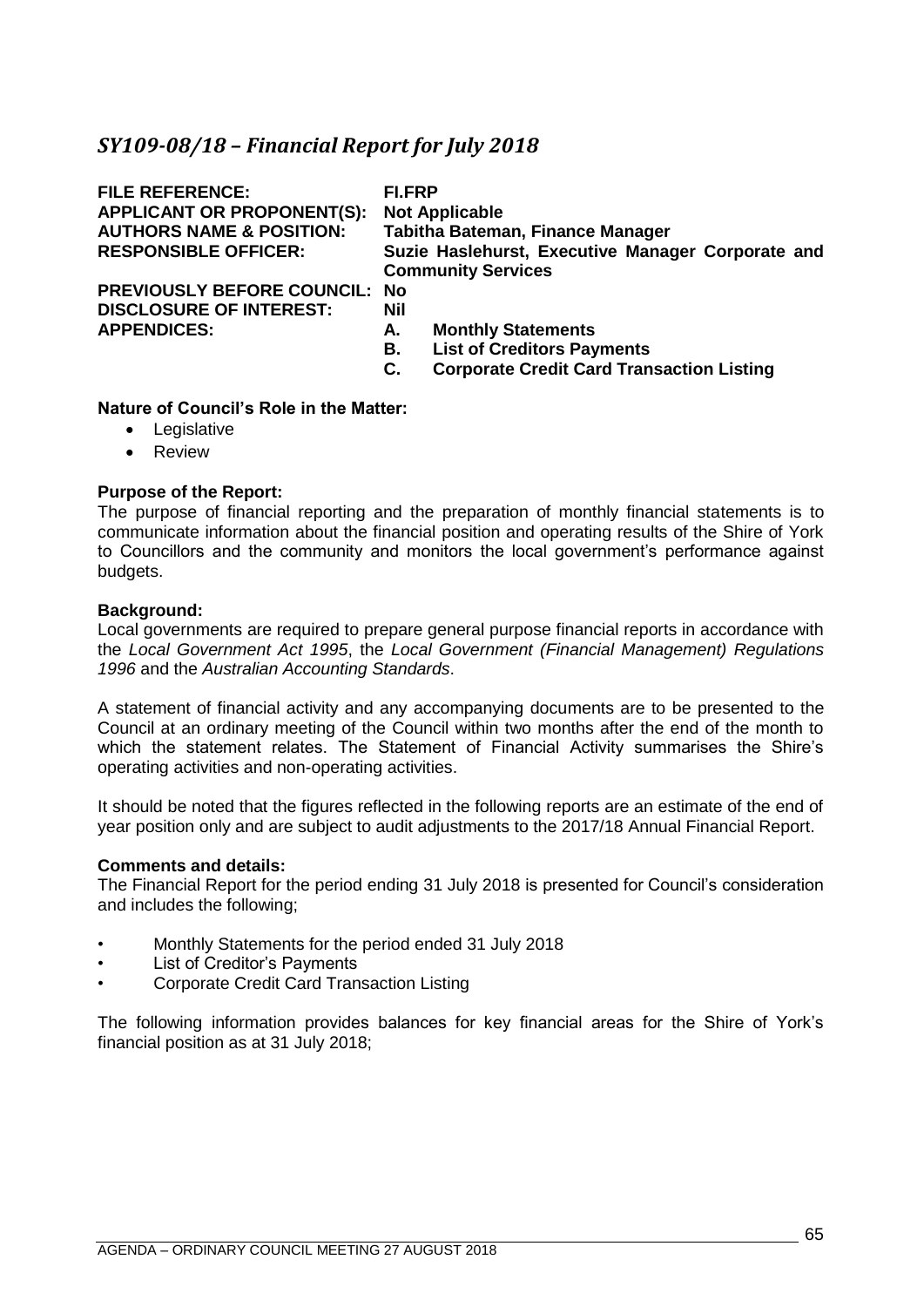### *Outstanding Rates and Services*

The total outstanding rates as at 31 July 2018 were \$7,264,964 compared to \$1,169,920 as at 30 June 2018.

| <b>Current Year</b>                  | 31/07/2018     | %   | 31/07/2017     | %   |
|--------------------------------------|----------------|-----|----------------|-----|
| 3 years and over                     | \$480,957.11   | 7%  | \$295,250.78   | 4%  |
| 2 years and over                     | \$261,725.74   | 4%  | \$283,540.03   | 4%  |
| 1 year and over                      | \$403,576.29   | 6%  | \$469.542.91   | 7%  |
| <b>Total Prior Years outstanding</b> | \$1,146,259.14 | 16% | \$1,048,333.72 | 16% |
| <b>Current Rates</b>                 | \$6,118,704.42 | 84% | \$5,638,781.08 | 84% |
| <b>Total Rates Outstanding</b>       | \$7,264,963.56 |     | \$6,687,114.80 |     |

### *Outstanding Sundry Debtors*

Total outstanding sundry debtors as at 31 July 2018 were \$344,635 compared to \$331,021 as at 30 June 2018.

| <b>Current Year</b>              | 31/07/2018   | %     | 31/07/2017   | $\%$       |
|----------------------------------|--------------|-------|--------------|------------|
| 90 days and over                 | \$267,089.47 | 77%   | \$278,646.06 | 72%        |
| 60 days and over                 | \$125.06     | $0\%$ | \$7,085.50   | 2%         |
| 30 days and over                 | \$60,475.01  | 18%   | \$8,298.66   | 2%         |
| Current                          | \$16,945.80  | 5%    | \$94,641.44  | <b>24%</b> |
| <b>Total Debtors Outstanding</b> | \$344,635.34 |       | \$388,671.66 |            |

# **Implications to consider:**

# • **Legal and Statutory**

### *Local Government Act 1995*

*6.10. Financial Management Regulations may provide for —*

- *(a) the security and banking of money received by a local government; and*
- *(b) the keeping of financial records by a local government; and*
- *(c) the management by a local government of its assets, liabilities and revenue; and (d) the general management of, and the authorisation of payments out of —*
- *(i) the municipal fund; and (ii) the trust fund, of a local government.*

*Local Government (Financial Management) Regulations 1996*

# *34. Financial activity statement required each month (Act s. 6.4)*

*(1A) In this regulation —*

*committed assets means revenue unspent but set aside under the annual budget for a specific purpose.*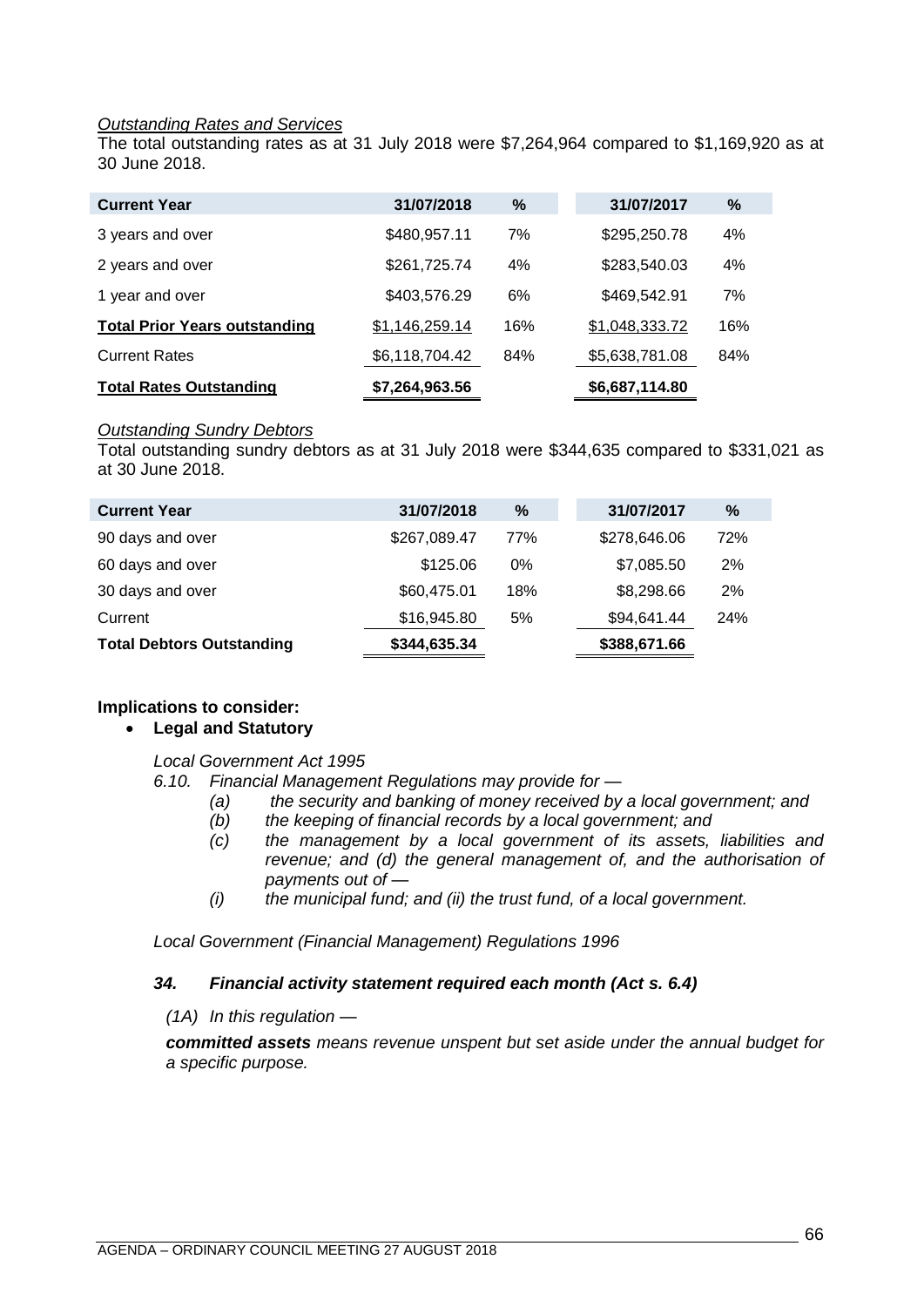- *(1) A local government is to prepare each month a statement of financial activity reporting on the revenue and expenditure, as set out in the annual budget under regulation 22(1)(d), for that month in the following detail —*
	- *(a) annual budget estimates, taking into account any expenditure incurred for an additional purpose under section 6.8(1)(b) or (c); and*
	- *(b) budget estimates to the end of the month to which the statement relates; and*
	- *(c) actual amounts of expenditure, revenue and income to the end of the month to which the statement relates; and*
	- *(d) material variances between the comparable amounts referred to in paragraphs (b) and (c); and*
	- *(e) the net current assets at the end of the month to which the statement relates.*
- *(2) Each statement of financial activity is to be accompanied by documents containing —*
	- *(a) an explanation of the composition of the net current assets of the month to which the statement relates, less committed assets and restricted assets; and*
	- *(b) an explanation of each of the material variances referred to in subregulation (1)(d); and*
	- *(c) such other supporting information as is considered relevant by the local government.*
- *(3) The information in a statement of financial activity may be shown —*
	- *(a) according to nature and type classification; or*
	- *(b) by program; or*
	- *(c) by business unit.*
- *(4) A statement of financial activity, and the accompanying documents referred to in subregulation (2), are to be —*
	- *(a) presented at an ordinary meeting of the council within 2 months after the end of the month to which the statement relates; and*
	- *(b) recorded in the minutes of the meeting at which it is presented.*
- *(5) Each financial year, a local government is to adopt a percentage or value, calculated in accordance with the AAS, to be used in statements of financial activity for reporting material variances.*

*[Regulation 34 inserted in Gazette 31 Mar 2005 p. 1049-50; amended in Gazette 20 Jun 2008 p. 2724.]*

• **Policy**

Policy F1.2 Procurement Policy F1.5 Authority to make payments from Trust and Municipal Funds

# **Voting Requirements: Absolute Majority Required: No**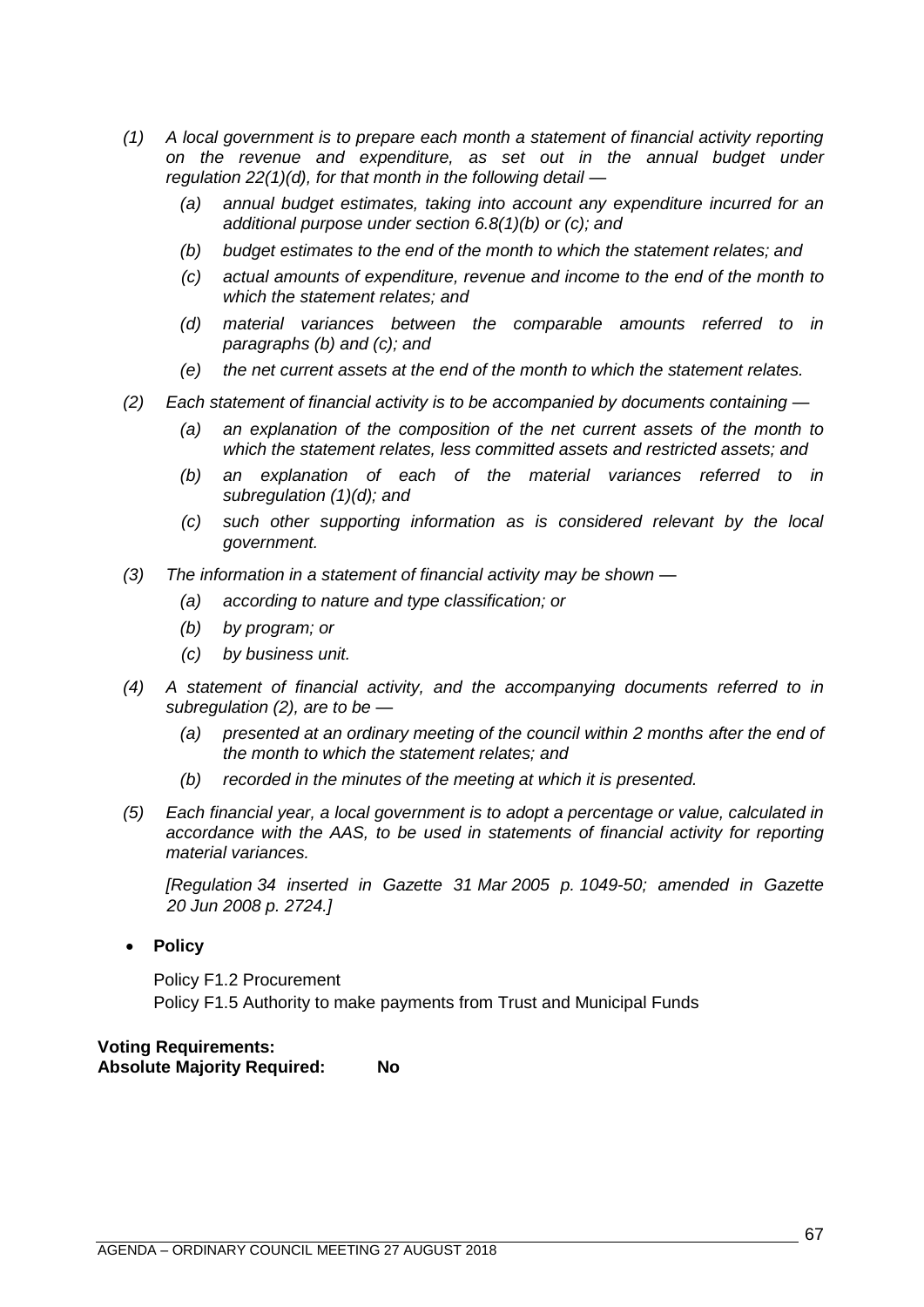# **OFFICER RECOMMENDATION**

*"That Council receives the Monthly Financial Report and the list of payments drawn from the Municipal and Trust accounts for the period ending 31 July 2018 as summarised below:* 

| <b>Jul-18</b>                    |               |
|----------------------------------|---------------|
| MUNICIPAL FUND                   | <b>AMOUNT</b> |
| <b>Cheque Payments</b>           | 25,041.13     |
| <b>Electronic Funds Payments</b> | 879,849.30    |
| <b>Payroll Debits</b>            | 279,240.32    |
| Payroll Debits - Superannuation  | 55,801.34     |
| <b>Bank Fees</b>                 | 676.52        |
| Corporate Cards                  | 279.84        |
| Fuji Xerox Equipment Rental      | 236.62        |
| <b>Fire Messaging Service</b>    | 0.00          |
| <b>TOTAL</b>                     | 1,241,125.07  |
| <b>TRUST FUND</b>                |               |
| <b>Electronic Funds Payments</b> | 1,495.25      |
| <b>Cheque Payments</b>           | 0.00          |
| <b>Direct Debits Licensing</b>   | 110,449.00    |
| <b>TOTAL</b>                     | 111,944.25    |
| <b>TOTAL DISBURSEMENTS</b>       | 1,353,069.32  |

*"*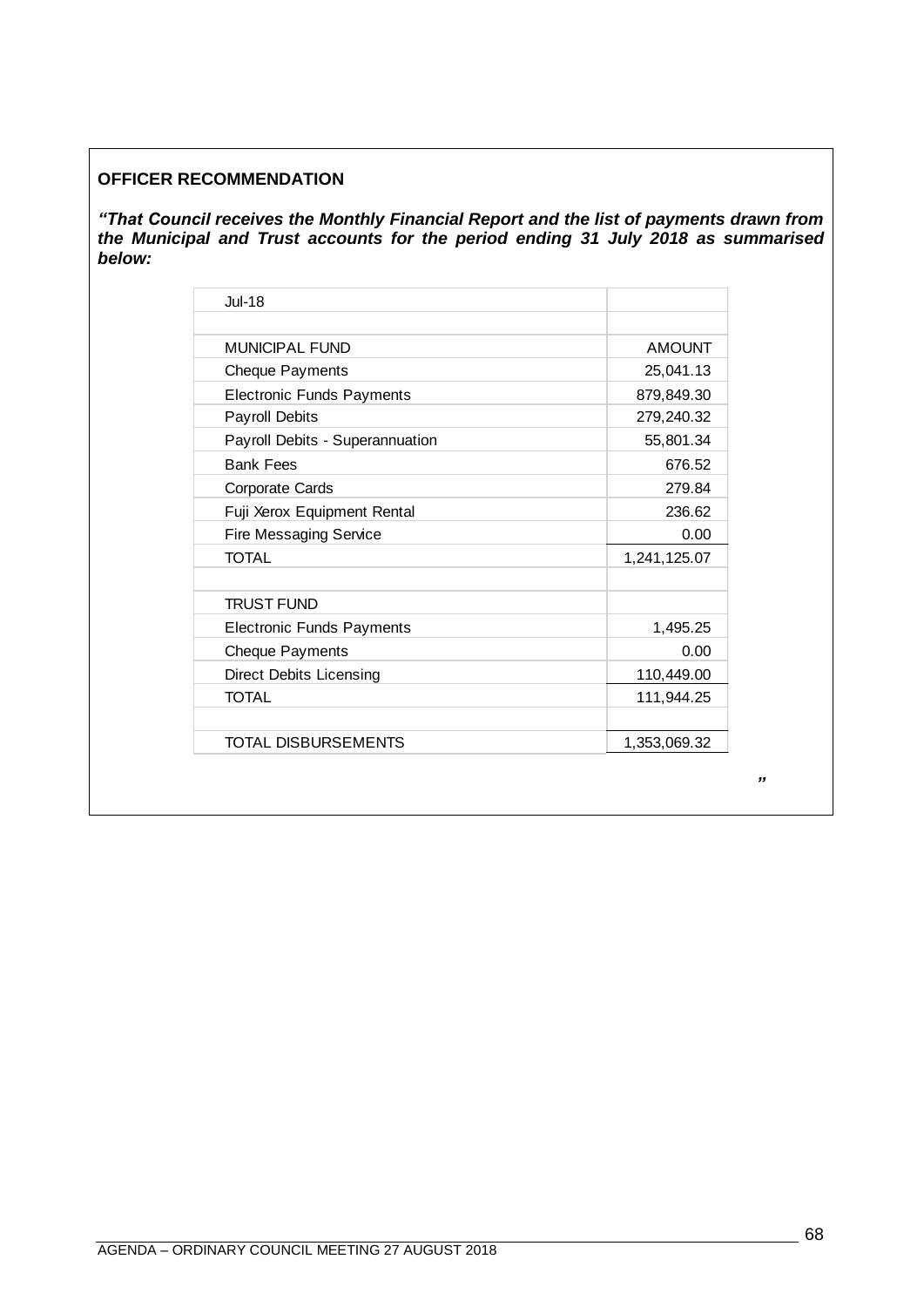# <span id="page-68-0"></span>*SY110-08/18 – Investments – July 2018*

| <b>FILE REFERENCE:</b><br><b>APPLICANT OR PROPONENT(S):</b><br><b>AUTHORS NAME &amp; POSITION:</b><br><b>RESPONSIBLE OFFICER:</b> | FI.FRP<br><b>Not Applicable</b><br><b>Tabitha Bateman, Finance Manager</b><br>Suzie Haslehurst, Executive Manager Corporate and<br><b>Community Services</b> |
|-----------------------------------------------------------------------------------------------------------------------------------|--------------------------------------------------------------------------------------------------------------------------------------------------------------|
| <b>PREVIOUSLY BEFORE COUNCIL: No</b>                                                                                              | Nil                                                                                                                                                          |
| <b>DISCLOSURE OF INTEREST:</b>                                                                                                    | <b>Investment Portfolio</b>                                                                                                                                  |
| <b>APPENDICES:</b>                                                                                                                | А.                                                                                                                                                           |

# **Nature of Council's Role in the Matter:**

- Legislative
- Review

# **Purpose of the Report:**

To report to Council the balance of investments held by the Shire of York as at 31 July 2018.

## **Background:**

Council's policy F1.4 - *Investment* requires Council to review the performance of its investments on a monthly basis. In accordance with the policy, a report of investments is presented to Council to provide a summary of investments held by the Shire of York.

## **Comments and details:**

The Shire of York Investment Portfolio includes the following items that highlight Council's investment portfolio performance:

- a) Council's Investments as at 31 July 2018
- b) Application of Investment Funds
- c) Investment Performance

# **Implications to consider:**

# • **Legal and Statutory**

*Local Government Act 1995*

# *6.14. Power to invest*

- *(1) Money held in the municipal fund or the trust fund of a local government that is not, for the time being, required by the local government for any other purpose may be invested as trust funds may be invested under the Trustees Act 1962 Part III.*
- *(2A) A local government is to comply with the regulations when investing money referred to in subsection (1).*
- *(2) Regulations in relation to investments by local governments may —*
	- *(a) make provision in respect of the investment of money referred to in subsection (1); and*

# *[(b) deleted]*

- *(c) prescribe circumstances in which a local government is required to invest money held by it; and*
- *(d) provide for the application of investment earnings; and*
- *(e) generally provide for the management of those investments.*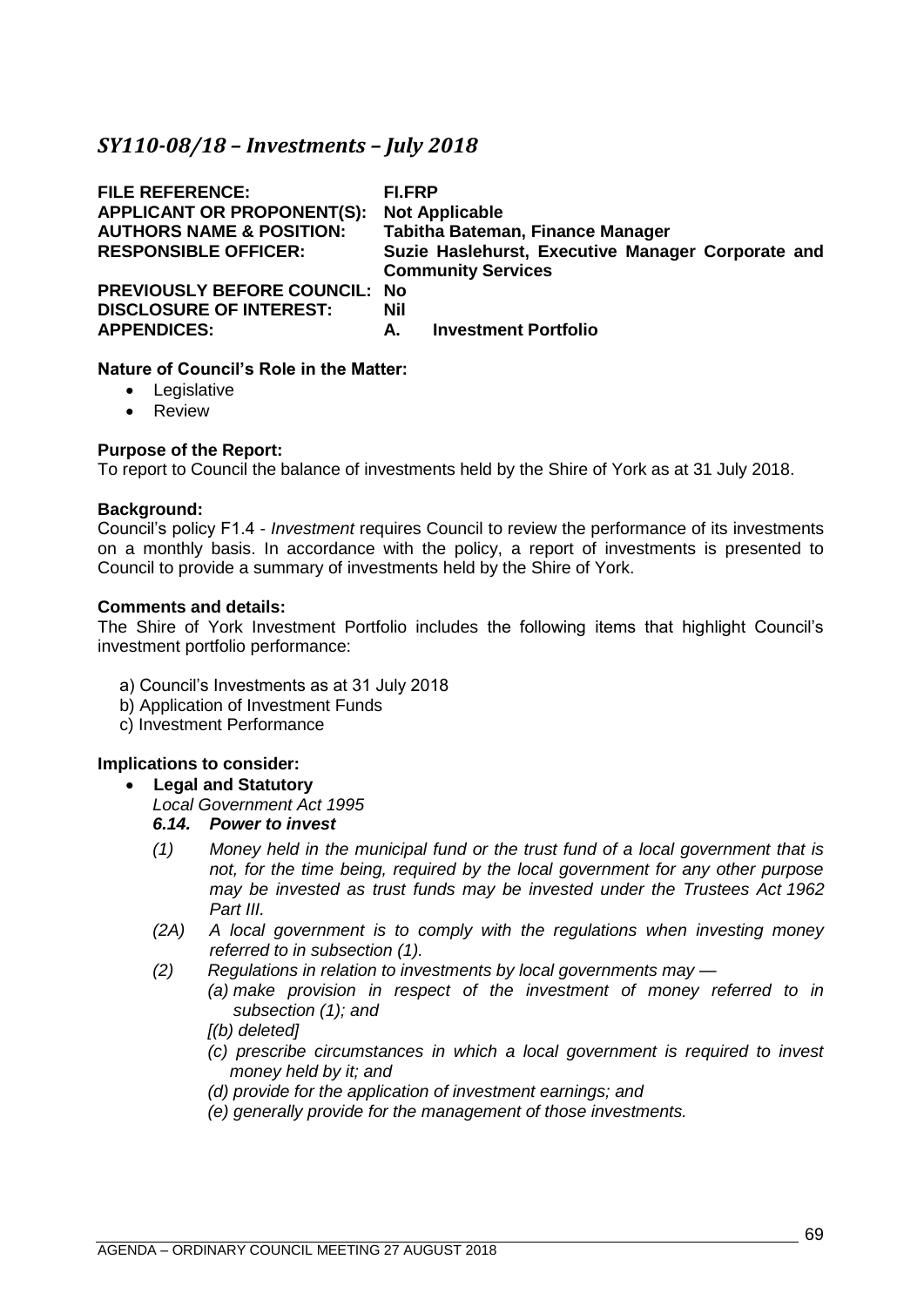*Local Government (Financial Management) Regulations 1996*

## *19. Investments, control procedures for*

- *(1) A local government is to establish and document internal control procedures to be followed by employees to ensure control over investments.*
- *(2) The control procedures are to enable the identification of —*
	- *(a) the nature and location of all investments; and*
	- *(b) the transactions related to each investment.*

# *19C. Investment of money, restrictions on (Act s. 6.14(2)(a))*

*(1) In this regulation —*

# *authorised institution means —*

- *(a) an authorised deposit-taking institution as defined in the Banking Act 1959 (Commonwealth) section 5; or*
- *(b) the Western Australian Treasury Corporation established by the Western Australian Treasury Corporation Act 1986;*

# *foreign currency means a currency except the currency of Australia.*

- *(2) When investing money under section 6.14(1), a local government may not do any of the following —*
	- *(a) deposit with an institution except an authorised institution;*
	- *(b) deposit for a fixed term of more than 3 years;*
	- *(c) invest in bonds that are not guaranteed by the Commonwealth Government, or a State or Territory government;*
	- *(d) invest in bonds with a term to maturity of more than 3 years;*
	- *(e) invest in a foreign currency.*

# • **Policy**

Policy F1.4 *Investment*

**Voting Requirements: Absolute Majority Required: No**

# **OFFICER RECOMMENDATION**

*"That Council receives and notes the Shire of York Investment Portfolio attached to this report."*